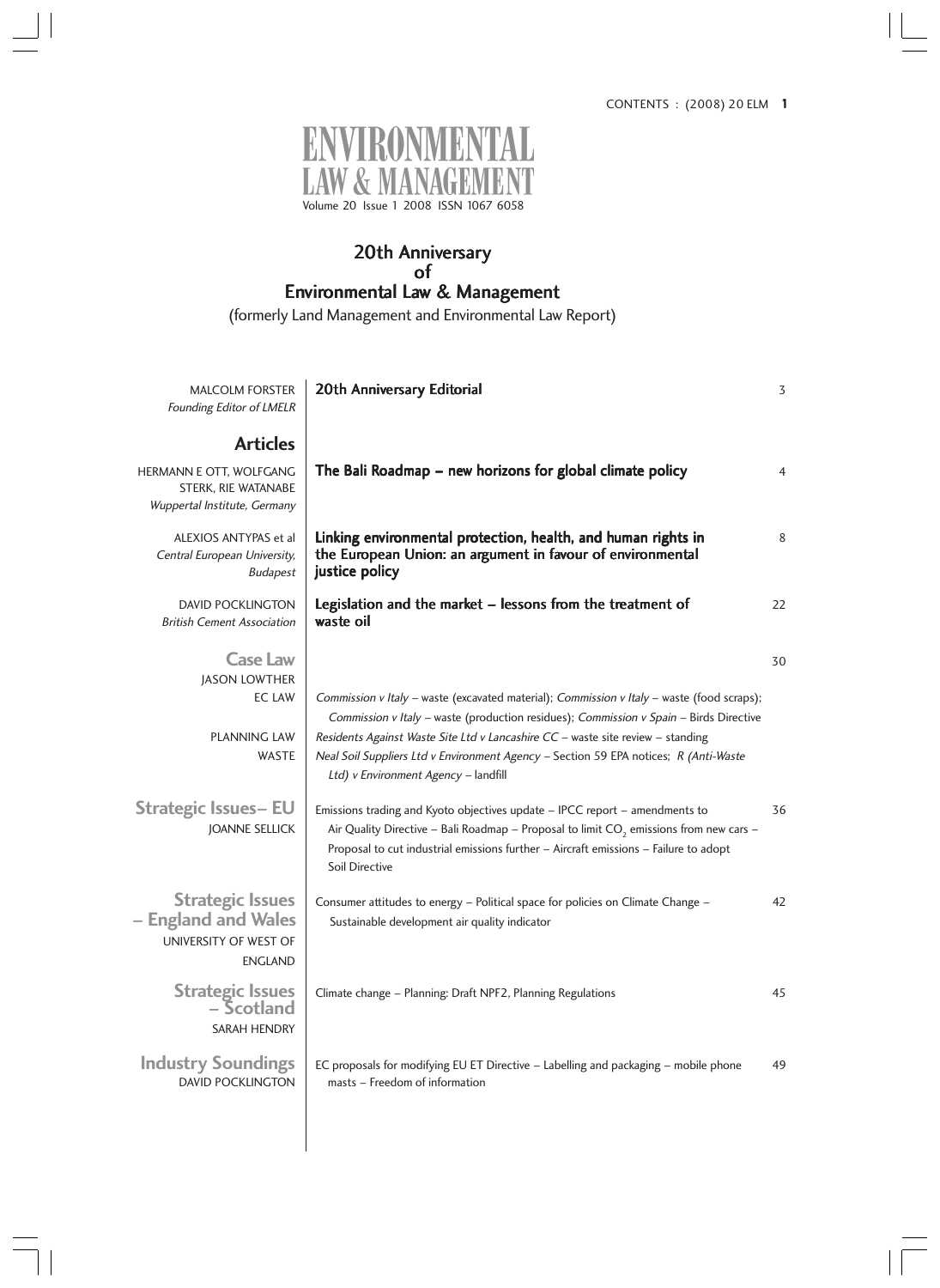

Head of Environmental and Health and

**EDITORIAL BOARD**

**CONSULTANT EDITORS** Professor Malcolm Forster Public International Law Group, Freshfields Bruckhaus Deringer

Helen Loose

Safety Group, Ashurst

**EDITORS** CASE REPORTS Jason Lowther School of Law, University of Plymouth

Joanne Sellick

SCOTTISH EDITOR Sarah Hendry

INDUSTRY SOUNDINGS David Pocklington British Cement Association BOOK REVIEW EDITOR Neil Parpworth

De Montfort University, Leicester

**MANAGING EDITOR** Dr Ben Pontin

Unit for Environmental Law, University of the West of England

EUROPEAN UNION EDITOR

School of Law, University of Plymouth

Lecturer in Law, UNESCO Centre for Water Law, Policy and Science, University of Dundee

Environmental Law & Management www.lawtext.com ISSN 1067 6058

> Volume 20 [2008] 6 issues plus index £462

#### **CONTRIBUTIONS**

The editors and publisher welcome submissions for publication. Articles, letters and other material should be submitted to:

> The Publishing Editor Environmental Law and Management Lawtext Publishing Limited Office G18 – Spinners Court 55 West End, Witney Oxon, OX28 1NH

> > E-mail: elm@lawtext.com Tel: +44 (0) 1993 706183 Fax: +44 (0) 1993 709410

This journal is a refereed journal and may be cited as: (2008) 20 ELM 00

> Environmental Law & Management is published by Lawtext Publishing Limited

> > © 2008 Lawtext Publishing Limited All rights reserved.

Any UK statutory material in this publication is acknowledged as Crown Copyright.

No part of this publication may be reproduced or transmitted in any form, or by any means, or stored in any retrieval system of any nature without the written permission of the publishers.

Permitted fair dealing under the Copyright, Designs and Patents Act 1988, or in accordance with the terms of a licence issued by the Copyright Licensing Agency in respect of photocopying and/ or reprographic reproduction is excepted.

Any application for other use of copyright material including permission to reproduce extracts in other published works must be made to the publishers, and in the event of such permission being granted full acknowledgement of author, publishers and source must be given.

Lawtext Publishing takes no responsibility for the accuracy of URLs of external websites given in this publication nor for the accuracy or relevance of their content.

> **PUBLISHER** Nicholas Gingell

#### PUBLISHING EDITOR Rachel Caldin

Typeset by: Connell Publishing Services, Oxon OX44 7NW

Printed and Bound in the United Kingdom by Information Press, Eynsham

# **ADVISORY BOARD**

Andrew Bryce Andrew Bryce & Co

Professor Malcolm Grant Provost and President University College London

Professor William Howarth Professor of Environmental Law, University of Kent at Canterbury

Tim Jewell Barrister, Visiting Senior Fellow, Faculty of Law University of Southampton

Owen Lomas Partner, Head of Environmental Law Group, Allen & Overy

Michael Morris Nabarro Nathanson

Professor Colin Reid Department of Law, University of Dundee

Andrew Waite Partner, Environment Group Co-ordinator, Berwin Leighton Paisner

Professor Dermot Walsh Department of Law, University of Limerick, Ireland

Chris Willmore School of Law, University of Bristol

Andrew Wiseman Partner and Head of Environmental Law Group, Blake Lapthorn Tarlo Lyons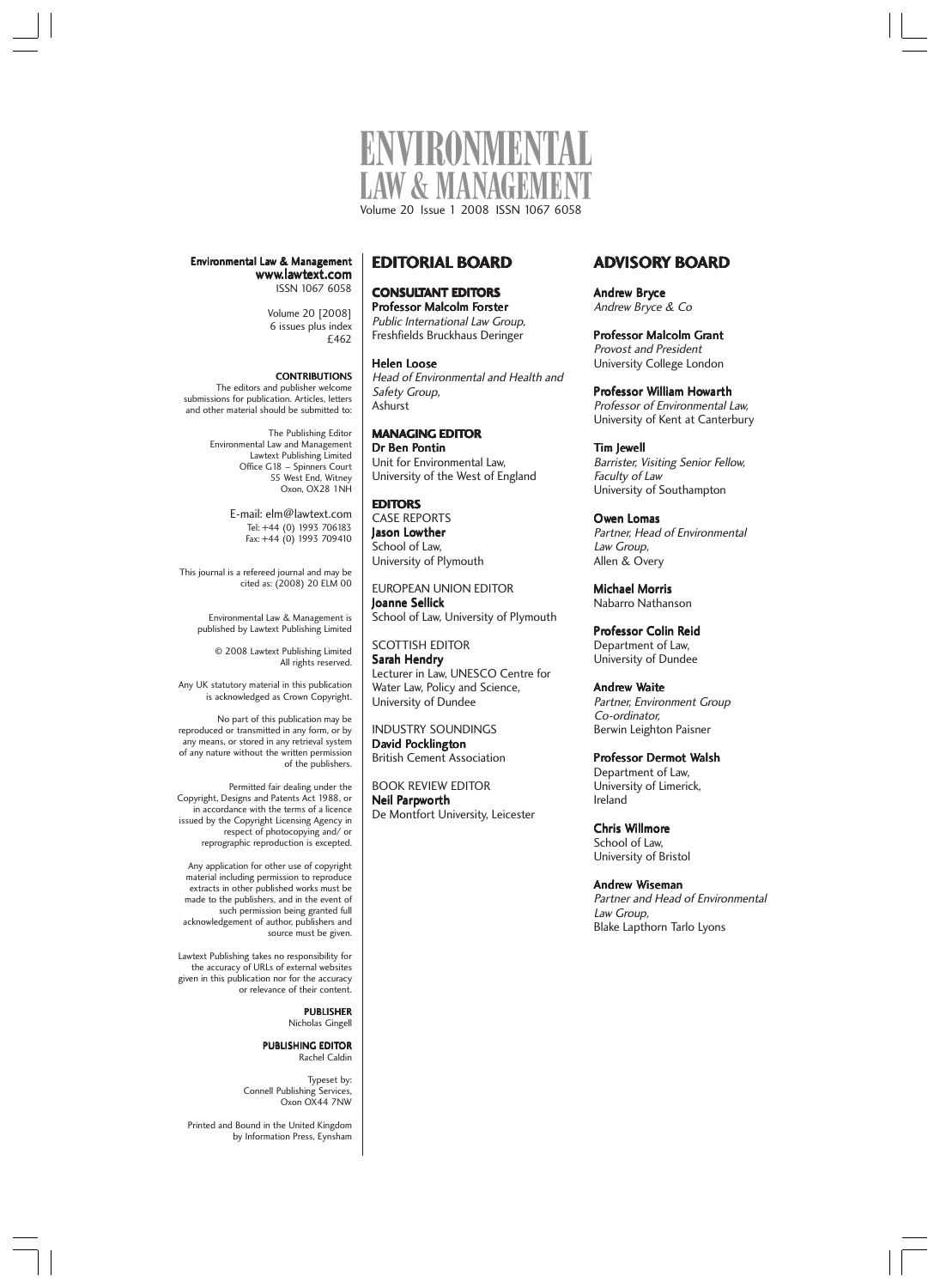# **20th Anniversary Editorial**

## MALCOLM FORSTER

#### Founding Editor of LMELR Consultant, Freshfields, Bruckhaus Deringer

Twenty years ago, when the forerunner of this journal (then called the Land Management and Environmental Law Review) first appeared, I was its Managing Editor. Recently, I had occasion to look back at the first half-dozen issues of the journal. At about the same time, I also happened to review the most recent version of the legal work programme of the United Nations Environment Programme (UNEP). I found both exercises quirkily unsettling, as my first reaction was not how many things have changed, but how many things remain the same.

There have, of course, been significant developments in environmental law over the past two decades and most of those developments have been positive. Twenty years ago, this country's law relating to the disposal of waste was in an antediluvian state and the concept of liability for contamination of land was more accurately to be described as embryonic than as in its infancy. Both are now highly sophisticated areas of law (perhaps too sophisticated in the case of the definition of waste!). An early article in the journal commented with some scepticism on the prospects for the adoption of environmental audit techniques in industry, yet ISO 14000 and its derivatives have become part of the sound management toolkit. At the international level, the damage to the ozone layer was beginning to be recognised as a genuine 'common concern of humanity', to misuse a later phrase, and there was much head-scratching about how an effective response could be achieved. The protection of the ozone layer was the headline issue in early versions of UNEP's Montevideo Programme for Environmental Law Development. Today, the issue belongs to environmental legal history, as a result of a stupendously successful treaty.

On the other hand, many of the topics treated in the early issues remain depressingly familiar. The comparative efficacy (or lack of it) of penal and administrative sanctions in controlling or preventing environmental misdeeds, a major preoccupation twenty years ago, remains so today as we wait with far from total confidence to gauge the effects of the soon-to-be-enacted Regulatory Enforcement and Sanctions Act. Neighbourhood noise has received more than its share of legislative attention since 1988, yet few readers will be satisfied that the problems caused by anti-social noise have been resolved or even much diminished. At the international level, the unrelenting litany of calls for further capacity-building and effective implementation has continued uninterrupted throughout the two decades.

Early issues of LMELR contained discontented grumblings about the sectoral nature of environmental regulation and the consequent lack of 'joined-up thinking' (if that discredited phrase still retains any meaning). At the international level, the consciously 'catalytic' role adopted by UNEP and the genuine jurisdictional difficulties caused by the purpose-driven competences of international organisations make this understandable, if regrettable, but at the national level there is no excuse. If anything, the problem appears to have intensified over the two decades and constant reinventions of the environmental regulatory structure seem to have done little to ameliorate the mess.

There is today much more environmental law than there was in 1988, a significant proportion of it stemming from international law sources. The pervasive nature of some of the subjects which that law now has to address, such as the possibility of climate change and the undoubted but largely ignored erosion of genetic diversity, makes it imperative that treaty responses must attract global support. To achieve that support, there is necessarily a dilution in the precision which can be achieved in the texts. Compare the text of an IMO convention of operational oil pollution control with, say, the Convention of Biological Diversity and the difference is striking. This is unfortunate as there is a good case to be made that it is in relation to regulation of the carbon economy that there is as great or greater need for clarity in the obligations. It is also disappointing that some international bodies, especially the European Union, appear to fail to appreciate that some environmental regulation, if it is to succeed, must be genuinely global and that there is no place for stricter regional measures in relation to these.

In addition, much thinking remains to be done on the environment and development conundrum. Is there really a justiciable right to development? What is its relationship to environmental norms? Is there a limit to the tolerance of OECD states in bankrolling environmental effort in, for example, climate change without some quid pro quo from the rest of the international community?

There seems to be plenty of potential for an editorial very similar to this one in the fortieth anniversary issue!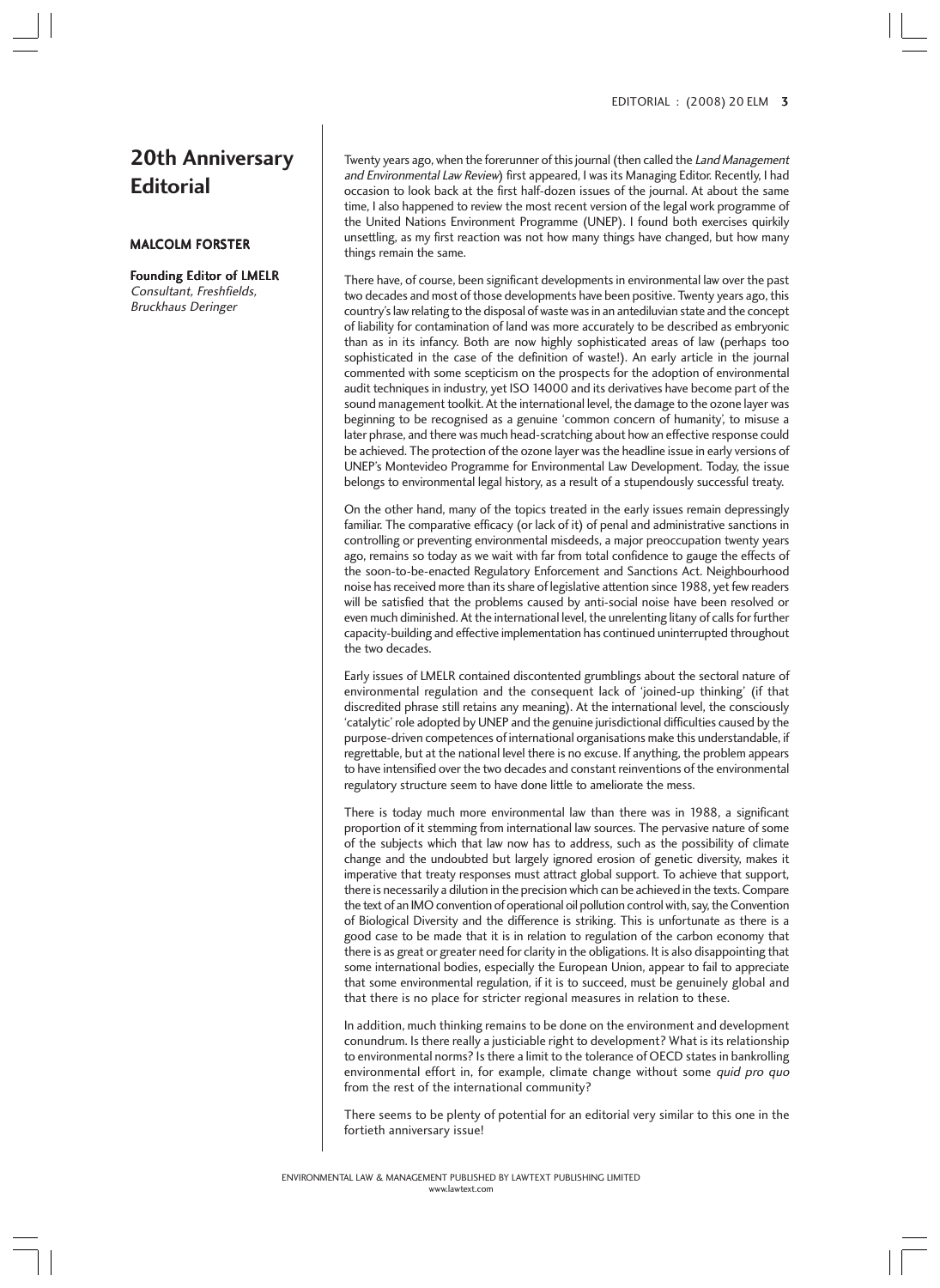# **The Bali Roadmap – new horizons for global climate policy1**

**Hermann E Ott, Wolfgang Sterk, Rie Watanabe2**

Wuppertal Institute for Climate, Environment and Energy, Germany

What is the significance of the 2007 United Nations Climate Change Conference in Bali? The formal outcomes, especially the 'Bali Action Plan', are described and commented on, along with the challenges for negotiating a post–2012 agreement in Copenhagen during 2008 and 2009. The article concludes that the outcome of Bali is insufficient when compared with the nature of the challenge posed by climate change. However, it can nevertheless be considered a success in terms of 'Realpolitik' in paving the way for the negotiations ahead, because some real changes have been discerned in the political landscape. The challenges for the road towards Copenhagen are manifold: the sheer volume and complexity of the issues and the far-reaching nature of decisions such as differentiation between non-Annex I countries pose significant challenges in themselves, while the dependency on the electoral process in the USA introduces a high element of risk into the whole process. The emergence of social justice as an issue turns climate policy into an endeavour to improve the world at large – thereby adding to the complexity. And, finally, the biggest challenge is the recognition that the climate problem requires a global solution, that Annex I and non-Annex I countries are mutually dependent on each other and that only cooperation regarding technology in combination with significant financial support will provide the chance successfully to tackle climate change.

When the climate meeting in Bali came to a close at 6.27 pm on Saturday, 15 December 2007, the longest diplomatic battle in the history of global climate policy had finally ended, a full day behind schedule. Not even the legendary COP-3, which had seen the adoption of the Kyoto Protocol in 1997, exceeded its schedule by this much. The length and fierceness of the negotiations bear witness to the fact that never before had climate policy been so complex, involving such a multitude of actors and issues. And, of course, never before had the prospect of negotiating concrete measures for both developed and developing countries been on the agenda.

Also never before had the science been so unequivocal and the public expectation been so strong. The fourth assessment report of the IPCC, adopted in 2007, provided the strongest evidence for man-made climate change. It also provided the strong message that decisive action was required in order to keep the rise in global temperatures below a threshold that would present a chance of averting massive disturbances of the climate system.

The stage was further set by an unprecedented number of high-level diplomatic meetings in the same year dealing with climate change, ranging from the G8 Summit in Heiligendamm, Germany (6–8 June 2007) and the Gleneagles Dialogue meeting in Berlin (10–11 September 2007) to the special sessions of the UN Security Council and the General Assembly that involved most heads of state or government. Shortly before the Bali conference, the Australian Labour Party had won the elections – with the promise to act strongly on climate policy. Ratification of the Kyoto Protocol was accordingly one of the first acts of the new Prime Minister, Kevin Rudd. The year 2007 can thus be regarded as a watershed in the global endeavour to stave off the looming danger of climate change by multilateral cooperation.

Compared to these preconditions and expectations, the process and the outcome of the Bali Conference appears to be rather meagre and inadequate. But in realworld politics, where not only the sole remaining superpower (USA) which has not ratified the Kyoto Protocol but also other Parties, including Canada, Japan and Russia as well as OPEC were doing their best to keep the agreement as weak as possible, the success of a conference must be measured differently. By this measure, the Bali Conference was not only characterised by a distinctively different atmosphere compared to the previous conference in Nairobi 2006,<sup>3</sup> but indeed saw a significant shift in the battle lines, a rearrangement of positions and alliances that might well announce a decisive new era in global climate policy.

The most tangible result of the Bali Conference was the agreement on the 'Bali Action Plan' establishing an 'Ad-hoc Working Group on Long-Term Cooperative Action under the Convention' (AWG-Long Term) with the

<sup>1</sup> This article first appeared in 'Climate Policy' 8 (2008) 91–95, published by Earthscan, www.climate policy.com ©2008 Earthscan, and is printed here with the kind permission of the publishers and the authors.

The authors would like to thank Florian Mersmann and Christof Arens for their support in Bali.

Correspondence should be addressed to Hermann E Ott: e-mail: hermann.ott@wupperinst.org.

<sup>3</sup> See W Sterk, H E Ott, R Watanabe, B Wittneben, 'The Nairobi Climate Change Summit (COP 12 – MOP 2): taking a deep breath before negotiating post-2012 targets?' Journal for European Environmental & Planning Law (JEEPL) (2007) 2 139–148.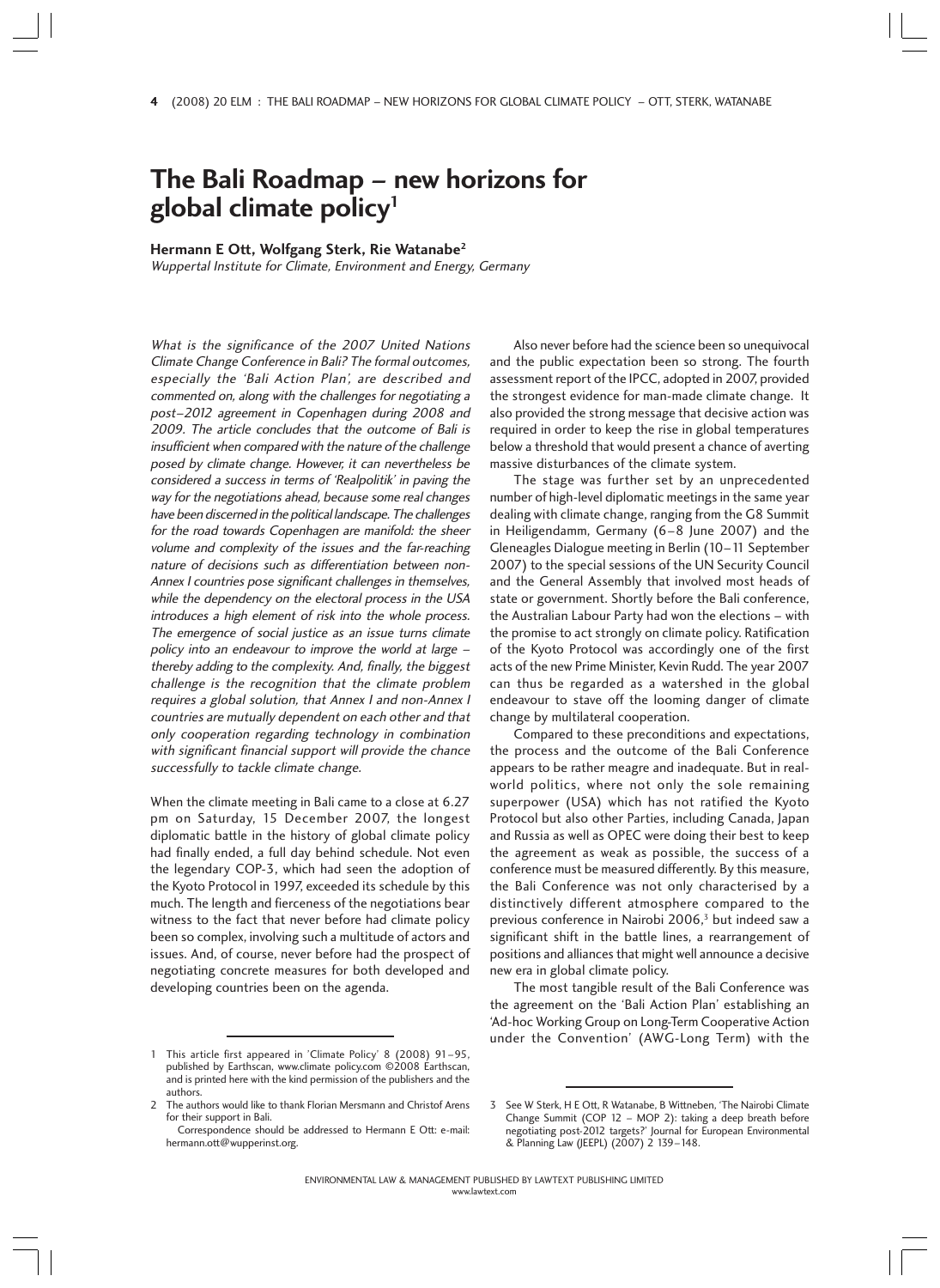participation of the United States and developing countries. The more informal 'dialogue' under the Convention that was initiated at COP-11 in Montreal in 2005 has thus been transformed into fully-fledged negotiations. It continues the two-track approach:<sup>4</sup> the AWG-Long Term will work in parallel with the already existing Working Group on Annex I Parties' commitments under Article 3.9 of the Kyoto Protocol, and with the same deadline (2009), in order to strike a comprehensive deal by COP-15/CMP-5 in Copenhagen.

Regarding commitments, the decision calls for developed country parties' mitigation commitments 'including quantified emission limitation and reduction objectives' while 'ensuring the comparability of efforts among them' – a major setback to the drive of the USA and others to replace Kyoto-style binding absolute targets with voluntary pledges. The decision also calls for 'nationally appropriate mitigation actions by developing country Parties in the context of sustainable development'. Due to resistance by the USA, Canada, Japan and Russia, an indicative range of mitigation commitments by industrialised countries that is considered necessary by the IPCC to stay below two degrees (25–40 per cent compared to 1990 levels) was not included in the text, but was relegated to a reference in a footnote.

One major step forward lies in the language used, because it moves away from the hitherto sacrosanct division between 'Annex I' and 'non-Annex I' countries. Using the terms 'developed country parties' and 'developing country parties' instead, this decision opens the gate for new combinations of commitments suitable for the different stages of economic development, emissions and mitigation potential in which developing countries find themselves. Finding appropriate indicators and ways for differentiation between developing countries will be one of the huge tasks of the next two years ahead.<sup>5</sup>

The Bali Conference also saw development in financing and technology transfer – hitherto always treated as side issues. This has led to widespread dissatisfaction on the part of non-Annex I countries, which increasingly demand more substantial offers from Annex I countries. Very important, the Adaptation Fund was made operational and the Kyoto Protocol is thus finally ready to be fully implemented – two weeks before the start of its first commitment period.

The major breakthrough on technology and finance, however, was achieved in the Bali Action Plan. According to the decision, mitigation actions by developing country Parties must be 'supported and enabled by technology, financing and capacity-building, in a measurable, reportable and verifiable manner'. This in the end proved to be the 'make or break' formulation in the final hours of the conference. While the UNFCCC already commits industrialised countries to technology transfer and financial support of mitigation measures undertaken by developing countries (Articles 4.3 and 4.5), it has become more and more obvious that mitigation activities by developing countries on the scale required to combat dangerous climate change will require support from the North in an order of magnitude that is far beyond anything so far considered. Nevertheless, the diplomatic acknowledgement had so far been missing in the post-2012 process. Moving the words 'measurable, reportable and verifiable' away from developing countries' mitigation actions to the technological and financial support was a victory for India and China and testifies to the enhanced importance of the emerging economies in the climate negotiations. Developing countries thus have a clearly worded anchor, in line with the formulations already embodied in the UNFCCC (Articles 4.3 and 4.5), that any commitments on their part have to be matched by clearly identifiable and transparent support from industrialised countries.

The Bali Action Plan therefore, despite its rather timid language, represents a real achievement in real-world politics. Considering that the USA – the most powerful country moved from a position of climate denial a few years ago to participation in an international dialogue on tackling climate change is a positive step, even though the USA, Canada and Japan had underwritten the acknowledgement in principle of multilateral approaches already at the G8 Summit in Heiligendamm. The creation of US climate policy remains one of the biggest mysteries of our time, which future historians will find difficult to comprehend. Al Gore urged the delegates, in his address to a packed plenary, to overlook the current obstructive tactics and instead anticipate where the US will be in two years' time due to national elections. With these words Gore provided the script to the drama that unfolded in the last frenzied hours of the conference. The US delegation was collectively forced to shift its position by delegates and all other participants and had to withdraw its reservations to the final agreement. The tension that had built up during the conference by the consistent obstruction was unleashed in a collective uproar and the USA 'got out of the way', as the delegate from Papua New Guinea had demanded earlier.

In contrast to many apprehensions before the conference, developing countries showed an unprecedented willingness to take up an active role in the fight against climate change. This testifies to the mature character of these countries and governments. Bali thus effectively annihilated the main excuse of the present US administration for not acting on climate change; namely that developing countries are unwilling to make a contribution. It also points to the great potential for cooperation with the European Union on the design of the post-2012 agreement. The EU for its part spent the

<sup>4</sup> B Wittneben, W Sterk, H E Ott, B Brouns 'The Montreal Climate Summit: starting the Kyoto business and preparing for post-2012: the Kyoto Protocol's First Meeting of the Parties (MOP 1) and COP 11 of the UNFCCC' Journal for European Environmental & Planning Law (JEEPL) (2006)2 90–100.

<sup>5</sup> See eg H E Ott, H Winkler, B Brouns, S Kartha, M J Mace, S Huq, Y Kameyama, A P Sari, J Pan, Y Sokona, P M Bhandari, A Kassenberg, E L La Rovere and A Rahman (2004) South-North Dialogue on Equity in the Greenhouse. A proposal for an adequate and equitable global climate agreement; GTZ Climate Protection Programme, May 2004, (http://www.wupperinst.org/uploads/tx\_wiprojekt/ 1085\_proposal.pdf); see also www.fiacc.net.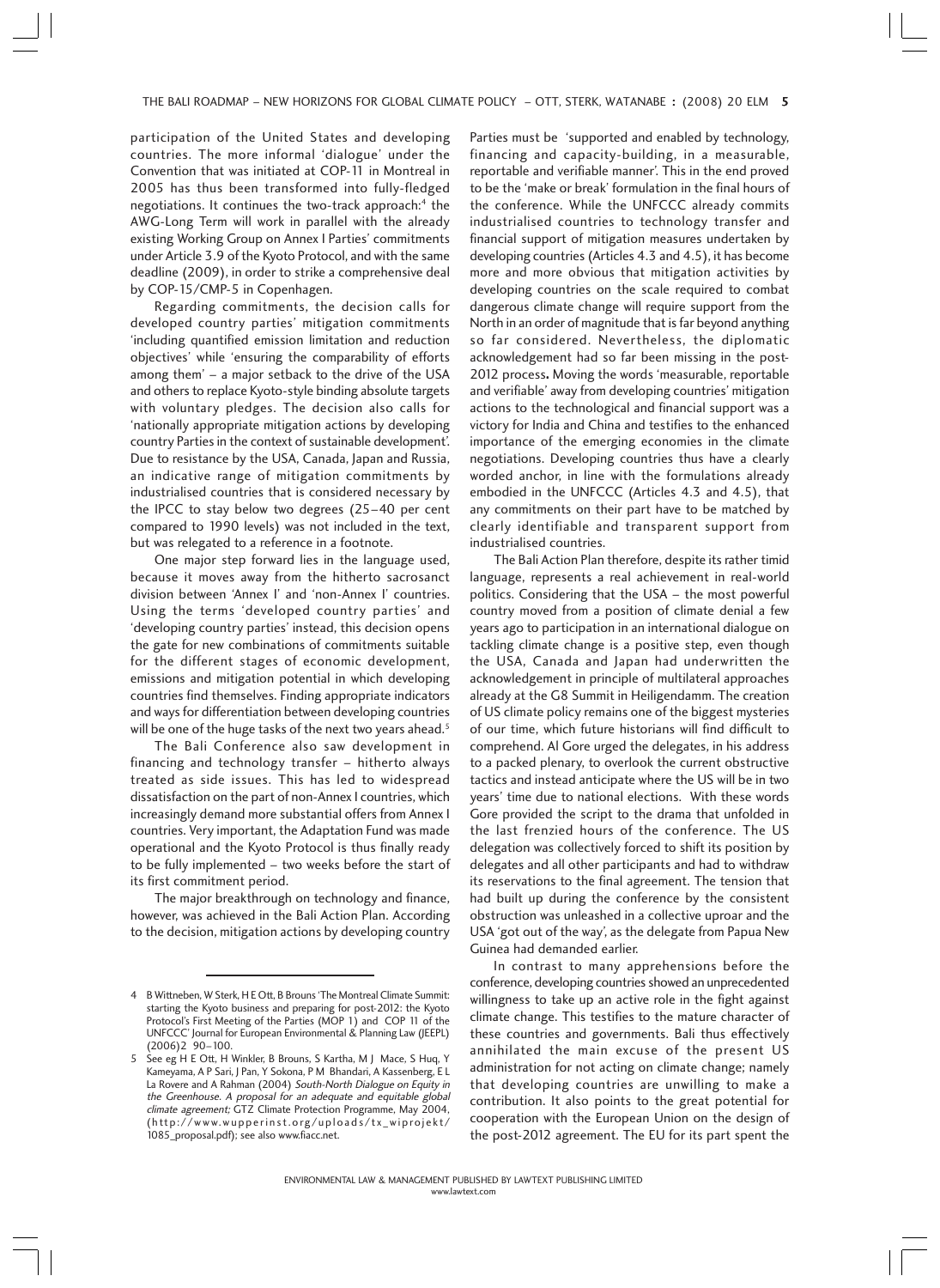#### 6 (2008) 20 ELM : THE BALI ROADMAP – NEW HORIZONS FOR GLOBAL CLIMATE POLICY – OTT, STERK, WATANABE 6

first week of the conference trying to act as a bridge leading the USA and their allies back into the fold, but in the second week reinforced its position and strongly fought back against attempts to water down the draft decisions. While weak on substance, Bali thus opened a vista on what shape a post-2012 deal could take over the next two years.

The Bali Action Plan thus paves the way for the negotiations towards a post-2012 agreement in 2009 in Copenhagen. However, the way is not a highway but rather a bumpy road filled with potholes and obstacles. There is, first, the complexity and sheer workload. The delegations will have to manage negotiations in six different arenas: the COP and the CMP of Convention and Protocol, the two subsidiary bodies of both treaties and the Ad-hoc Working Groups under the Convention and the Protocol. The AWG-Long Term initiated by the Bali Action Plan has tentatively scheduled four sessions, with the first session taking place not later than April 2008. The Ad Hoc Working Group on Further Commitments for Annex I Parties under the Kyoto Protocol (AWG-Article 3.9) according to its work plan adopted in Bali will also hold four meetings in 2008 and 2009 respectively. In addition, there will be several meetings of the 'major economies' initiative by the US Government and a flurry of other formal and informal meetings on the same issues. If the utter exhaustion even of several 'veterans' of the diplomatic circus during the final hours of the Bali Conference is not to become a common sight in these negotiations, the participants will have to find ways of accommodating their capacities to these demands.

They will also have to find ways to deal with the enormous workload ahead, from negotiating deepened commitments for those countries that are already bound under the Kyoto Protocol, new commitments for developing countries (including methods for differentiation), integrating the USA with new commitments, adaptation, deforestation, vastly improved financial mechanisms and technology cooperation, to improving the market mechanisms that are still in the first stages of their existence. All these processes and different threads have to be kept under surveillance, kept apart, streamlined where necessary and – in the end – have to be combined into one gigantic package deal. Tying all the pieces together has already proved difficult enough in Bali.

Secondly, the issues at hand involve decisions with far-reaching political implications. For example, the necessary differentiation of commitments for developing countries implies a rethinking of the relations within the G77/China. Differentiation is not unthinkable and it has happened already in other contexts such as the trade negotiations, where interests are also extremely diverse among the group. But it will require major political will and courage. The language in the Bali Action Plan indicates that the G77/China has realised the challenge.

Thirdly, the final outcome of the negotiations up to Copenhagen will depend crucially on a single national political process – that of the USA. Despite the breathtaking developments at the level of dozens of states, hundreds of cities and millions of citizens, it is the federal level of the US Government where the most important decisions are being taken. A new president of whatever political colour may change the basic stance on climate policy. But close observers of the political process in the USA are warning that the USA after 2009 will still be a long way from where the rest of the world is already. Persuading Congress to ratify a climate agreement may prove to be impossible for the next president. One possible route out of this deadlock could be to substitute the ratification of the international agreement by, first, the establishment of a strong national climate programme in the USA, including ambitious reduction targets, and as a second step a unilateral declaration that the USA considers itself bound to these targets by international law.6 There is a small chance that such a binding international declaration under international law in lieu of ratifying the international agreement could satisfy the rest of the world. This would, however, ask for quite a degree of goodwill on the part of the industrialised partners and especially the emerging economies.

Fourth, Bali saw the emergence of the social justice movement on climate change. The climate negotiations have never been pure environmental diplomacy because economic considerations have always loomed large at every conference. Bali, however, saw many new faces in the halls and corridors: social justice activists at the national as well as the international level have discovered in recent years that climate change is fundamentally altering the way they have been working. This is true for the impacts of climate change, which threaten to undermine social progress especially in the South. But it is also true of the response measures to climate change; for example, in the search for alternatives to fossil fuels the demand for agrofuels is threatening large forest areas in the Amazon and the Pacific, affecting local eco-systems as well as subsistence economies living on those forests. Furthermore, the sheer volume of the financial resources required – in the range of hundreds of billions of dollars per year – will dwarf the traditional flows in official development aid. Therefore, organisations ranging from Oxfam to the Third World Network and Focus on the Global South are now taking the issue of climate change seriously. As a result of their participation, the content and tone of the negotiations are beginning to change and their support has led to greatly increased confidence on part of the larger developing countries.

This is, fifth, the biggest task at hand: forging an alliance between North and South – with the emerging economies on mitigation and with the poorer countries on adaptation.<sup>7</sup> It has become clear that the threat of a destabilisation of the climate system can only be solved by a truly global effort. Around 50 per cent of emissions at the moment stem from Annex I countries with the

<sup>6</sup> See H E Ott 'Climate Policy post-2012 – A Roadmap: The Global Governance of Climate Change' Discussion paper for the Tällberg Foundation, Stockholm (www.wupperinst.org/uploads/tx\_wibeitrag/ Ott\_Taellberg\_Post-2012.pdf).

<sup>7</sup> Ott (n 6).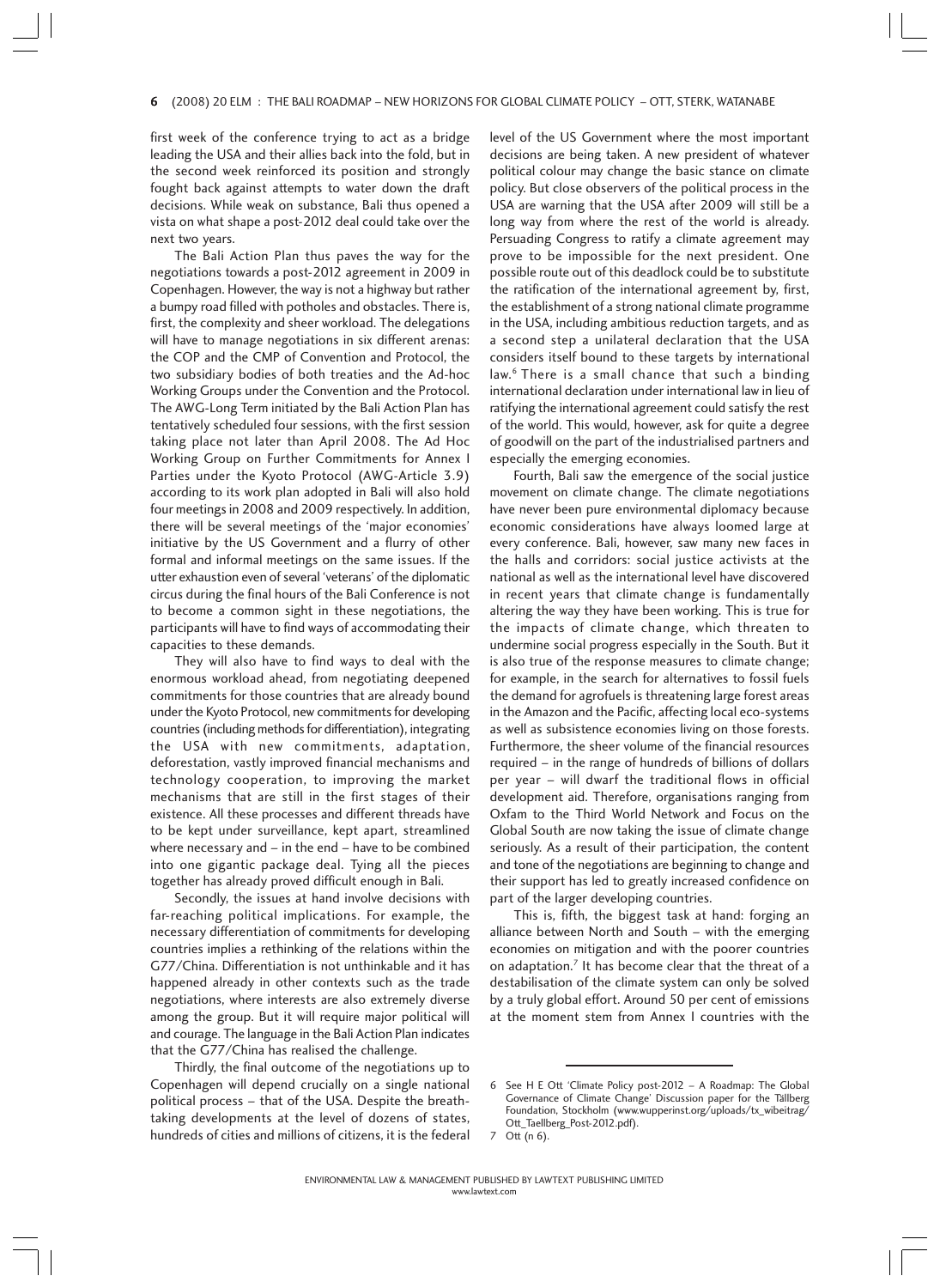THE BALI ROADMAP – NEW HORIZONS FOR GLOBAL CLIMATE POLICY – OTT, STERK, WATANABE : (2008) 20 ELM 7

remaining 50 per cent from non-Annex I countries, and this is rising rapidly. Each side thus has the potential to lead the world into climate chaos if it continues a course of business-as-usual – some new form of 'mutually assured destruction'. However, there is a difference: in the cold war, both sides had to refrain from doing something, ie from pushing the button. Averting climate change, on the other hand, requires something positive; it demands activity and cooperation.

The Bali coalition between developing countries and the EU that allowed for passage of the Bali Action Plan provides some reason for optimism that it will be possible to strike an adequate post-2012 agreement. Nevertheless, while the emerging economies have made a first move and gave clear signals that they are willing to bear their fair share, the EU will have significantly to step up its efforts not only in the area of mitigation but also with regard to technology cooperation and finance. Substantial contributions from the South will require equally substantial financial and non-financial support from the North, a truth only a few negotiators are willing to acknowledge, at least publicly. Building a 'green alliance' with the South will require a significant change in attitude. But the rewards could also be substantial – for Europe, for South-North relations and for the world.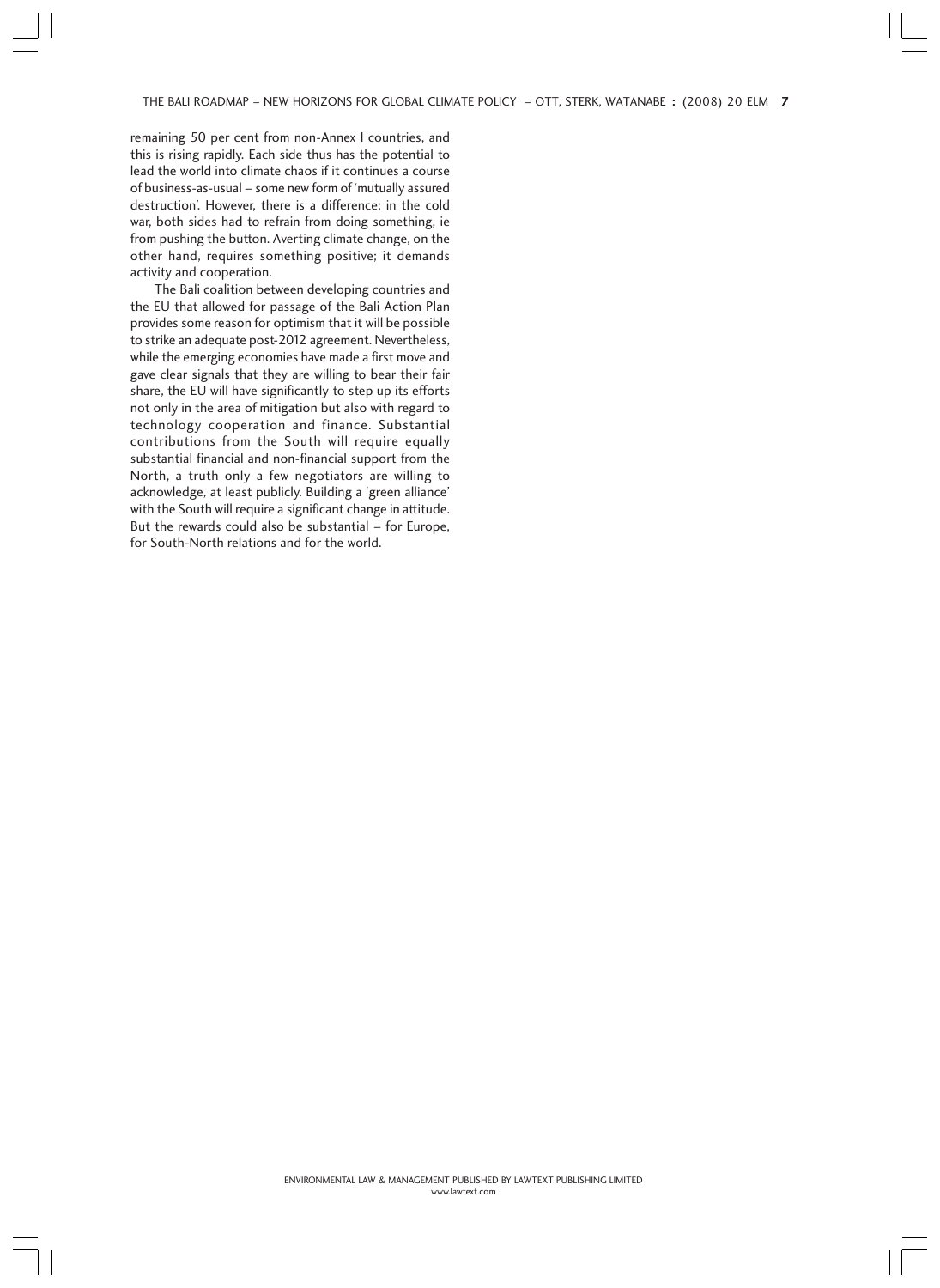# **Linking environmental protection, health, and human rights in the European Union: an argument in favour of environmental justice policy**

#### **Alexios Antypas**

Associate Professor, Department of Environmental Sciences and Policy, Central European University, Budapest, Hungary **Claude Cahn**

Head of Advocacy Unit, Centre on Housing Rights and Evictions, Geneva, Switzerland

#### **Richard Filcak**

Visiting Scholar, Department of Environmental Sciences and Policy, Central European University, Budapest, Hungary

#### **Tamara Steger**

Assistant Professor, Department of Environmental Sciences and Policy, Central European University, Budapest, Hungary

# **Introduction1**

Over the past few decades the conceptual and legal integration of environmental protection, the protection of human health and human rights has given rise to new forms of social activism, new constitutional protections in many countries, at least one major regional treaty and new human rights norms at the international level. The origins of the linkages between environment, health, and human rights derive from four streams of thought and research:

- 1) research showing discrimination in the distribution of environmental risks and benefits and related health impacts, which has fostered in several countries the emergence of 'environmental justice' initiatives on behalf of marginalised social groups;
- 2) research showing that developed countries export environmental risks to developing countries, resulting in increased attention to this problem by UN agencies;
- 3) the movement to establish the right to life, health, and an environment adequate for well-being as a universal human right, resulting in the provision of such a right in the constitutions of 53 nations as of 2004 and
- 4) arguments claiming that environmental protection and human health are enhanced when citizens are armed with civil rights that ensure that they have access to information, participation, and justice in environmental matters, resulting in the Aarhus Convention in the UN Economic Commission for Europe region, and legal directives that implement the Aarhus Convention in the European Union.

Of these four streams linking the environment, health, and human rights, the movement for environmental justice has come late to the European Union. With the EU's growing leadership in establishing a framework for environmental protection and given the recent Eastern enlargements, the time to confront the problem of environmental injustice in Europe has arrived.

The conjuncture of environment, health, and human rights' discourses can be described as a discourse about justice – substantive justice (the rights to life, health, and environment), procedural justice (the rights to information, participation, and access to justice), and distributive justice (the right not be discriminated against on the basis of group characteristics). This article emphasises the latter – the issue of distributive justice and environmental discrimination, which is, perhaps confusingly, commonly referred to as 'environmental justice<sup>'.2</sup> We will argue that while a basic framework for addressing problems of discrimination in environmental matters is emerging at the international level it is, first, far from adequate; secondly, not yet fully coherent and harmonised with other policy processes and thirdly, not widely enough known to ensure its effective implementation. At the European level the issue has hardly been engaged at all, but as we will show, Europe faces severe problems of discrimination in areas of relevance for environmental justice, especially but not exclusively in the new EU Member States.

<sup>2</sup> As will be evident from the discussion that follows, the authors of this paper apply a definition of 'environmental justice' going beyond that suggested by the Aarhus Convention as well as beyond that of the draft EU directive aiming to bring the justice elements of the Aarhus Convention into the legal order.

The authors would like to thank Vito Buonsante for his valuable research assistance for this article.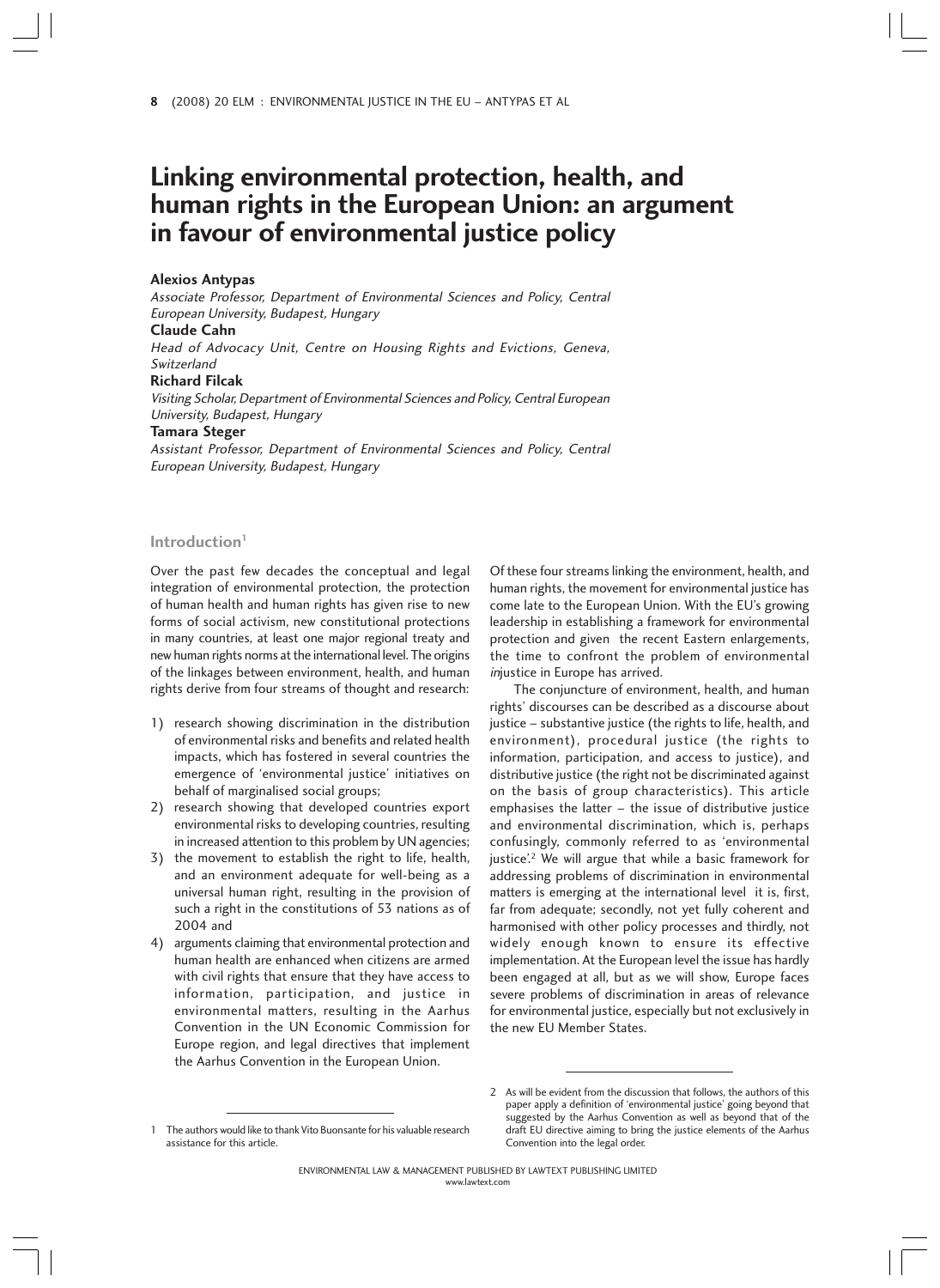This paper will also show that although a basis exists to extend anti-discrimination law (a particularly elaborated area of EU law in the field of human rights) to environmental areas, to date, the EU has confined its action on the front of human rights law and environmental regulation to the matter of securing standing for individuals and civil society organisations in environmental proceedings. In light of the remarkable growth of EU commitments in the field of human rights, this paper will argue that there is a basis for further steps by the EU institutions in these areas.

The ambitions of this paper are broadly as follows.

- To note that evidence indicates that, as elsewhere, environmental harms in Europe are very frequently clustered in poor and minority or other marginalised communities.
- To provide a summary of international developments in human rights law and related law indicating an emerging basis for EU-level rules and/or policy in the field of combating disparate environmental harms of the types understood within the framework 'environmental racism/environmental justice'.
- To describe a vacuum of law and policy in Europe in matters related to the problem of race-based or classbased environmental harms and recommendations for remedying this.

These elements are brought in order to note the need for a comprehensive treatment of environmental racism/ environmental justice by European Union institutions, such that Europe can begin seriously to tackle problems of race- and class-based systemic exclusion issues as they are expressed in matters relating to the environment.

# **Environmental justice: a brief history and a definition**

The environmental justice movement began in the United States in the late 1980s with research showing racial discrimination in the citing of hazardous waste facilities, with African American communities shown to be far more likely to be located near such facilities.<sup>3</sup> In many cases, the citing of waste facilities simply followed the path of least resistance – poor and marginalised communities lack the organisational capacity to influence decision making. In other cases, however, discrimination has taken a more direct form. In the United States, on the basis of the popularisation of the concept of environmental justice, some communities in the past two decades have moved to challenge the placement of hazardous industrial plants and waste sites in minority and other marginalised communities.4 In response, the federal government developed an environmental justice policy based upon an Executive Order signed by President Clinton in 1994.<sup>5</sup> Secondly, the Executive Order led to the development of a broad Environmental Protection Agency (EPA) programme on environmental justice and to the development of a Draft Environmental Justice Strategy.<sup>6</sup> Last but not least, the Federal Government allocated money for addressing cases and the impact of industrial hazards (the Superfund). Although environmental injustices are far from being eliminated in the United States, the basic principle that governmental authorities must take positive steps in order to prevent deliberate or inadvertent unequal distribution of environmental risks and benefits is now widely accepted in the United States.

Through the work of organisations such as Friends of the Earth and the Black Environmental Network, the movement for environmental justice took root in the United Kingdom in the 1990s.<sup>7</sup> Julian Agyeman, a leading researcher in the field in the UK, states that '[t]here are currently at least three different constructions of environmental injustice in the UK: 1) access to the countryside among those from ethnic minority groups; 2) Friends of the Earth England, Wales and Northern Ireland's 'Pollution Injustice' campaign; and 3) Friends of the Earth Scotland's, 'Campaign for Environmental Justice'.8

<sup>3</sup> Commission for Racial Justice (United Church of Christ) 'Toxic Wastes and Race in the United States: A National Report on the Racial and Socio-Economic Characteristics of Communities with Hazardous Waste Sites' 1987.

<sup>4</sup> For example, see B Hill 'Chester, Pennsylvania – Was It a Classic Example of Environmental Injustice?' 23 Vermont Law Review (1999); J White 'Environmental Justice: Is Disparate Impact Enough?' 50 Mercer Law Review 1999; V P Mahoney 'Environmental Justice: From Partial Victories to Complete Solutions' 21 Cardozo Law Review 1999; R J Lazarus 'The Meaning and Promotion of Environmental Justice' 5 Maryland Journal of Contemporary Legal Issues 1994; R D Bullard 'Levelling the Playing Field Through Environmental Justice' 23 Vermont Law Review 1999.

<sup>5</sup> Executive Order 12898 on Federal Actions to Address Environmental Justice in Minority Populations and Low-income Populations, issued by President Clinton in 1994, enjoins each federal agency to: 'Make achieving environmental justice a part of its mission by identifying and addressing, as appropriate, disproportionately high and adverse human health or environmental effects of its programs, policies, and activities on minority populations and low-income populations'. The order establishes a federal administrative framework for coordinating and overseeing the development of environmental justice strategies and regulations in all federal agencies. The agencies are required to develop databases and research programs capable of identifying trends in environmental discrimination and to work in cooperation with minority and low-income groups in designing the research strategies. The order also contains special provisions ensuring appropriate public participation and access to information associated with actions undertaken by the government concerning environmental justice, taking account of non-English speaking populations and the need to communicate with the public in 'concise, understandable, and readily accessible' language. Unfortunately, the Clinton era order has not led to enforceable laws and regulations that would ensure the environmental rights of poor and minority groups in the US.

<sup>6</sup> The United States' Environmental Protection Agency defines Environmental Justice as the: 'Fair treatment for people of all races, cultures, and incomes, regarding the development of environmental laws, regulations, and policies' (EPA 2002). The draft strategy of environmental justice was developed in 1996 (EPA 1996).

<sup>7</sup> J Agyeman and B Evans (2004) 'Just Sustainability: The Emerging Discourse of Environmental Justice in Britain?' The Geographical Journal 170 (2): 155–164.

<sup>8</sup> J Agyeman, R Bullard and B Evans (2002) 'Exploring the nexus: bringing together sustainability, environmental justice and equity'. Space and Polity 1 (6): 77–90.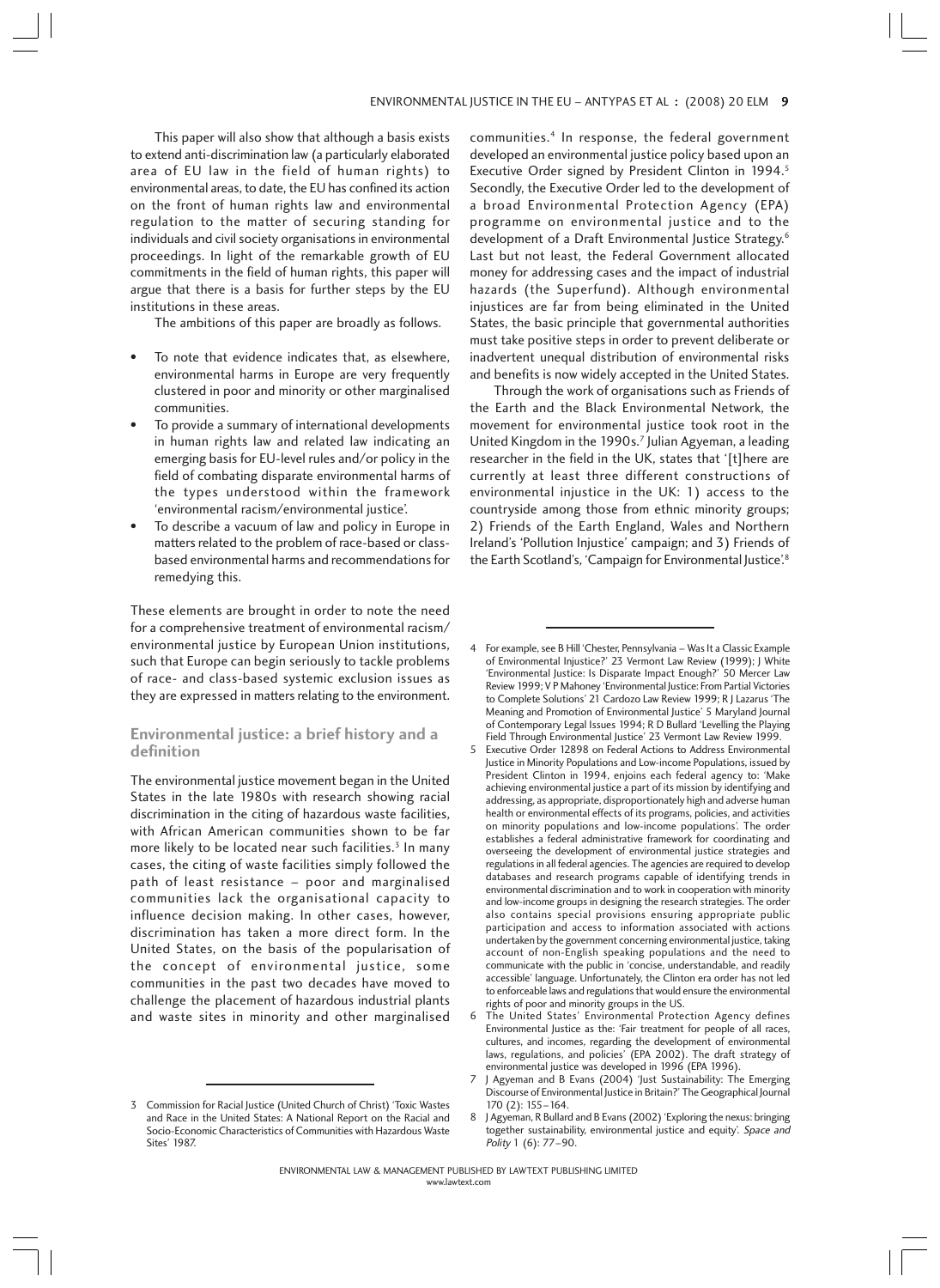#### 10 (2008) 20 ELM : ENVIRONMENTAL JUSTICE IN THE EU - ANTYPAS ET AL

The official position of the former Eastern-block countries was that there were no poor people under communism, and conditions and opportunities were absolutely equal for all. However, significant inequalities did exist, and have been exacerbated with the transition to democracy and market economies.<sup>9</sup> The transition of the CEE economies has led to further impoverishment of groups and individuals with low adaptability to the new conditions.10 People lacking education and marketable skills are those most hurt by the transformation (UNDP 2002; WB 2003<sup>11</sup>). Since 2003 the Coalition for Environmental Justice spearheaded by the Central European University, Center for Environmental Policy and Law has brought attention to major challenges to environmental justice in Central and Eastern Europe, focusing especially on the extreme environmental injustices suffered by the Roma  $(gypsy)^{12}$  communities of the region. $13$ 

While there is no universally agreed upon definition of environmental justice, all definitions converge upon the concepts of discrimination and distribution of harms/risks and benefits.<sup>14</sup> For the purposes of this article we will use the definition of environmental injustice and environmental justice developed in a workshop on environmental justice held at the Central European University in 2003 that dealt specifically with environmental injustices in Europe:<sup>15</sup>

• An environmental injustice exists when members of disadvantaged, ethnic, minority or other groups suffer disproportionately at the local, regional (subnational), or national levels from environmental risks or hazards, and/or suffer disproportionately from violations of fundamental human rights as a result of environmental factors, and/or are denied access to environmental investments, benefits, and/or natural resources, and/or are denied access to information and/or participation in decision-making, and/or access to justice in environment-related matters.

A condition of environmental justice exists when environmental risks and hazards and investments and benefits are equally distributed without direct or indirect discrimination at all jurisdictional levels; and when access to environmental investments, benefits, and natural resources are equally distributed; and when access to information, participation in decisionmaking, and access to justice in environmental matters are enjoyed by all.

These definitions bring together issues of equitable distribution of risks and benefits, substantive rights regarding the enjoyment of environmental quality and resources, and procedural rights regarding access to information, participation, and justice in environment related matters. Neither current environmental policies nor human rights policies/rules in the European Union are adequate to address the special set of problems that environmental injustices entail. In the next section, some of these problems are outlined in brief case summaries.

## **Factual profiles of environmental injustice in Europe**

The problem of environmental injustice in Europe is becoming evident as increasingly more research reveals discrimination in the distribution of environmental benefits and risks. Research supported by the Central European University in Budapest has found that in Central and Eastern Europe the main patterns of environmental injustice are exposure to hazardous waste and chemicals, vulnerability to floods, limitations on access to potable water, and waste management practice.<sup>16</sup> The situation of Roma (gypsies) has consistently been found to be most perilous, endangering the health and even lives of entire communities throughout the region.

The prevailing patterns of environmental injustice are toxic exposure from environmental liabilities, lack of basic environmental services, and disease, risk of death, and homelessness related to flood vulnerability.<sup>17</sup> For example, as noted in a recent submission under the new United Nations Human Rights Council Universal Periodic Review mechanism, Romani communities in a number of places in Romania face severe environmental threats as a result, for example, of forced placement near sewage and waste-water treatment plants.18 Exposure to environmental harms is a persistent threat to

<sup>9</sup> Steger et al 'Making the Case for Environmental Justice in Central and Eastern Europe' (2007) Health and Environment Alliance and the Center for Environmental Policy and Law, Budapest. R Filèák 'Environmental justice in the Slovak Republic: the case of Roma ethnic minority' (2007) dissertation, Department of Environmental Sciences and Policy, Central European University Budapest.

<sup>10</sup> World Bank 2000.

<sup>11</sup> UNDP 2002 The Roma in Central and Eastern Europe – avoiding the dependency trap, a regional human development report. Bratislava: United Nations Development Programme. World Bank 2003. Roma in expanding Europe – breaking the poverty gap. Washington DC: World Bank.

<sup>12</sup> Because of the negative connotations of 'gypsy' (or Tsigan), we use Rom (plural Roma, adjective Romani), the term promoted by most Romani organisations and Roma in the region.

<sup>13</sup> See www.cepl.ceu.hu for more information. Also see Steger, et al (2007) 'Making the Case for Environmental Justice in Central and Eastern Europe' Health and Environment Alliance and the Center for Environmental Policy and Law, Budapest, Hungary, and the special issue of Local Governance Brief (Summer 2004) devoted to environmental justice in Central and Eastern Europe, available online on the website of the Open Society Institute at http://www.soros.org/resources/ articles\_publications/publications/lgi\_20040805.

<sup>14</sup> For example, see the US Environmental Protection Agency's definition (www.epa.gov/compliance/environmentaljustice/), or that of the United Church of Christ Commission for Racial Justice (http:// ecojustice.net/document/principles.htm).

<sup>15 &#</sup>x27;Improving Environmental Justice in Central and Eastern Europe' 6–7 December 2003, Budapest. The workshop was hosted by the Central European University's Center for Environmental Policy and Law and included academics, activists, and attorneys from the Central and Eastern European Region as well as from Western Europe. The project was supported by grants from the European Commission's Phare Programme and the Open Society Institute.

<sup>16</sup> Steger, Filèák (n 9).

<sup>17</sup> The following case studies are taken from Steger et al (n 9) unless otherwise noted.

<sup>18</sup> See Centre on Housing Rights and Evictions (COHRE) and Romani CRISS 'Submission to the Office of the High Commissioner for Human Rights, Romania, to assist in preparation of documents for the first cycle of the Universal Periodic Review' Geneva, Bucharest, February 2008.

ENVIRONMENTAL LAW & MANAGEMENT PUBLISHED BY LAWTEXT PUBLISHING LIMITED www.lawtext.com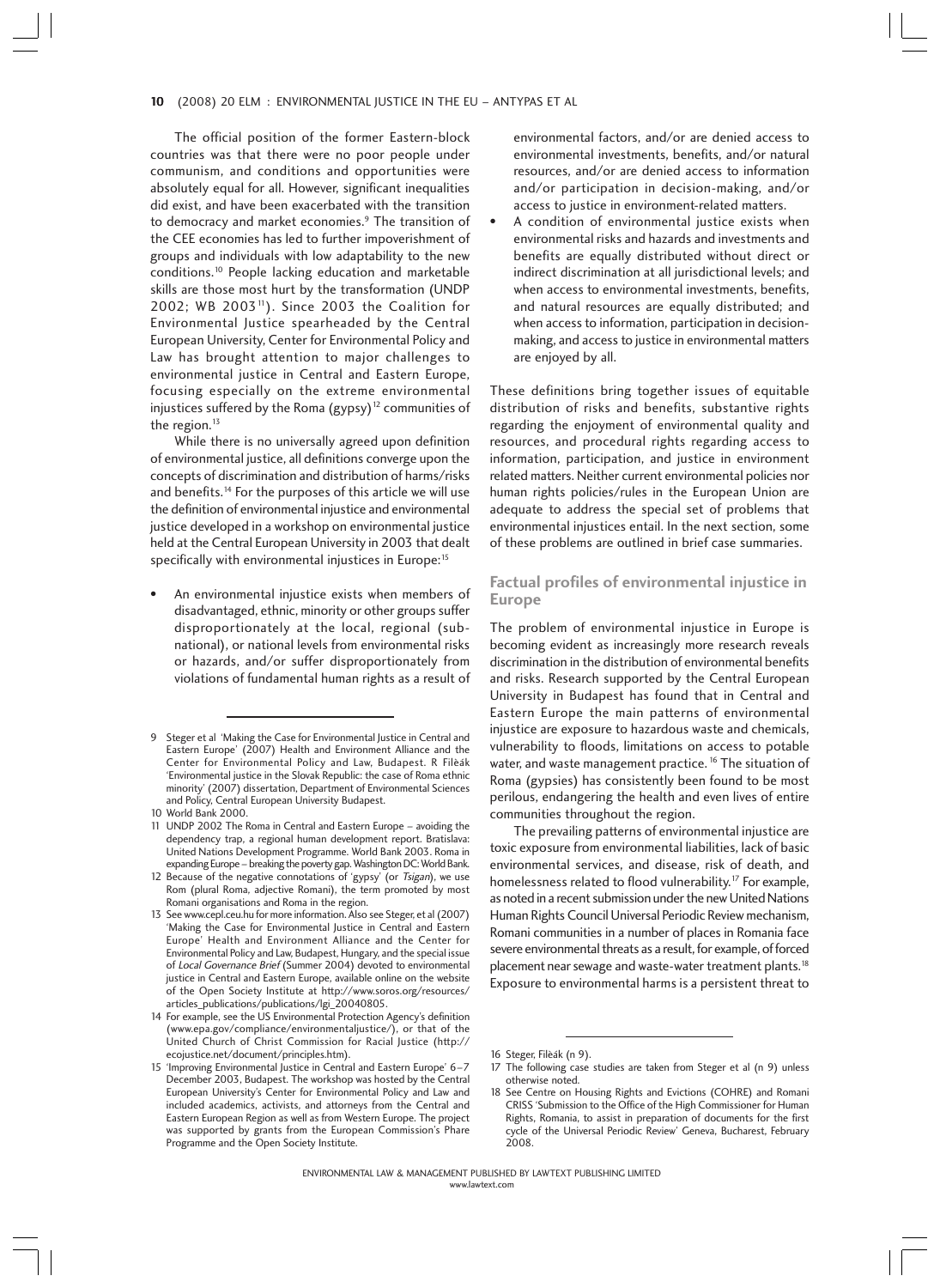Romani communities throughout Europe particularly, but not only, in southeastern Europe. Extreme risks of this sort are not uncommon in Romani settlements, although the full extent of the problem across the region is unknown because no large-scale studies have been commissioned to investigate it.

The Rudnany-Pätoracke Roma settlement in Eastern Slovakia has been identified as one of Slovakia's 10 most problematic 'hot spots'. As a result of past mining activity and other industry, the whole territory of the settlement is contaminated by toxic emissions, waste dumps and abandoned mine tailings. The toxic mine tailings contain traces of mercury, which can cause mental illness, birth defects, kidney failure and other diseases. The abandoned mines are gradually collecting water from underground and surface sources, and in a few years they will start to release highly toxic effluents into the environment. The settlement is surrounded by a giant hill of debris of loose rock from the mine. White Slovaks were formerly evacuated from the site as the ground began to give way and homes began to sink into the ground. Other Roma in the region live on a derelict factory site (Rudnany-Zabijanec) where mining waste surrounds the community and the ground is contaminated by industrial waste. Children playing in their backyards are exposed to these toxins which have longterm effects on health, including a risk of neurological damage.<sup>19</sup>

One of the larger European Roma settlements is Sredorek, an exposed settlement with approximately 3500 inhabitants on the edge of the town of Kumanovo, a multiethnic<sup>20</sup> municipality in northern Macedonia. It is a poor settlement characterised by high unemployment rates (between 90 and 100 per cent), $^{21}$  low access to education, and poor health status with no water or sewage system prior to 1998. There is new generation of Roma who cannot be a part of some employment programmes or receive state-owned apartments, so they were forced to buy land and make houses near the old settlement.<sup>22</sup> However, the old settlement is located on an island between a split river (the Kumanovo). Part of the 'down river syndrome', it is heavily polluted and floods in most years. In January 2003, flooding took the homes of 406 families or around 3000 Roma and forced them to live in collective centres.23 Similar flooding occurred again in 2005.

Some of the most dramatic cases of health problems caused by environmental discrimination against the Roma have occurred in Kosovo, where groups of Romani have come under the ostensible protection of the United Nations authorities. In 2004 the WHO discovered that Romani residents in Kosovar camps for internally displaced persons (IDPs) located very near a toxic waste site have extremely harmful levels of lead in their blood. The US Center for Disease Control recommends that special attention be given to blood lead levels (BLL) higher than 10 mg/dl. WHO testing of 18 Romani persons indicates that all have BLLs above 10 mg/dl, six of whom tested between 45 and 64.99 mg/dl BLL and six of whom tested above 65 mg/dl BLL. The BLLs are reportedly highest among young children, with 12 children between the ages of two and three years of age old experiencing such high BLLs that they require anti-convulsive medication. Similar cases of Romani communities being forced to live on toxic waste sites have been documented in Germany, Italy and elsewhere.

A recent UNDP survey of Slovakia illustrates the scale of the differences in access to water between Roma and non-Roma in the country. While the great majority of households were supplied by the public water main (73.2 per cent), water sources for the Roma were more diverse. Nearly a quarter of them draw water from a covered well or bore-hole (compared to a tenth of majority households) and 12.8 per cent use a public water source in the local community. 3.9 per cent of Roma households obtained water in a completely non-standard way (water from a spring or stream).<sup>24</sup>

## Percentage of Roma populations living in households without access running water and sanitary facilities

|                             | Bulgaria | Republic | Czech Hungary Romania Slovakia |    |    |
|-----------------------------|----------|----------|--------------------------------|----|----|
| Running<br>water            | 45       | 4        | 34                             | 65 | 32 |
| Toilet in the<br>dwelling   | 75       | 15       | 46                             | 65 | 44 |
| Sewage<br>treatment         | 51       | 6        | 63                             | 62 | 46 |
| Bathroom in<br>the dwelling | 70       | 12       | 41                             | 66 | 37 |

Source: UNDP/ILO Regional Survey 2002<sup>25</sup>

<sup>19</sup> Filèák (n 9).

<sup>20</sup> Besides Roma there are Macedonians and Albanians living in this place. 21 The official unemployment rate in Macedonia registered in 2005 was

<sup>37.2</sup> per cent (see http://www.worldbank.org.mk/ for more details). 22 See M Koinova (2000). (CEDIME-SE). Minorities in southeast Europe – Roma of Macedonia. Center for Documentation and Information on Minorities in Europe – Southeast Europe. Or Dzeno Association: Flooding of Roma Settlements in Macedonia from 10 August 2005. Available at: http://www.dzeno.cz/?c\_id=8355.

<sup>23</sup> World Heath Organization 2005 'Rapid Health Assessment of Flooding in The former Yugoslav Republic of Macedonia' Final Report of Open Society Institute Macedonia: Annual Report 2003.

Or 'Internal Replacement Monitoring Centre: Floods displace some 4,000 Roma' (January 2003). Available at: http://www.internaldisplacement.org/idmc/website/countries.nsf/(httpEnvelopes)/ 7ED359A43AC42657802570B8005AAAC6?OpenDocument.

<sup>24</sup> J Filadelfiová, D Gerbery and D kobla (2007) 'Report on the living conditions of Roma in Slovakia' United Nations Development Programme: Regional Bureau for Europe and the Commonwealth of Independent States.

<sup>25</sup> UNDP 2002 'The Roma in Central and Eastern Europe – avoiding the dependency trap, a regional human development report' Bratislava: United Nations Development Programme.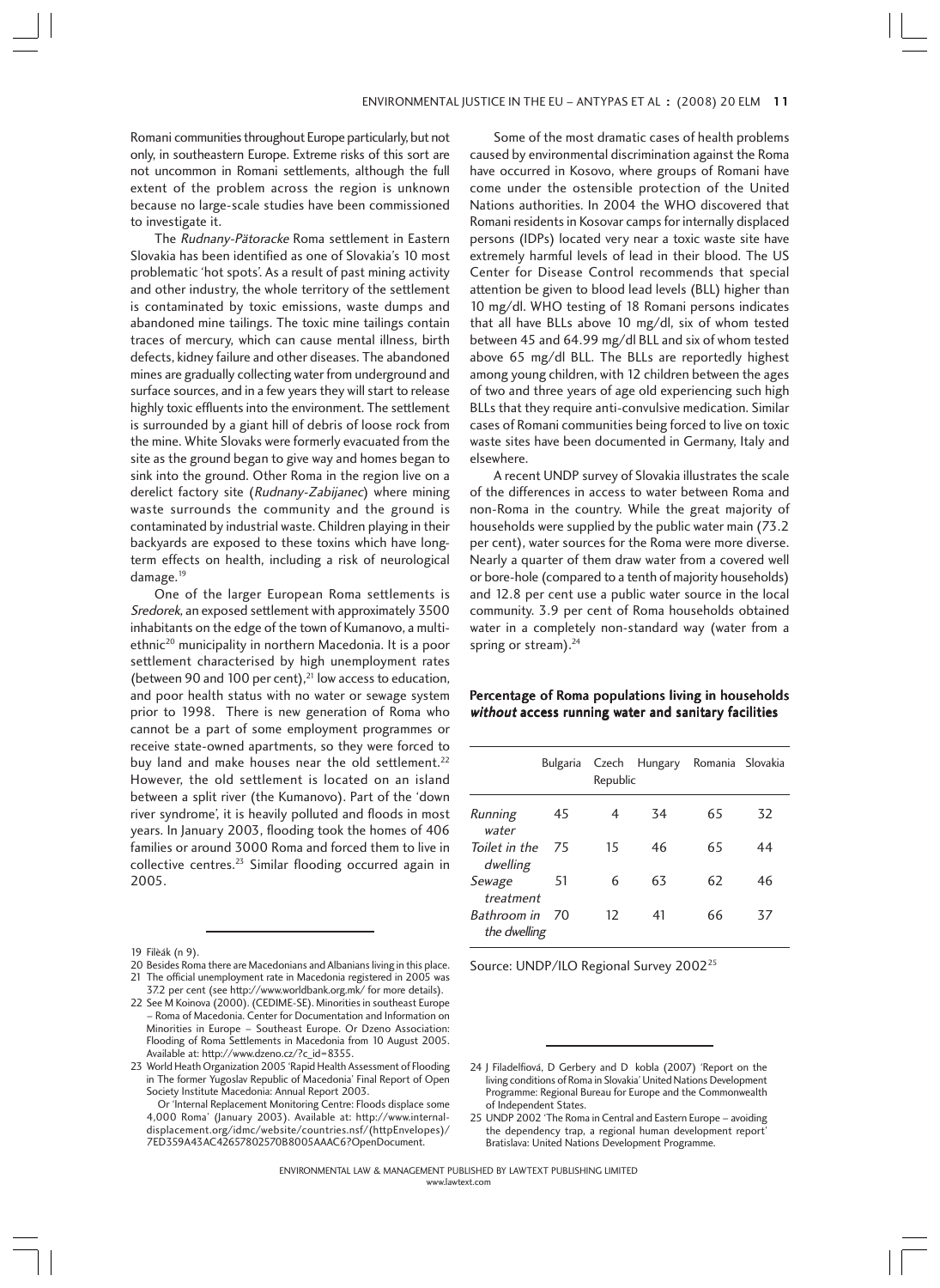#### 12 (2008) 20 ELM : ENVIRONMENTAL JUSTICE IN THE EU - ANTYPAS ET AL

Among European Union countries outside of the Central and Eastern European area, the United Kingdom has received the most intensive research scrutiny, and also has the most developed environmental justice movement. A study in the UK comparing large factory sites with average household incomes revealed that 662 of the largest factories are located in areas where the average household income is less than £15,000.<sup>26</sup> Only five of the UK's largest factories are located in areas where the average household income is £30,000 or more. The communities with the lowest average incomes had the highest numbers of factories. The non-governmental organisation Friends of the Earth emphasised that whether or not this condition was the result of discrimination, the impact is clear. <sup>27</sup>

The United Kingdom Department of Health funded (in 2004) a study on the health status of gypsies and travellers.28 The study has discovered that these groups have significantly greater health needs than other ethnic minority communities and that there is an inverse relationship between health needs and related services.<sup>29</sup> The majority of existing gypsy and traveller sites in the UK are located in areas that are fully unsuitable for housing and raising families. Some sites can be found next door to waste sewerage plants whilst others may be situated alongside busy dual carriageways.

**International and Pan-European context for environmental justice**

#### **General frameworks**

The international context for realising fairness in the distribution of environmental benefits and risks consists of the bodies of international human rights law, environmental law and policy, and the initiatives and principles that tie them together. While the rights to life and health have been asserted earlier in a number of international declarations, conventions and treaties, $30$  the right to a healthy environment was first recognised by the United Nations Conference on the Human Environment in 1972, which issued the Stockholm Declaration in which Principle 1 asserts the right to a healthy environment.<sup>31</sup> The Brundtland Commission report, 'Our Common Future', proposed a set of 'Legal Principles for Environmental Protection and Sustainable Development', thereby setting the stage for much of the ensuing debate around the law of sustainable development. The first proposed principle asserts that: 'All human beings have the fundamental right to an environment adequate for their health and well-being'. Subsequent to the Brundtland Report, the United Nations Conference on Environment and Development in Rio de Janeiro (1992) made the link between human rights and environmental protection and provided the necessary forum for the adoption of Agenda 21 and the Rio Declaration on Environment and Development. Principle1 of the Rio Declaration asserts that: 'Human beings are at the centre of concerns for sustainable development. They are entitled to a healthy and productive life in harmony with nature'.<sup>32</sup>

The UN Committee on Economic, Social and Cultural Rights (CESCR) recognised the relationship between the environment and the right to the highest attainable standards of physical and mental health, established under Article 12 of the International Covenant on Economic, Social and Cultural Rights (ICESCR). In 2000, commenting on Article 12 matters in its General Comment 14 on 'Substantive Issues Arising in the Implementation of the International Covenant on Economic, Social and Cultural Rights', the Committee stated: 'The right to health … extends to the underlying determinants of health, such as ... a healthy environment'.<sup>33</sup> Further, the UN Committee on the Elimination of Discrimination against Women (CEDAW) has directly acknowledged the importance of environmental conditions including those associated with industrial accidents, in relationship to women's health.<sup>34</sup> The UN Committee on the Rights of the Child also acknowledged this in its 'Concluding Observations on Jordan,' pointing out the need to: '… Prevent and combat the damaging effects of environmental pollution and contamination of water supplies on children'. 35

According to Agenda 21, one of the principles of sustainable development is combating poverty, while the long-term objective of enabling all people to achieve sustainable livelihoods should be based on an integrating factor that allows policies to address issues of development, sustainable resource management and poverty eradication simultaneously. The goal is to improve the social, economic and environmental quality of human

<sup>26</sup> Friends of the Earth 2000: 'Pollution Injustice' http:www.foe.co.uk/ pollution-injustice/.

<sup>27</sup> J Agyeman (2002) 'Constructing Environmental (In)justice: Transatlantic Tales' Environmental Politics. 1:3 31–53.

<sup>28</sup> According to the Online guide to Human Rights Law in England and Wales Gypsy is a racial definition – for a people originating in northwest India who left in the first millennium AD. In the UK the term 'travellers' refers not only to ethnic Roma, but also to other ethnic and social groups. There are in the UK Irish travellers, Scottish travellers (Nachins), Welsh gypsies (Kale) and English gypsies (Romanichals) among others. There are also travelling showpeople (fairground travellers), boat dwellers (bargees) and circus travellers. Then there are new travellers or new age travellers, often defined as people who have made a conscious decision to adopt an alternative lifestyle, seeking a perceived greater community spirit. Available at http://www.yourrights.org.uk/ (Consulted 12 July 2006).

<sup>29</sup> P Aspinall (2004) Health status, behaviour, wider determinants of health, and use of services. University of Kent: Centre for Health Services Studies.

<sup>30</sup> The Universal Declaration of Human Rights (1948), the International Covenant on Civil and Political Rights (1966); the International Covenant on Economic, Social, and Cultural Rights (adopted in 1966); the World Health Organization's (WHO) Constitution's Preamble (adopted in 1945); the International Labour Organization's (ILO) Annex to its Constitution (adopted 1944).

<sup>31</sup> Declaration of the United Nations Conference on the Human Environment, Stockholm 16 June 1972, 11 Int'l Leg. Mat. 1416 (1972).

<sup>32</sup> Declaration of the United Nations Conference on Environment and Development UN Doc A/CONF.151/26 (vol. I); 31 ILM 874 (1992).

<sup>33</sup> UN CESCR, General Comment 14 UN Doc E/C 12/2000/4 (2000). 34 UN CEDAW Concluding Observations on Romania UN Doc CEDAW/ C/2000/II/Add 7 at para 38 (2000).

<sup>35</sup> UN CRC. Concluding Observations on Jordan, UN Doc CRC/C/15/ Add 125 at para 50 (2000).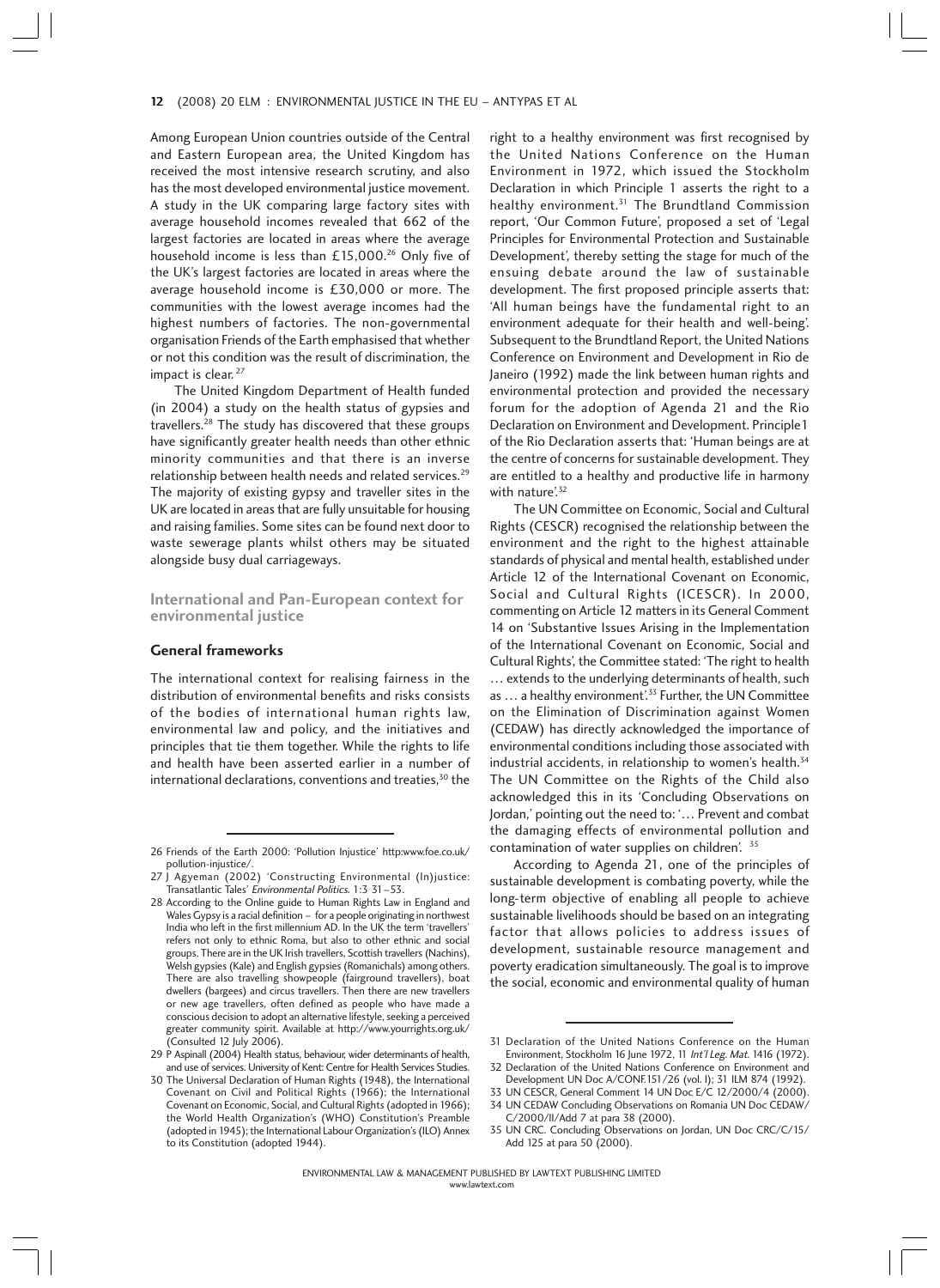settlements and the living and working environments of all people, in particular the urban and rural poor, through providing adequate shelter for all, and integrated provision of environmental infrastructure: water, sanitation, drainage and solid-waste management.

Certainly, the most important global initiative to combat the congeries of ills that afflict the world's poorest people is the effort to implement the Millennium Development Goals (MDGs). The MDGs represent a de facto international consensus in principle that poverty eradication and environmental sustainability are mutually dependent upon each other. From an environmental justice perspective, Goal 1 (Eradicate extreme poverty and hunger) and Goal 7 (Ensure environmental sustainability) are of particular importance. While Goal 1 calls for a 50 per cent decrease in the proportion of people living on less than one dollar a day and those who suffer from hunger, Goal 7 promotes the integration of the principles of sustainable development into country policies and programmes; a reversal in the loss of environmental resources; a reduction (by half) in the proportion of people without sustainable access to safe drinking water; and significant improvement in the lives of at least 100 million slum dwellers by 2020. Unfortunately, environmental protection has not been well integrated into projects that seek to achieve Goal 1, and therefore opportunities to alleviate the poor of disproportionate environmental burdens are being lost.36 In part, surely, this is due to the fact that the international community has not fully endorsed an environmental justice agenda. As we will argue below, it need but recapture valuable work already done within the United Nations system and multiple stakeholders who have crafted a solid set of draft principles that encompass the range of environmental rights, including those pertaining to distributive justice.

## **The United Nations Commission on Human Rights, and its successor body, the UN Human Rights Council**

The now-defunct United Nations Commission on Human Rights initiated work on the human rights/environment linkage in 1989, asking one of its members, Fatma Ksentini, to review the methodological means for studying the environment and human rights linkage.<sup>37</sup> In 1990, the UN General Assembly addressed the issue of environmental rights, and recognised the work begun in the Commission and its sub-bodies. General Assembly Resolution 45/94 declared that 'all individuals are entitled to live in an environment adequate for their health and well-being', and formally asked the Commission, through the Sub-Commission on Prevention of Discrimination and Protection of Minorities, to develop the environmenthuman rights linkage in its work. Ms Ksentini was appointed Special Rapporteur on Human Rights and the Environment for the Sub-Commission in the same year, and the following year the Commission adopted a resolution on human rights and the environment in which it welcomed the initiative of the Sub-Commission and formally endorsed the importance of the human rights and environment nexus for its own work. In 1994 the Special Rapporteur submitted her Final Report.38

The Ksentini Report legitimised the human rights and environment agenda that environmental and human rights non-governmental organisations such as the Friends of the Earth, the Sierra Club Legal Defense Fund,<sup>39</sup> and the Association of Humanitarian Lawyers, had been promoting since the early 1980s. It found widespread violation of fundamental human rights as a result of environmental degradation, and also established that some environmental harm could be traced to the violation of human rights. Fundamental human rights found to be affected by environmental degradation included the right to selfdetermination and sovereignty over natural resources, cultural rights, and the rights to life, health, food, housing, information, participation, safe and healthy working conditions, and association. Importantly, the report also establishes the link between environmental rights and the right to non-discrimination.

Unfortunately, the principle of non-discrimination in the context of environmental risk is not fully developed in the report, and has subsequently suffered some degree of marginalisation in debates on human rights and the environment at the international level. The Ksentini Report stresses the fact that the fundamental human rights of the poor and indigenous peoples are disproportionately violated as a result of environmental factors, noting especially that environmental rights are closely linked with the right to development, and that poor citizens of developing countries often suffer simultaneous violations of their rights to development, environmental quality, and fundamental human rights. The Report also identifies the special vulnerability of other groups such as women, children, the disabled and environmental refugees to environmental risks. The Report does not deal explicitly with the problem of racial or ethnic discrimination, and it does not fully extend the concept of environmental rights to cover non-discrimination in the distribution of environmental investments and improvements. Nor does the report directly address the human rights' problems associated with environmental risk in the developed northern countries, with the exception of the violation of the rights of indigenous peoples.

Prior to the submission of the Ksentini Report, an expert group meeting on behalf of Ms Ksentini drafted a set of principles on human rights and the environment in May 1994, which were subsequently annexed to the report itself. The 'Draft Principles on Human Rights and the Environment'40 declare a broad range of human rights

<sup>36</sup> The United Nations Development Programme has launched the Poverty and Environment Initiative (PEI) to promote closer integration of environment and poverty reduction. See the PEI website for details: http://www.undp.org/pei/aboutpep.html.

<sup>39</sup> Re-named Earthjustice. 40 Appended to the Ksentini Report (n 38).

<sup>37</sup> E/CN.4/Sub.2/1989/58.

<sup>38</sup> UN Doe E/CN.4/Sub.2/1994/9 (Hereafter Ksentini Report)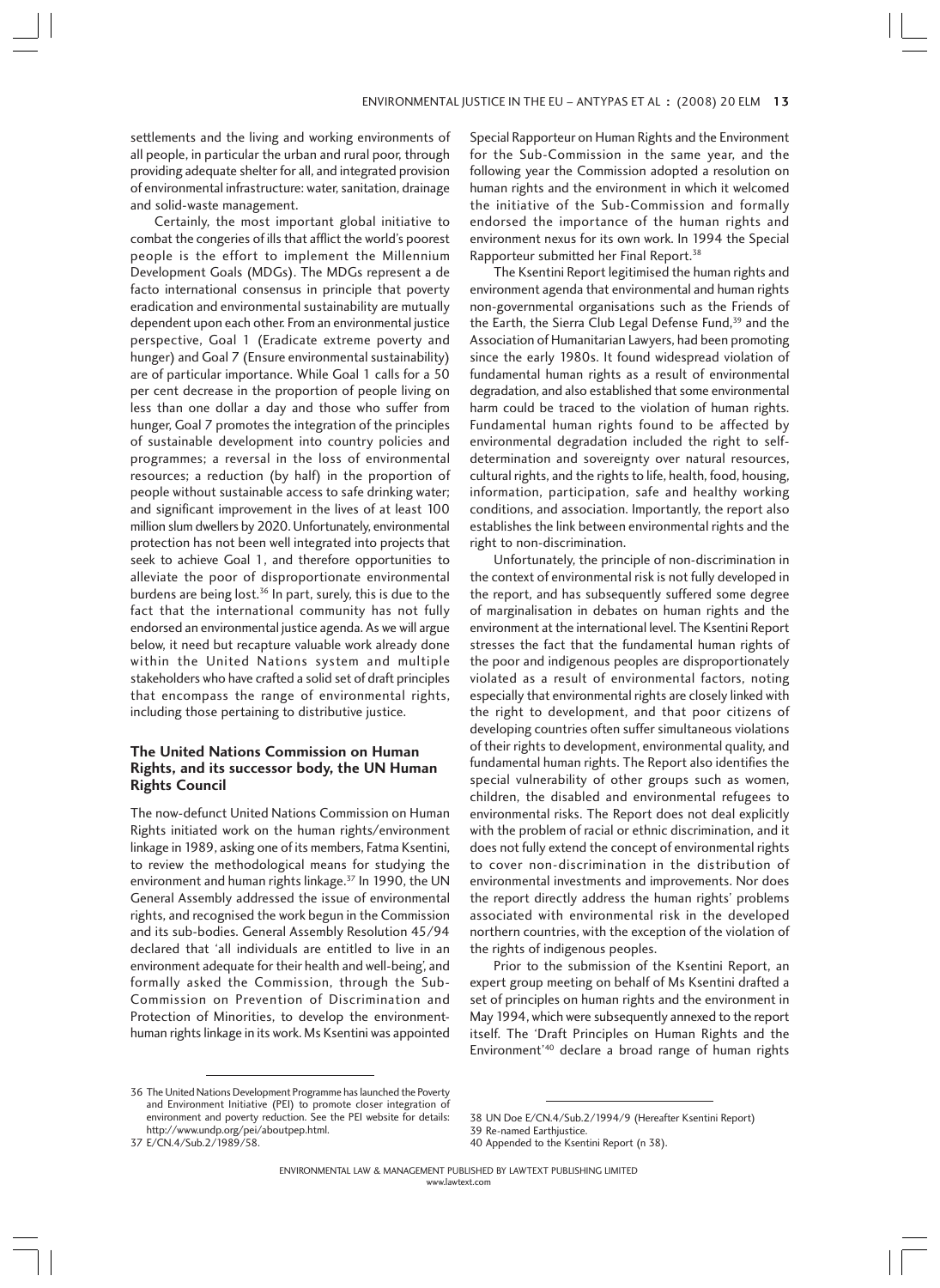#### 14 (2008) 20 ELM : ENVIRONMENTAL JUSTICE IN THE EU - ANTYPAS ET AL

relating to the environment, found by the expert group to be implicitly contained in existing human rights law, including the Universal Declaration of Human Rights, the International Covenant on Economic, Social and Cultural Rights, the International Covenant on Civil and Political Rights, and the Vienna Declaration and Programme of Action of the World Conference of Human Rights. The principles have not yet been formally endorsed by the UNCHR and have not led to changes in existing international human rights laws; they serve as a solid foundation upon which environmental rights can be elaborated at international, regional, and national levels.

The four principles in Part I provide the foundation for the subsequent 22 rights identified in the Draft Principles. Principle 1 establishes the interdependence and indivisibility of human rights, an ecologically sound environment, sustainable development and peace while Principle 2 establishes the right of all persons 'to a secure, healthy and ecologically sound environment<sup>'41</sup> Principle 3 then establishes the foundation of a framework for environmental justice:

- all persons shall be free from any form of discrimination in regard to actions and decisions that affect the environment
- this principle can reasonably be interpreted to cover both directly injurious environmental discrimination (exposure to disproportionate risk) and indirectly injurious discrimination (disproportionate denial of environmental goods, such as infrastructure investments).

Other principles established in Part II of the Draft Declaration that are directly relevant to cases of environmental injustice include 'the right to adequate housing, land tenure and living conditions in a secure, healthy and ecologically sound environment' (Principle 10); protection from eviction on the basis of decisions affecting the environment (Principle 11); the right to restitution, compensation and/or new housing if evicted (Principle 11); the right to equitably benefit from conservation and other ecological goods (Principle 13); and the rights of indigenous peoples to control and protect their lands and resources (Principle 14). Part III of the Draft Declaration reiterates the Rio Principles regarding access to information and access to participation in planning and decision-making in environmental matters (Principles 15 and 18). Principle 25 in Part V of the Declaration underscores the awareness of the especially difficult problem of environmental discrimination:

in implementing the rights and duties of this Declaration, special attention shall be given to vulnerable persons and groups.

Given the limited list of vulnerable groups identified in the Ksentini Report itself, further elaboration of this principle is necessary. Indeed, the Special Rapporteur specifically expressed the hope that the Draft Principles would serve as a foundation for the development of 'a set of norms consolidating the right to a satisfactory environment'42 within the United Nations system. To date, that hope has not been entirely fulfilled.

Developments in the past several years are, nevertheless, encouraging.43 After submitting her final report, Ms Ksentini was appointed as Special Rapporteur on Toxic Waste by the Commission. Her task was to investigate the human rights implications of the illicit movement and dumping of toxic products and wastes. Finding a widespread global pattern of illegal dumping of wastes that primarily harms developing countries and has been only partially stayed by the Basel Convention on the Control of Transboundary Movements of Hazardous Wastes and their Disposal, her final report,<sup>44</sup> delivered in 2001, explicitly addresses the issue of discrimination.

Discrimination on grounds of race or social, ethnic, political or cultural affiliation is aggravated by 'environmental' discrimination, since the wastes are buried in developing countries and in zones inhabited by the needy, migrants, indigenous peoples or racial, religious, linguistic or other minorities. Moreover, these people are excluded from the decision-making and environmental monitoring processes; they are generally unable to afford medical care or to sue or seek any other form of administrative or legal remedy.<sup>45</sup>

The Special Rapporteur also noted at in at least one country case that came to her attention: 'Race is said to be one of the parameters from which the location of hazardous waste treatment facilities can be predicted'.<sup>46</sup> Given the paucity of systematic and reliable empirical research across Europe examining this issue, it cannot at this time be categorically stated that this is a widespread phenomenon in the EU. The problem here is the lack of research, for which adequate funds have not yet been made available by Member States or EU institutions.

In April of 2003 the UN Commission on Human Rights adopted Resolution 2003/71<sup>47</sup> on 'Human Rights and the Environment as Part of Sustainable Development', which lays out the range of issues included in the human rights and environment nexus. It cuts across issues of poverty alleviation, substantive and procedural environmental

<sup>41</sup> Ksentini Report (n 38) + Corr 1 (13 September 1994).

<sup>42</sup> Note at Section 261.

<sup>43</sup> The watchdog and advocacy organisation Earthjustice provides ongoing monitoring of human rights and environment developments at international, regional, and national levels, and submits regular issue papers summarising its findings to the UNCHR. Reports are available on the Earthjustice website at http://www.earthjustice.org,

<sup>44</sup> E/CN 4/2001/55 'Economic, Social and Cultural Rights: Adverse Effects of the Illicit Movement and Dumping of Toxic and Dangerous Products and Wastes on the Enjoyment of Human Rights' a Report submitted by the Special Rapporteur on Toxic Waste, Mrs Fatma-Zohra Ouhachi-Vesely. 45 ibid para 67.

<sup>46</sup> Ibid para 68.

<sup>47</sup> Resolution 2003/71 adopted by the 59th session of the UN Commission on Human Rights, Geneva 25 April 2003.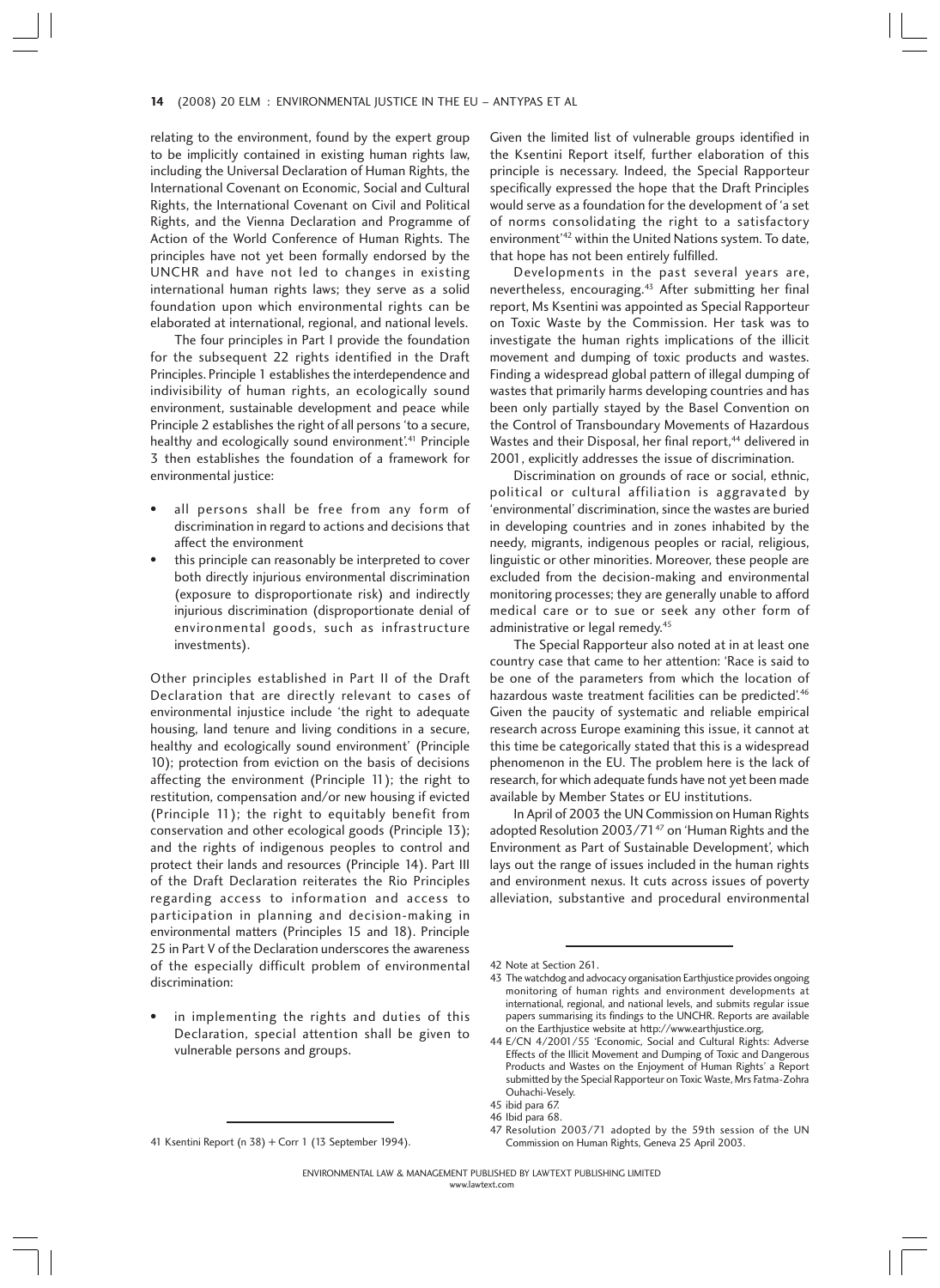rights, good governance, and discrimination. It also refers to the importance of an explicitly distributive justice approach to environmental rights, stating that: '[In the development of environmental policy states should] take into account how environmental degradation may affect disadvantaged members of society, including individuals and groups of individuals who are victims of or subject to racism'.

While the statement itself is mild, suggestive, and not comprehensive, its inclusion in the resolution is indicative of the importance the Commission lays on distributive justice issues related to the environment and human rights.

In response to the Special Rapporteur's report discussed above, the Commission issued Resolution 2004/17 on the Adverse Effects of the Illicit Movement and Dumping of Toxic and Dangerous Products and Wastes on the Enjoyment of Human Rights. Strongly urging Member States and international bodies to take action on this issue, the resolution also extends the Special Rapporteur's mandate for an additional three years.

The Commission also issued a report on Human Rights and the Environment as Part of Sustainable Development during its 2004 session in which it summarised information provided by governments, international bodies, and non-governmental organisations on the human rights and environment issue. The report itself is testimony to how slowly the principles of environmental rights are being adopted into the body of human rights laws and accepted norms. The report argues that environmental rights are implicit in several international human rights treaties.

Following extensive discussion on reform of the UN Charter-based human rights machinery, the Commission was abolished in 2006 and replaced in March of that year with the new Human Rights Council. It is still too early to know how the new body – which was both upgraded in status within the UN system and at the same time shorn of some its more independent powers – will act on matters related to human rights and the environment, or indeed how effective it will be generally.

One thing that is apparent is that under the weight of growing concern over issues such as climate change, environmental matters appear to be being mainstreamed throughout a number of mandates reporting to the new Council. Thus, while the mandate of the Special Rapporteur on toxic waste continues to exist, the December 2007 Human Rights Council resolution extending the mandate for UN Special Rapporteur on the right to adequate housing now explicitly for the first time includes a link to environmental matters.<sup>48</sup>

Other mandates to have taken up environmental matters include those on the right to health and the right to food. And this work is only set to expand; the 7th Human Rights Council, taking place in March 2008, was slated to consider proposals including a German and Spanish proposal to create a new mandate on the right to water and sanitation, a mechanism which will inevitably be called on to address linkages between human rights and the environment. In addition, the government of Maldives has tabled a motion addressing human rights and climate change.

#### **Relevant case law**

In addition to the UN Charter-based intergovernmental proceedings addressing explicitly the environment/human rights nexus, including the issues understood to fall in the environmental justice category, the interface between human settlements and the environment also in principle benefit from fundamental legal protections available under international human rights treaty law, as well as the law of regional human right protection instruments. The International Covenant on Economic, Social and Cultural Rights and the European Convention on Human Rights have established rights that have direct bearing on environmental justice issues, including the right to adequate housing, the right to family and home life, the right to the highest attainable standard of physical and mental health, the right to the peaceful enjoyment of one's possessions and the ban on racial segregation. For example, the International Covenant on Economic, Social and Cultural Rights General Comment on the Right to Adequate Housing states that: 'Housing should not be built on polluted sites nor in proximity to pollution sources that threaten the right to health of the inhabitants'.<sup>49</sup> Some of these rights have been invoked by claimants in environment related complaints that have reached the European Court of Human Rights, and although issues directly related to environmental justice have not yet been heard by the court, coupled with the ban on racial discrimination form a preliminary underpinning of the right to equity in the distribution of environmental goods and risks.

The case of Lopez Ostra v Spain<sup>50</sup> represented a significant turning point for environmental claims under the European Convention on Human Rights. Lopez Ostra was the first case in which the court found a breach of the Convention as a consequence of environmental harm and affirmed the right to a clean environment as an extension of the rights stated in Article 8 of the Convention. The applicant resided in a Spanish village

<sup>48</sup> The chapeau of Resolution 6/27 on the 'Right to adequate housing as a component of the right to an adequate standard of living' includes, for example, the following: '3 Expresses concern at the prevalence of homelessness and inadequate housing, the growth of slums worldwide, forced evictions, the increase in challenges faced by migrants in relation to adequate housing, as well as of refugees in conflict and post-conflict situations, challenges to the full enjoyment of the right to adequate housing caused by the impact of climate change, natural disasters and pollution, insecurity of tenure, unequal rights of men and women to

property and inheritance, as well as other violations of and impediments to the full realisation of the right to adequate housing' (included in the report of the 6th Human Rights Council, document A/HRC/6/ L.11/Add.1, 19 December 2007).

<sup>49</sup> General Comment 4 of 13 December 1991, United Nations, Compilation, HRI/GEN/1/Rev.3 63 para 5.

<sup>50</sup> Lopez Ostra v Spain, judgment of 9 December 1994, ECHR 41(1994) 436–515.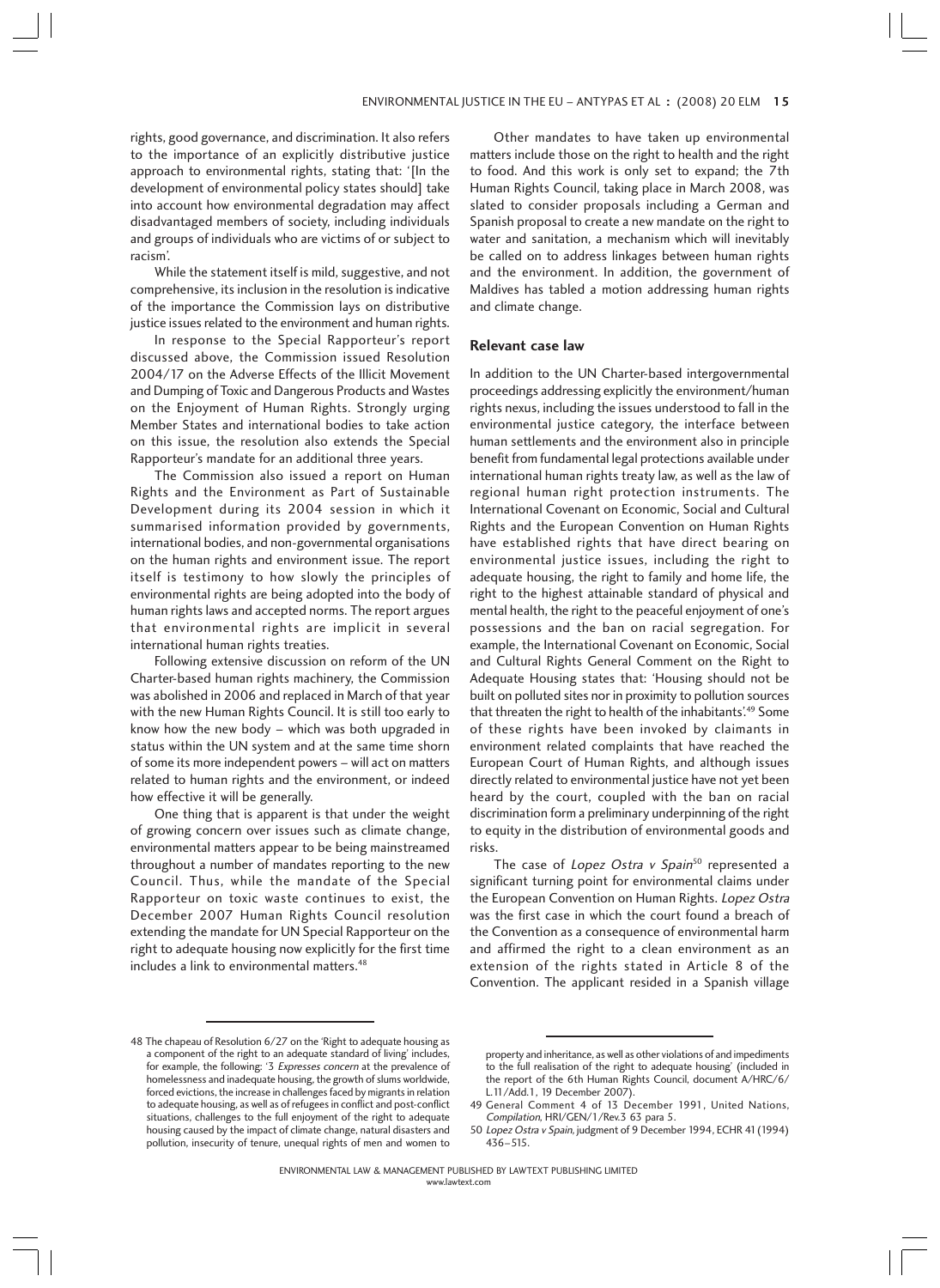#### 16 (2008) 20 ELM : ENVIRONMENTAL JUSTICE IN THE EU – ANTYPAS ET AL 6

called Lorca and owned a house few metres away from a privately owned solid and liquid waste-treatment facility. The pollution released from the plant had proven to have adverse effects on her health. Notwithstanding numerous complaints, after a short time of inactivity, the plant restarted its activity. The citizens of Lorca were evacuated from the toxic area for only a short period of time by the municipality.

Ms Lopez Ostra then complained to the European Court of Human Rights, and petitioned the court that she had suffered a violation of her right to privacy and freedom from inhuman or degrading treatment (Articles 8 and 3 of the ECHR respectively). The applicant supported these allegations by establishing a nexus between adverse effects on her health and the unregulated operation of the plant. In reviewing the applicant's expert testimony, the court took into account the persistent nature of environmental pollution and interpreted the rules of procedure to include evidence of: 'Facts occurring after the application has been lodged and even after the decision on admissibility has been adopted'. In finding for the applicant, the court employed the fair balance test set forth in Article 8(2) and examined whether the local authorities struck a fair balance between the interest of the town's economic well-being and the applicant's effective enjoyment of her right to respect for her home and her private and family life. The court found that Spanish authorities had failed to enforce domestic law by enabling the plant to operate without a licence and without compliance with the appropriate national standards. This amounted to a breach of its affirmative duty to ensure the respect for home and private life under Article 8(1).

In Guerra and Others v Italy<sup>51</sup> a petition was submitted on behalf of forty applicants who lived in Manfredonia, 1km away from an Enichem chemical factory. In 1988 the factory, was classified as 'high risk' according to the criteria set out in Presidential Decree No 175 of 18 May 1988 (DPR 175/88), which transposed into Italian law Directive 82/501/EEC of the Council of the European Communities (the Seveso Directive), on the major-accident hazards of certain industrial activities dangerous to the environment and the well-being of the local population. The government did not dispute the asserted release by the factory of large quantities of inflammable gas, sulphur dioxide, nitric oxide, sodium, ammonia, metal hydrides, benzoic acid and above all, arsenic trioxide. Accidents due to malfunctioning had already occurred in the past, and 150 people were admitted to hospital with acute arsenic poisoning. In the case, the court found an Article 8 violation, but rejected a claim that the applicants Article 2 right to life had been violated. The application of Article 8 rather than Articles 2 or 3 may be advantageous insofar as cases of pollution and interference in people's lives of a lesser scale than those required by Articles 2 or 3.

It is not yet clear if Article 8 provides only protection against actual pollution or also hazard. In the case of

Asselbourg and Others v Luxembourg,<sup>52</sup> the applicants complained of the polluting effects of producing steel from scrap rather than iron ore. In this case the court rejected the application but stated that:

It is only in wholly exceptional circumstances that the risk of a future violation may nevertheless confer the status of 'victim' on an individual applicant, and only then if he or she produces reasonable and convincing evidence of the probability of the occurrence of a violation concerning him or her personally: mere suspicions or conjectures are not enough in that respect. In the instant case, the court considers that the mere mention of the pollution risks inherent in the production of steel from scrap iron is not enough to justify the applicants' assertion that they are the victims of a violation of the Convention. They must be able to assert, arguably and in a detailed manner, that for lack of adequate precautions taken by the authorities the degree of probability of the occurrence of damage is such that it can be considered to constitute a violation, on condition that the consequences of the act complained of are not too remote.

The feature of the Convention as a 'living instrument' can be found in the creative interpretation of the court of Article 10 of the ECHR $53$  as including the right for environmental information, considered of great importance for the purposes of the environmental safeguard. In Guerra, the Commission states that '... [The Convention] should be interpreted as granting an actual right to receive information, in particular from the competent authorities, to persons from sections of the population which have been or may be affected by an industrial or other activity dangerous to the environment'. Accordingly, the Commission held that Italy violated its Article 10 obligations by failing to disseminate sufficient information on issues concerning the protection of the environment and in failing adequately to inform the applicants that they were living in a high-risk area. By a 21 to 8 vote, the Commission agreed that a violation had occurred. But the court, deciding in the case, ruled there was no violation of Article 10 but instead that the lack of communication to the interested populations of the environmental risks constituted a violation of Article 8 of the Convention. With this interpretation, the court

<sup>51</sup> Guerra & Others v Italy, 19 February 1998, ECHR App No 14967/89.

<sup>52</sup> Asselbourg and Others v Luxembourg 29 June 1999, ECHR App No 29121/95.

<sup>53</sup> Article 10 of the ECHR reads: '1Everyone has the right to freedom of expression. This right shall include freedom to hold opinions and to receive and impart information and ideas without interference by public authority and regardless of frontiers. This article shall not prevent States from requiring the licensing of broadcasting, television or cinema enterprises. 2 No restrictions shall be placed on the exercise of these rights other than such as are prescribed by law and are necessary in a democratic society in the interests of national security or public safety, for the prevention of disorder or crime, for the protection of health or morals or for the protection of the rights and freedoms of others. This article shall not prevent the imposition of lawful restrictions on the exercise of these rights by members of the armed forces, of the police or of the administration of the State'.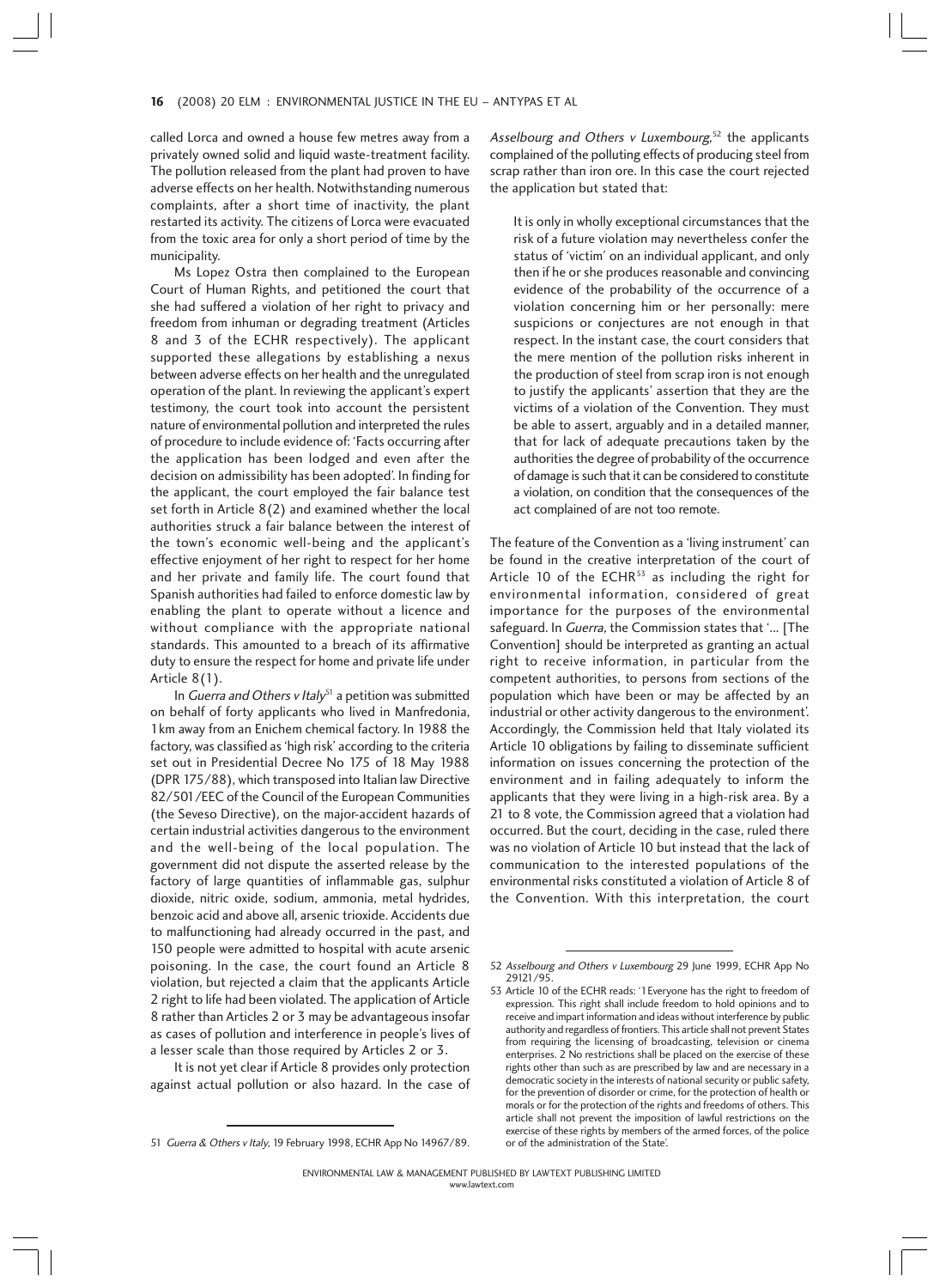affirmed the right to environmental information as a necessary element of the right guaranteed by Article 8.

Another step forward in the interpretation of the court to recognise the right to be protected from damages to the environment can be found in the recent case of Öneryildiz v Turkey.<sup>54</sup> Relying on Articles 2, 8 and 13 of the Convention and on Article 1 of Protocol No 1, the applicants submitted that the national authorities were responsible for the deaths of their close relatives and for the destruction of their property as a result of a methane explosion on 28 April 1993 at the municipal rubbish tip in Ümraniye (Istanbul). They further complained that the administrative proceedings conducted in their case had not complied with the requirements of fairness and promptness set forth in Article 6 (1) of the Convention. Since the early 1970s a household-refuse tip had been in operation in Hekimbasi, a slum area adjoining Kazim Karabekir. When the rubbish tip started being used, the area was uninhabited and the closest built-up area was approximately 3.5km away. However, as the years passed, rudimentary dwellings were built without any authorisation in the area surrounding the rubbish tip, which eventually developed into the slums of Ümraniye. On 28 April 1993 at about 11 am a methane explosion occurred at the site. Following a landslide caused by mounting pressure, the refuse erupted from the mountain of waste and engulfed some 10 slum dwellings situated below it, including the one belonging to the applicant – 39 people died in the explosion.

Regarding the alleged violation of Article 2, the Grand Chamber noted that since the Turkish authorities had known or ought to have known that there was a real or immediate risk to persons living near the rubbish tip, they had had an obligation under Article 2 of the Convention to take such preventive operational measures as were necessary and sufficient to protect those individuals, especially as they themselves had set up the site and authorised its operation, which had given rise to the risk in question. However, Istanbul City Council had not only failed to take the necessary urgent measures but had also opposed the recommendation by the Prime Minister's Environment Office to bring the tip into line with the applicable standards. It had also opposed the attempt in August 1992 by the mayor of Ümraniye to obtain a court order for the temporary closure of the waste-collection site. As to the government's argument that the applicant had acted illegally in settling by the rubbish tip, the court observed that in spite of the statutory prohibitions in the field of town planning, the Turkish State's consistent policy on slum areas had encouraged the integration of such areas into the urban environment and had thus acknowledged their existence and the way of life of the citizens who had gradually caused them to build up since 1960, whether of their own free will or simply as a result of that policy. In conclusion, the court noted that the regulatory framework applicable in the present case had proved defective in that the tip had been allowed to open and operate and there had been no coherent supervisory system. That situation had been exacerbated by a general policy which had proved powerless in dealing with general town-planning issues and had undoubtedly played a part in the sequence of events leading to the accident. The court accordingly held that there had been a violation of Article 2. In the case, the court also found violations of Article 1 of Protocol 1 (right to peaceful enjoyment of one's possessions) and Article 13 (right to an effective remedy). Having regard to the findings it had already reached, the court did not consider it necessary to examine the allegations of a violation of Article 6 para 1 and Article 8.

The Öneryildiz v Turkey case shows that the right to life as from Article 2 of the ECHR can be a source of protection of people from environmental damages requiring not only abstention from injurious actions, but also sets positive obligations on the governments. The recognition of a violation of Article 2 sets a wider human right protection from the environmental harms on marginalised groups than the protection provided from the mentioned interpretation of Article 8.

In a more recent case of direct relevance to Roma, in 2005, the court held that degrading living conditions, combined with evident racial discrimination, could be of such a severe nature that they would rise to the level of 'degrading treatment' as banned under Convention Article  $3 - a$  very high bar.<sup>55</sup> The persons concerned had been burned out of their homes in a pogrom in 1993 and forced to live for a number of years in pigsties and other humiliating circumstances. The court also found violations of the Article 14 discrimination ban of the Convention in conjunction with Articles 6(1) and 8.

Other non-discrimination principles established by the court may provide fertile ground for actions to challenge environmental racism in Europe. For example, ruling in the case of Thlimmenos v Greece in 2000, the court established the following principle:

The court has so far considered that the right under Article 14 not to be discriminated against in the enjoyment of the rights guaranteed under the Convention is violated when States treat differently persons in analogous situations without providing an objective and reasonable justification [...]. However, the court considers that this is not the only facet of the prohibition of discrimination in Article 14. The right not to be discriminated against in the enjoyment of the rights guaranteed under the Convention is also violated when States without an objective and

<sup>54</sup> Öneryildiz v Turkey 18 June 2002, ECHR App No 48939/99.

<sup>55 &#</sup>x27;In the light of the above, the court finds that the applicants' living conditions and the racial discrimination to which they have been publicly subjected by the way in which their grievances were dealt with by the various authorities, constitute an interference with their human dignity which [...] amounted to "degrading treatment" within the meaning of Article 3 of the Convention.' (Moldovan and Others v Romania ECHR App nos 41138/98 and 64320/01, Judgment No 2 12 July 2005 para 113).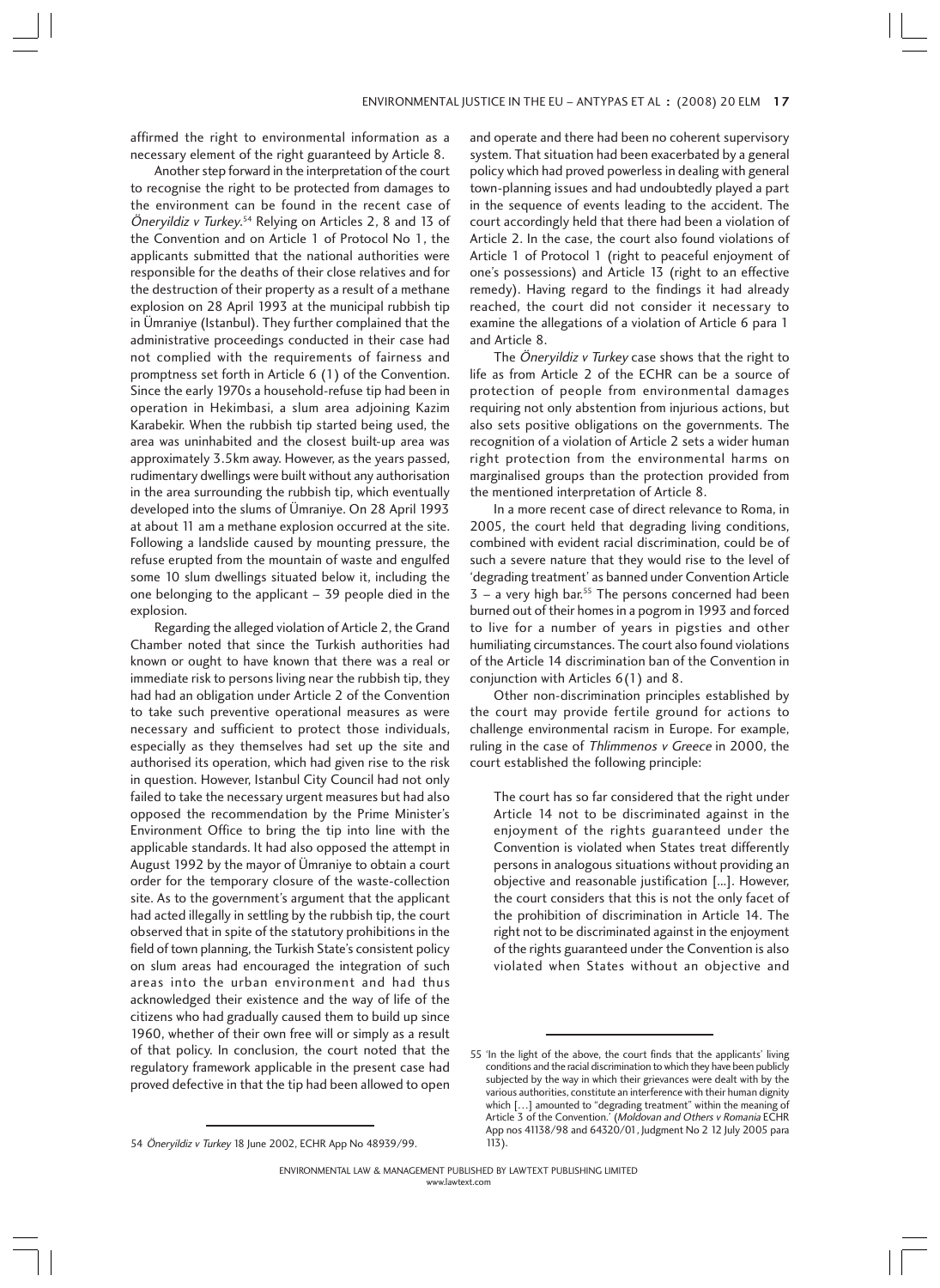reasonable justification fail to treat differently persons whose situations are significantly different.<sup>56</sup>

This reasoning may provide the nucleus for any number of future actions at the Court, for example complaints to challenge the failure by authorities to move minority groups situated in areas known to be more hazardous than areas inhabited by members of the majority society. This reasoning also supports the claims made by environmental justice advocates that authorities bear an obligation to create special policies and programmes to ensure that disadvantaged groups develop the knowledge and capacities to adequately take advantage of available rights, such as the procedural rights guaranteed by the Aarhus Convention.

#### **Procedural rights for environmental justice**

The importance of procedural rights for environmental justice lies in the fact that marginalised groups are often victim to environmental discrimination because they either lack adequate information regarding risks, fail to understand that information, are excluded from or unable to participate in decision making regarding their own environments, or lack access to justice or knowledge of judicial options to redress wrongs they have suffered. Because of their social exclusion, often exacerbated by a low level of education, marginalised groups may often suffer disproportionately from violations of their procedural rights or are unable to take effective advantage of those rights, putting an extra burden on authorities to take active measures to ensure that such populations are informed as to the environmental risks they face and are brought into policy and planning decision making processes that affect their communities.

The issue of procedural rights was formally addressed at the 1992 UN Conference on Environment and Development. Principle 10 of the Rio Declaration recognised procedural environmental rights, stating that environmental issues are best handled with participation of all concerned citizens, at the relevant level. At the national level, each individual shall have appropriate access to information concerning the environment that is held by public authorities, including information on hazardous materials and activities in their communities, and the opportunity to participate in decision making processes. States shall facilitate and encourage public awareness and participation by making information widely available. Effective access to judicial and administrative proceedings, including redress and remedy, shall be provided.

Rio Principle 10 established the basis for negotiations that led to the celebrated United Nations Economic Commission for Europe's Aarhus Convention on Access to Information, Public Participation in Decision-making and

Access to Justice in Environmental Matters, which has become one of the few great success stories in international environmental law in the late 1990s, albeit at a regional level. The Aarhus Convention proclaims the legal 'right of every person of present and future generations to live in an environment adequate to his or her health and well-being<sup>'57</sup> and seeks to ensure this right through enjoining parties to the convention to proactively and reactively make information on environmental conditions available to citizens, to provide for citizen and NGO participation in environmental decision making, and to ensure that a denial of these rights can be appealed through judicial review.

In principle the Aarhus Convention offers minorities in most European countries the kinds of protections that they need to ensure that environmental justice is established on a procedural level.<sup>58</sup> However, neither Rio Principle 10 nor the Aarhus Convention take account of the special conditions of marginalised groups, leaving open the possibility that these groups will not reap the benefits of the Convention, even in countries where it is adequately implemented. Without provisions that require authorities to develop special programmes that reach out to minority and marginalised groups, it is hard to see how communities such as rural Roma villages in Central Europe will develop the capacity to effectively absorb information about their immediate environmental conditions and risks, much less participate in decision making processes.

In an indication that the concept of environmental justice is penetrating the discourse on access to information, participation and justice in environmental matters, a recently released report, Environmental Democracy in Hungary,<sup>59</sup> explicitly refers to marginalised and minority groups, including the Roma, in the implementation of the procedural rights embodied in the Aarhus Convention, to which Hungary is a party. Specifically, the consortium of NGOs and universities that conducted the research for the report found that it could identify no cases in which 'authorities preparing [a] decision made special efforts to involve marginalised groups in the decision making process'.60 Moreover, information regarding legal remedies is not published by the government, and the one NGO that does provide published information does not make it available in forms and forums readily accessible to the Roma minority.<sup>61</sup>

The European Court of Human Rights has also recently reaffirmed the procedural aspects of human rights issues related to the environment. In a recent ruling concerning the arbitrary deprivation of water to an

<sup>56</sup> Thlimmenos v Greece, 6 April 2000 ECHR App No 34369/97. 61 ibid s IV.C.5.

<sup>57</sup> Aarhus Convention art 1.

<sup>58</sup> Most states in the UNECE region have signed and ratified the Aarhus Convention, with the notable exceptions of the Russian Federation, Slovakia, Uzbekistan, Serbia and Montenegro, and Bosnia and Herzegovina.

<sup>59</sup> The Access Initiative is an NGO led multi-country effort to monitor environmental rights. Information is available on the TAI website at http://www.accessinitiative.org/.

<sup>60</sup> ibid s II.B.–C.10.

ENVIRONMENTAL LAW & MANAGEMENT PUBLISHED BY LAWTEXT PUBLISHING LIMITED www.lawtext.com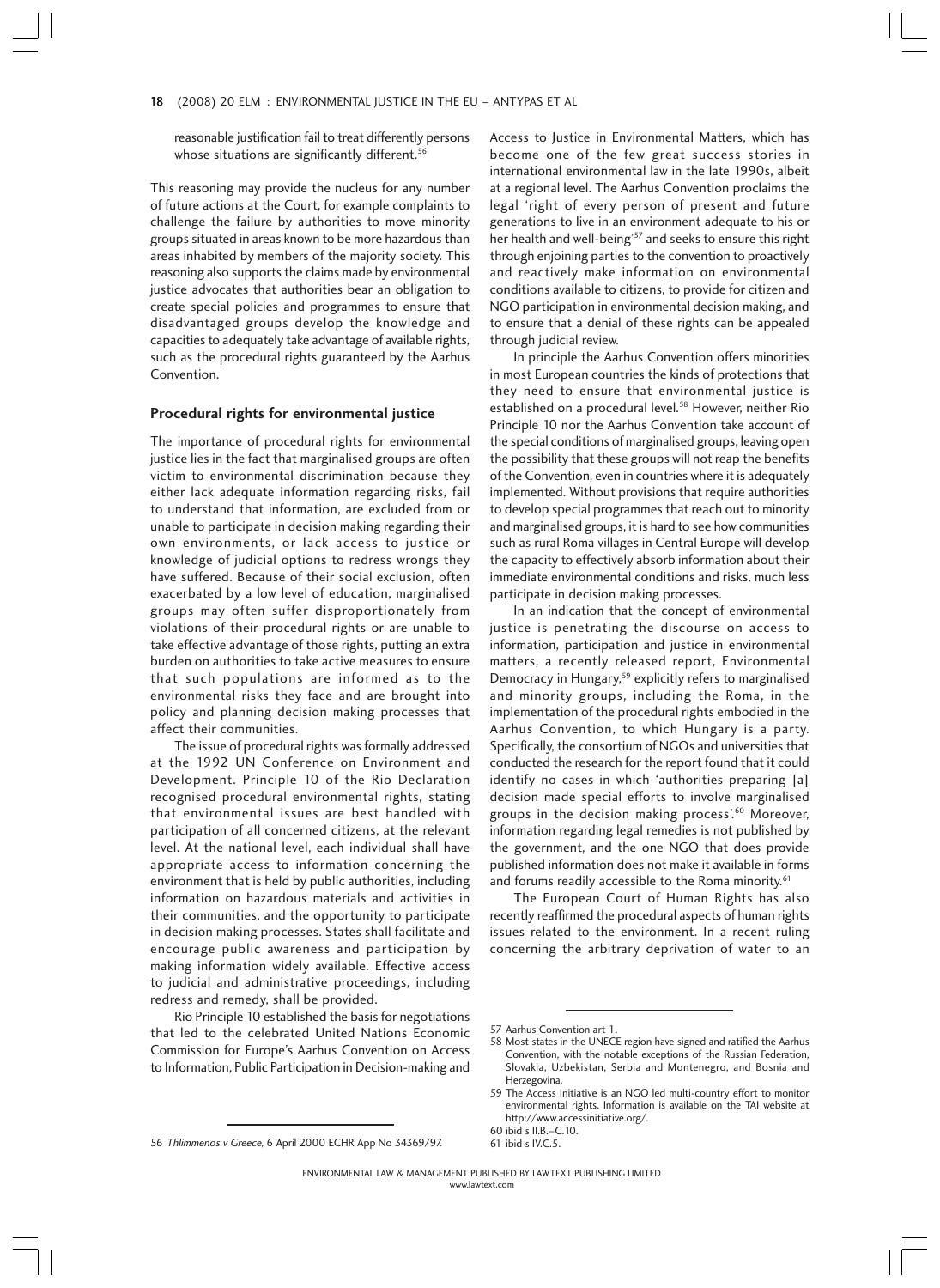applicant from Romania, the court found violations of the European Convention, but framed these in terms of Article 6, guaranteeing the right of access to an effective tribunal. The court evidently found compelling the problem that the denial of water for a period of three years was indeed a core human rights issue, but it was moved to engage the international/regional justice framework around the fact that a decision on the matter in favour of the applicant by the Romanian Supreme Court had been blatantly disregarded.<sup>62</sup>

## **The European Union context for environmental justice**

Environmental rights at the level of the EC are generally under-developed, having thus far warranted no specific mention in the basic legal framework for human rights in the EU. That said, however, the EU institutions have in recent years strongly embraced the discourse on sustainability as an organising framework; anchored fundamental human rights at the heart of EU law; and dramatically expanded their competences in the field of anti-racism broadly, and anti-discrimination law in particular.

On 7 December 2000 in Nice, a Charter of Fundamental Rights of the European Union<sup>63</sup> was signed and proclaimed by the Presidents of the European Parliament, the Council and the Commission on behalf of their institutions. The adoption of the Charter is a move the implications of which have yet to be fully seen, but they set all EU action – including action in the field of environmental law – on a fundamental human rights basis. The implications of this move may reshape a number of policy areas in the coming years.

Actions of more immediate and clear import in the EU relating to combating discrimination and racism, including discrimination and racism against Roma, has been the adoption of a series of anti-discrimination directives, adopted pursuant to the revised Article 13 of the Treaty Establishing the European Community (TEC) after its Treaty of Amsterdam amendments.<sup>64</sup> Insofar as the antidiscrimination directives constitute the standard for anti-

64 Beginning in 2000, and in particular under expanded powers provided by an amended art 13 of the Treaty Establishing the European Community, the European Union adopted a number of legal measures that have significantly expanded the scope of anti-discrimination law in Europe, notably three directives: (i) Directive 2000/43/EC 'implementing the principle of equal treatment between persons irrespective of racial or ethnic origin' (Race Directive) (ii) Directive 2000/78/EC 'establishing a general framework for equal treatment in employment and occupation' (Employment Directive) and (iii) Directive 2002/73/EC 'on the implementation of the principle of equal treatment for men and women as regards access to employment, vocational training and promotion, and working conditions', providing an increased level of protection against discrimination based on sex and amending an earlier directive in this area. In addition to the Directives adopted under art 13, a revised art 29 of the TEC now gives police and judicial authorities heightened powers to co-operate on matters related to, among other things, 'preventing and combating racism and xenophobia'.

discrimination laws in Europe, they are also relevant for countries not yet members of the European Union. Particularly significant for Roma is Directive 2000/43/ EC, implementing the principle of equal treatment between persons irrespective of racial or ethnic origin (the Race Directive).

The Race Directive introduced legal standards throughout the EU aimed at ending differential treatment based on the arbitrary criteria of race or ethnicity. The Race Directive provides details as to the scope and content of laws banning racial discrimination. It includes, among other provisions, bans on both 'direct' and 'indirect' discrimination, $65$  the requirement of legal remedies for victims of racial discrimination through 'judicial and/or administrative procedures', for the enforcement of antidiscrimination obligations 'available to all'<sup>66</sup> and the provision that in cases in which complainants: 'Establish, before a court or other competent authority, facts from which it may be presumed that there has been direct or indirect discrimination, it shall be for the respondent to prove that there has been no breach of the principle of equal treatment'.<sup>67</sup> The directive also requires that domestic law impose effective, proportionate and dissuasive sanctions for violation of anti-discrimination norms. These should include: 'The payment of compensation to the victim<sup>'.68</sup>

The inclusion of a ban on 'indirect discrimination' is of particular relevance for environmental justice. According to Race Directive Article 2 (2)(a), 'indirect discrimination' occurs: 'Where an apparently neutral provision, criterion or practice would put persons of a racial or ethnic origin at a particular disadvantage compared with other persons, unless that provision, criterion or practice is objectively justified by a legitimate aim and the means of achieving that aim are appropriate and necessary'. The inclusion of a ban on indirect discrimination, so defined, potentially opens the way for legal challenge under EU law to issues such as systemic substandard housing, the arbitrary siting of hazardous factories in minority neighbourhoods, and unregulated hazardous waste in close proximity to minority areas.

Separately, the EU has also adopted a Community Action Programme to combat discrimination (2000– 2006), managed through the DG Employment and Social Affairs. The Programme is designed to support and complement the implementation of the directives through the exchange of information of the directives throught Roumanie. (Requête no 40067/06), 14 février 2008.<br>Roumanie. (Requête no 40067/06), 14 février 2008.

Roumanie, (Requête no 40067/06), 14 février 2008.

<sup>63 2000</sup> OJ (C 364) 1.

<sup>65</sup> For the purposes of the EU directive, 'direct discrimination' is defined as having occurred 'where one person is treated less favourably than another is, has been or would be treated in a comparable situation on grounds of racial or ethnic origin' (EU directive art 2(2)(a), while 'indirect discrimination' occurs 'where an apparently neutral provision, criterion or practice would put persons of a racial or ethnic origin at a particular disadvantage compared with other persons, unless that provision, criterion or practice is objectively justified by a legitimate aim and the means of achieving that aim are appropriate and necessary' (EU directive art 2(2)(b). The full text of the European Union Race Directive is available online at: http://europa.eu.int/comm/ employment\_social/fundamental\_rights/legis/legln\_en.htm.

<sup>66</sup> EU Race Directive art 7(1).

<sup>67</sup> EU Race Directive art 8.

<sup>68</sup> EU Race Directive art 15.

ENVIRONMENTAL LAW & MANAGEMENT PUBLISHED BY LAWTEXT PUBLISHING LIMITED www.lawtext.com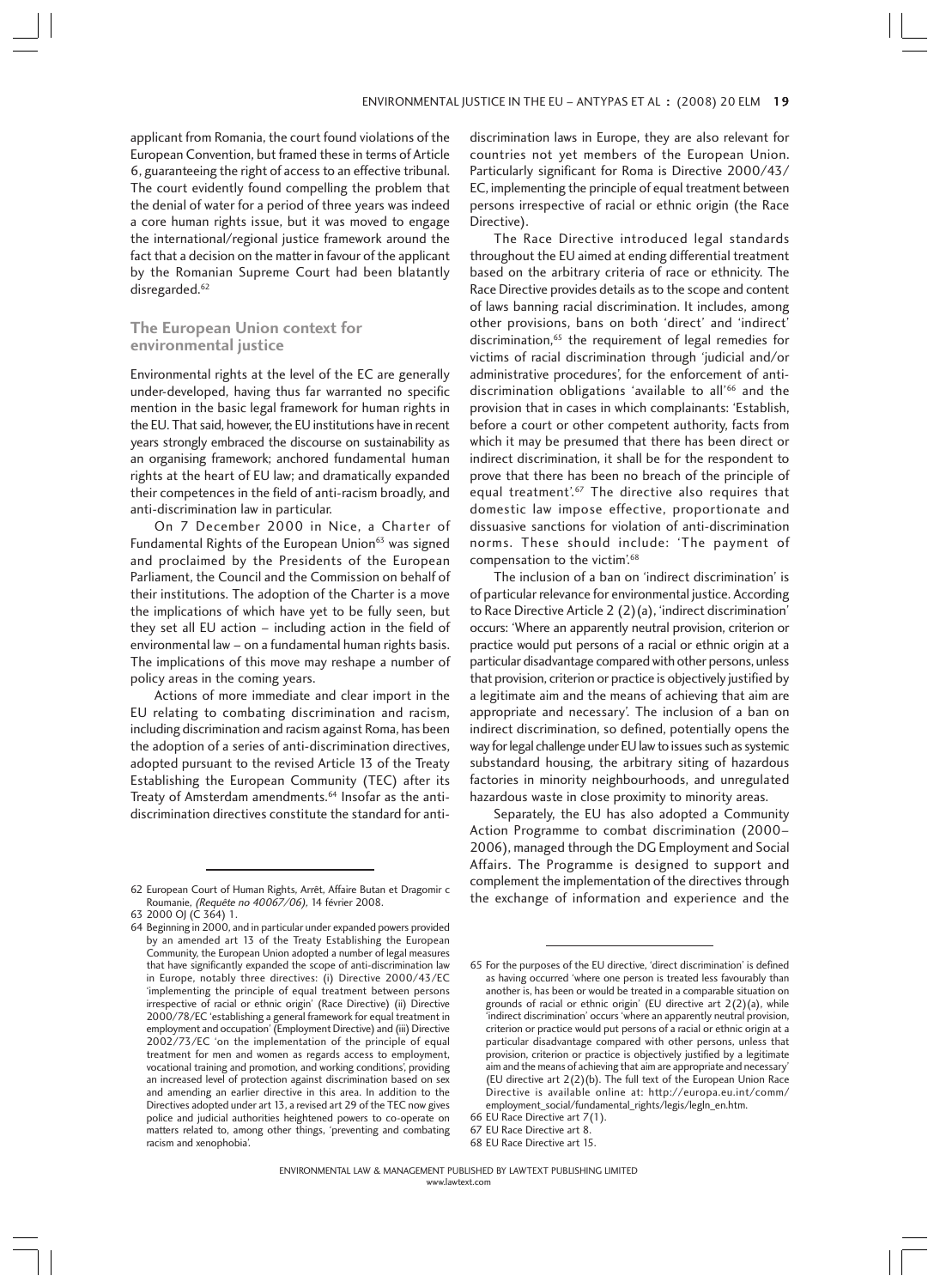dissemination of best practice. The Programme promotes measures to combat discrimination based on racial or ethnic origin, religion or belief, disability, age or sexual orientation.

To date, however, the EU has not yet undertaken thoroughgoing measures to link its anti-discrimination law and social inclusion policy frameworks with its efforts in the field of environmental law and policies, issues addressed under a distinct Directorate General of the European Commission. Legal measures to address environmental justice matters adopted by the EU have to date remained for the most part within the narrow confines of the Aarhus Convention. Two directives and one regulation incorporate Aarhus within the EU legal order. These are Directive 2003/4/EC on public access to environmental information and Directive 2003/35/EC providing for public participation in respect of the drawing up of certain plans and programmes relating to the environment, and Regulation (EC) No 1367/2006 of the European Parliament and of the Council on the application of the provisions of the Aarhus Convention on Access to Information, Public Participation in Decision-making and Access to Justice in Environmental Matters to Community institutions and bodies. In addition, the Commission has adopted a proposal for a directive on access to justice in environmental matters.

Like the Aarhus Convention itself, none of these instruments provides for justice in the substantive terms set out above, nor do they link concepts of justice with the need for remedy for weak groups, the need to correct disparate environmental harms, or related matters. The Regulation on access to justice in environmental matters aims to set criteria for access to proceedings in environmental matters for individuals and other relevant entities. It does not, however, risk inclusion of any substantive rights matters above and beyond a statement in its pre-ambulatory provisions that the regulation: 'Respects the fundamental rights and observes the principles recognised by Article 6 of the Treaty on the European Union and reflected in the Charter of Fundamental Rights of the European Union, in particular Article 37 thereof<sup>'.69</sup> Stress is laid upon the environmental aspects of the Charter, to the detriment of its other provisions, including its non-discrimination provisions.

For these reasons, the Coalition for Environmental Justice, a grouping of NGOs working on environmental racism/environmental justice issues in Central and Eastern Europe, recommended, in the context of public European Commission discussion of the future of EU antidiscrimination action,<sup>70</sup> that explicit wording be included

in the draft directive to the effect that in matters related to the environment as they pertain to racial and ethnic discrimination, the directive should be read in conjunction with Directive 2000/43/EC: 'Implementing the principle of equal treatment between persons irrespective of racial or ethnic origin'.<sup>71</sup> To date, the Commission has not yet acted on this recommendation.

In the area of European Union soft law and other policy measures, the 6th Community Environment Action Programme (EAP) establishes the principles, norms, and priorities that Member States as well as EU institutions themselves should adopt in pursuing environmental goals. The Sixth EAP integrates human health objectives throughout – and devotes a full article to environment and health, coving chemical safety, chemical exposure, pesticides, air quality, water availability and quality, and other issues. All of these issues are relevant to marginalised communities. For example, Romani communities in rural areas often suffer from both restricted availability of water and from contamination of the water sources that do exist. Communities and countries not working diligently to ensure 'a high level of protection of surface and groundwater' for all citizens are not meeting the objectives of the EAP.

Unfortunately, the EAP does not directly acknowledge or address problems of environmental justice and the special burdens put on disadvantaged communities. It does, however, acknowledge the linkage between environmental and social issues within the framework of sustainable development $^{72}$  and stresses the importance of the Aarhus pillars of access to information, participation, and justice in environmental matters. However, as argued above, without explicit reference to marginalised groups the rights to access to information, participation, and justice could be made widely available and still not prevent environmental injustices from occurring within their scope.

Of potentially greater importance is the EU Strategy for Sustainable Development (SDS),<sup>73</sup> originally adopted by the Council at the 2001 Göteborg Summit, and now revised. At the Lisbon Summit in 2000 the Council set the EU's goals as becoming: 'The most competitive and dynamic knowledge-based economy in the world capable of sustainable economic growth with more and better jobs and greater social cohesion'.74 The SDS adopted in Göteborg interprets this language to mean that: 'Economic growth, social cohesion and environmental protection

73 SDS and Summit Conclusions.

74 Summit Conclusions.

<sup>69</sup> Regulation (EC) No 1367/2006 of the European Parliament and of the Council of 6 September 2006 on the application of the provisions of the Aarhus Convention on Access to Information, Public Participation in Decision-making and Access to Justice in Environmental Matters to Community institutions and bodies.

<sup>70</sup> European Commission's DG Employment and Social Affairs opening for public debate of a Green Paper on 'Equality and non-discrimination in an enlarged European Union'(COM (2004) 379 final, Brussels, 28.05.2004).

<sup>71</sup> Signatories of the recommendation were the Center for Environmental Policy and Law at Central European University (Hungary), the European Roma Rights Centre (Hungary), the Centre for Economic Development (Bulgaria), the Alliance for Lake Cooperation in Ohrid and Prespa (Republic of Macedonia), the Milan Simecka Foundation (Slovakia) and Development Alternatives (Slovakia).

<sup>72</sup> Paragraph 6 of the Preamble states that 'A prudent use of natural resources an the protection of the global eco-system together with economic prosperity and a balanced social development are a condition for sustainable development'. Although 'balanced social development' is a frustratingly vague phrase, it could reasonably be interpreted to include an equitable and just social development in which discrimination of all forms against marginalised groups is alleviated.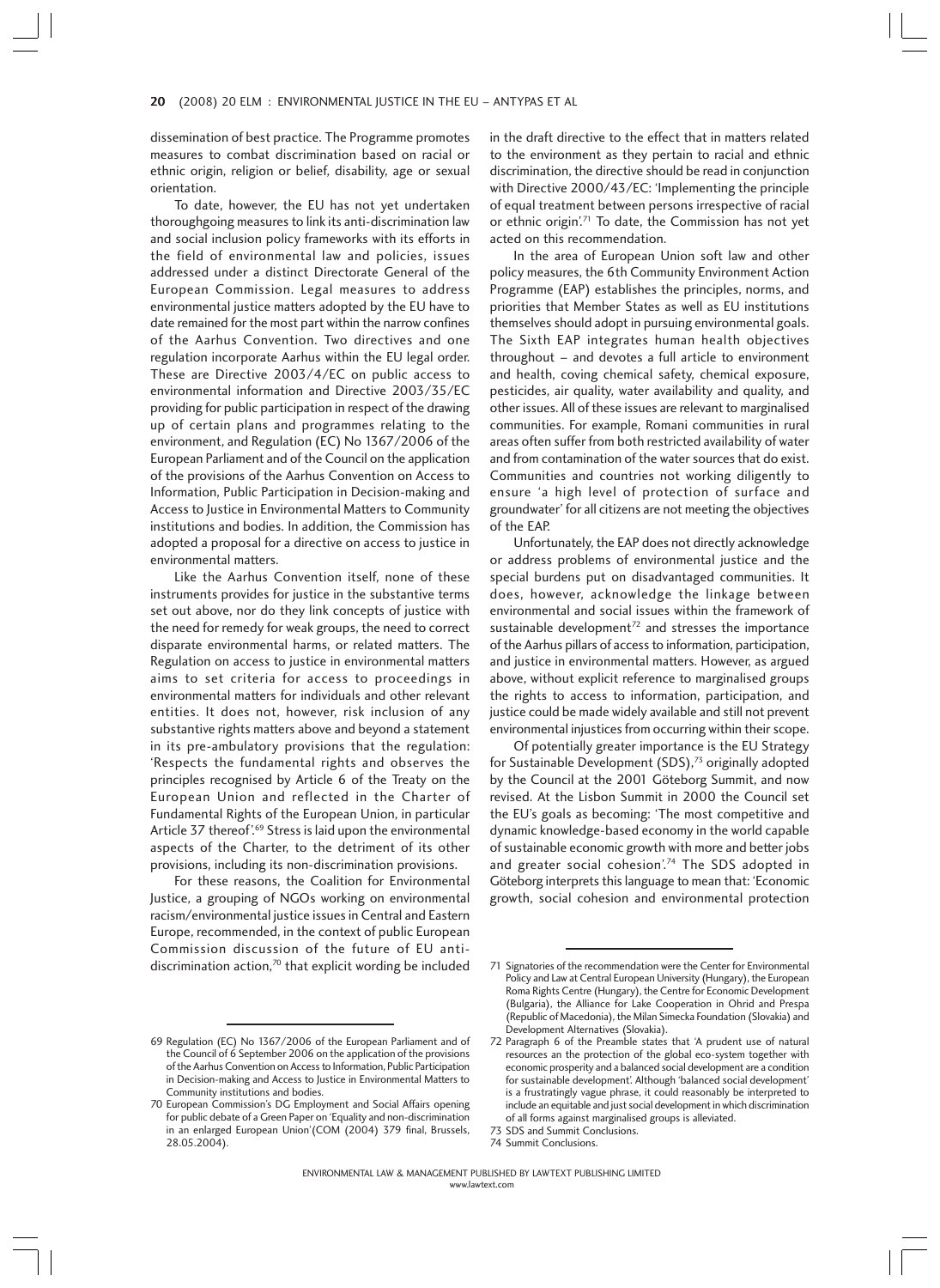must go hand in hand'.75 It is not far to take the final step and conclude that a healthy environment and a just society that protects especially vulnerable groups are mutually reinforcing objectives. Indeed, the SDS in the form of the Commission's communication states that: 'Poverty and social exclusion have enormous direct effects on individuals, such as ill health, suicide, and persistent unemployment'. The next step will be to acknowledge that poverty, social exclusion and the durable phenomena of racism and racial discrimination also have profound environmental dimensions, allowing increased levels of pollution to persist due to the inability of the poor and the socially excluded – including especially members of pariah minorities – to effectively combat polluters and discriminatory authorities, and exposing the poor and socially excluded to greater levels of environmental risk and lower levels of environmental improvements, thereby further entrenching deep exclusionary forces and extreme marginalisation.

# **Conclusions**

It has been the ambition of this overview to describe the contours of a vacuum. Despite compelling and powerful exclusion issues falling along the nexus of environmental regulation and human rights law European institutions have not yet managed to tackle these issues outright. The European Union has the competence to address these matters as a result of powers included in existing treaties, and should respond to the current regulatory vacuum by providing leadership in this area. Authorities in EU Member States, as well as in EU candidate countries and elsewhere are also in a position to make powerful contributions to the elaboration of this much-needed regulatory framework by taking the initiative in advance of EU action to address these compelling needs.

Some actions require little in the way of resources and can be readily undertaken. These include:

- Establishing a working group on environmental justice and task it to produce a white paper on environmental racism/environmental justice matters in Europe;
- Amending the 6th Environment Action Programme

to make explicit reference to environmental justice and set environmental justice policy objectives;

- Incorporating environmental justice objectives in the EU Strategy for Sustainable Development;
- Linking the directives implementing the Aarhus Convention to EU anti-discrimination frameworks;
- Providing funding for further research into environmental justice issues in Europe, and encouraging states to provide public research funds for similar efforts.

In addition, EU officials in particular have available several options for action in this area. Some possibilities include, for example:

- Encouraging EU Member States and candidate countries to establish coordination bodies at national level to work on development and implementation of law and policy in environmental racism/environmental justice matters, as well as to facilitate forums for nongovernmental groups working on the issue to liaise with relevant policy-makers;
- Through Eurostat and other data groups at EU level, assisting states in developing data to measure possible disparate environmental impacts on pariah minorities and/or other weak groups;
- Encouraging Member States-level lawmakers to link environmental legislation to laws adopted to comply with EU anti-discrimination legal requirements.

Environmental injustices constitute a fundamental threat to the European social model and policies in support of social inclusion, anti-discrimination, and environmental protection. To date no attention has been paid these issues at policy making levels in the European Union. The civil society sector has now adopted the issue of environmental justice and can be expected to develop activist strategies and lobbying campaigns. The European Union institutions have the opportunity to anticipate the environmental justice demands arising from non-governmental organisations and marginalised communities by initiating action in this area. They should not hesitate to do so.

<sup>75</sup> EU Presidency Conclusions, Göteborg, 15 and 16 June 2001. SN 200/ 1/01 REV 1.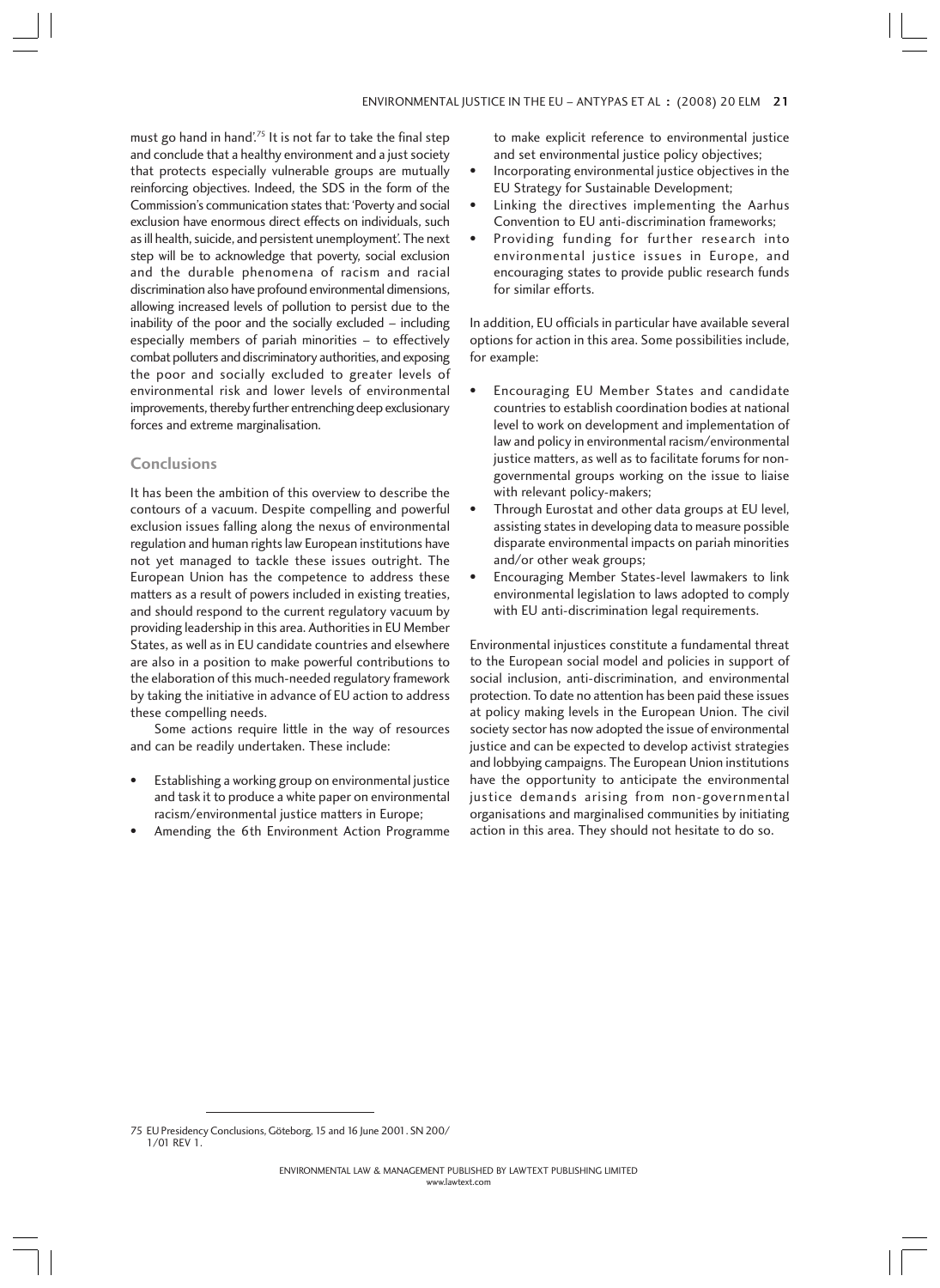# **Legislation and the market – lessons from the treatment of waste oil**

**David Pocklington**

British Cement Association<sup>1</sup>

## **Waste, resource and value**

The concepts of waste, resource, and value are fundamental to the legislation surrounding the treatment of substances and materials that are of no direct use to the original owner or producer. A major concern of early measures in this area was the prevention of harm to human health or the environment by the uncontrolled release or disposal of such materials, and this was addressed by the introduction of controls that identified them as 'waste' and specified how they might best be treated.

English<sup>2</sup> and European<sup>3</sup> jurisprudence recognised that in this context, the fact that value could be assigned to a material by those in its subsequent treatment cycle did not per se prevent its classification as 'waste'. Twenty years ago, 'waste' was not considered to be a resource, and industry's incentive for its declassification was primarily driven by a desire to avoid the associated management requirements rather than by the implications on its cost.

Since then the regulatory framework has become more complex with the introduction of: horizontal legislation; controls specific to waste treatment; controls specific to waste streams; the imposition of responsibilities on producers and manufacturers.<sup>4</sup> However, apart from the UK Landfill Tax, which is restricted to materials falling within the taxation regime that satisfy certain criteria, $5$  there are no domestic fiscal instruments associated with 'waste'.

Nevertheless, even in the absence of fiscal instruments, legislative measures can have a direct or indirect financial impact, particularly in the area of waste management, where they may determine if or how a particular 'waste' may be used in a given situation. Examples of such instruments include:

the direct administrative requirements associated with the designation as 'waste', and the indirect impacts

of 'waste' in other legislation such as the EU Emissions Trading Scheme<sup>6</sup> and REACH<sup>7</sup>

- the classification as a 'hazardous waste' which imposes restrictions/costs on its landfill or incineration
- controls on the incineration or co-incineration of 'waste' and 'hazardous waste' as imposed by the Waste Incineration Directive (WID)
- the classification of waste treatment processes as 'disposal', 'recovery', 'recycling', which has an impact on:
	- export and import restrictions
	- mandatory targets in 'producer responsibility' legislation
	- PRNs and PERNs.<sup>8</sup>

This article reviews events over the past two to three years relating to the treatment of waste oils in the United Kingdom, culminating in the ruling of the Appeal Court in R ex parte OSS Group Ltd v Environment Agency and Defra. 9 However, important though this judgment is, it marks just one point on the time line associated with these events, during which all businesses producing or using these materials have needed to make important commercial decisions on how to comply with the changing legislative position.

The approach adopted by each of these business sectors reflects the commercial importance of burning waste-derived fuels; tempting though it may be to identify 'winning' and 'losing' strategies, success must be gauged in the context of the operation of the businesses concerned from before 2005 and the introduction of the WID until the Waste Framework Directive is finally revised and all aspects of 'complete recovery' and 'end of waste' are settled. Furthermore, such a judgment should be made in relation to the impact on the business as a whole, since some organisations encompass activities where the classification of a waste-derived fuel as 'non-waste' is beneficial, as well as other activities in which the contrary

<sup>1</sup> The views expressed in this article are those of the author, and do not applies. necessarily reflect those of the British Cement Association or its member companies.

<sup>2</sup> Berridge Incinerators v Nottinghamshire CC Nottingham Crown Court (12 June 1987) unreported, 1987.

Vessoso and Zanetti, Joined Cases C-207/88 and C-208/88, and C–359/00.

<sup>4</sup> D N Pocklington 'Towards "a recycling society"? – An Analysis of the Waste Thematic Strategy' [2006] 14 Env Liability (2) 52.

<sup>5</sup> That is, it is a disposal of a material as waste; it is made by way of a landfill; it is made at a landfill site. See: D N Pocklington and R E Pocklington 'The EU Landfill Tax – Externalities and External Influences' (1998 June) Journal of Planning and Environmental Law 529.

<sup>6</sup> Carbon dioxide emissions from waste-derived fuels classified as 'biomass' are regarded as carbon neutral, and there is a financial bonus in burning these rather than other waste-derived fuels.

<sup>&#</sup>x27;Waste' is exempt from the REACH Regulation, and is therefore subject to less onerous management requirements.

<sup>8</sup> Packaging Recovery Notes and Packaging Export Recovery Notes, respectively.

R ex parte OSS Group Ltd v Environment Agency and Defra (Court of Appeal) (Civil Division) 28 June 2007.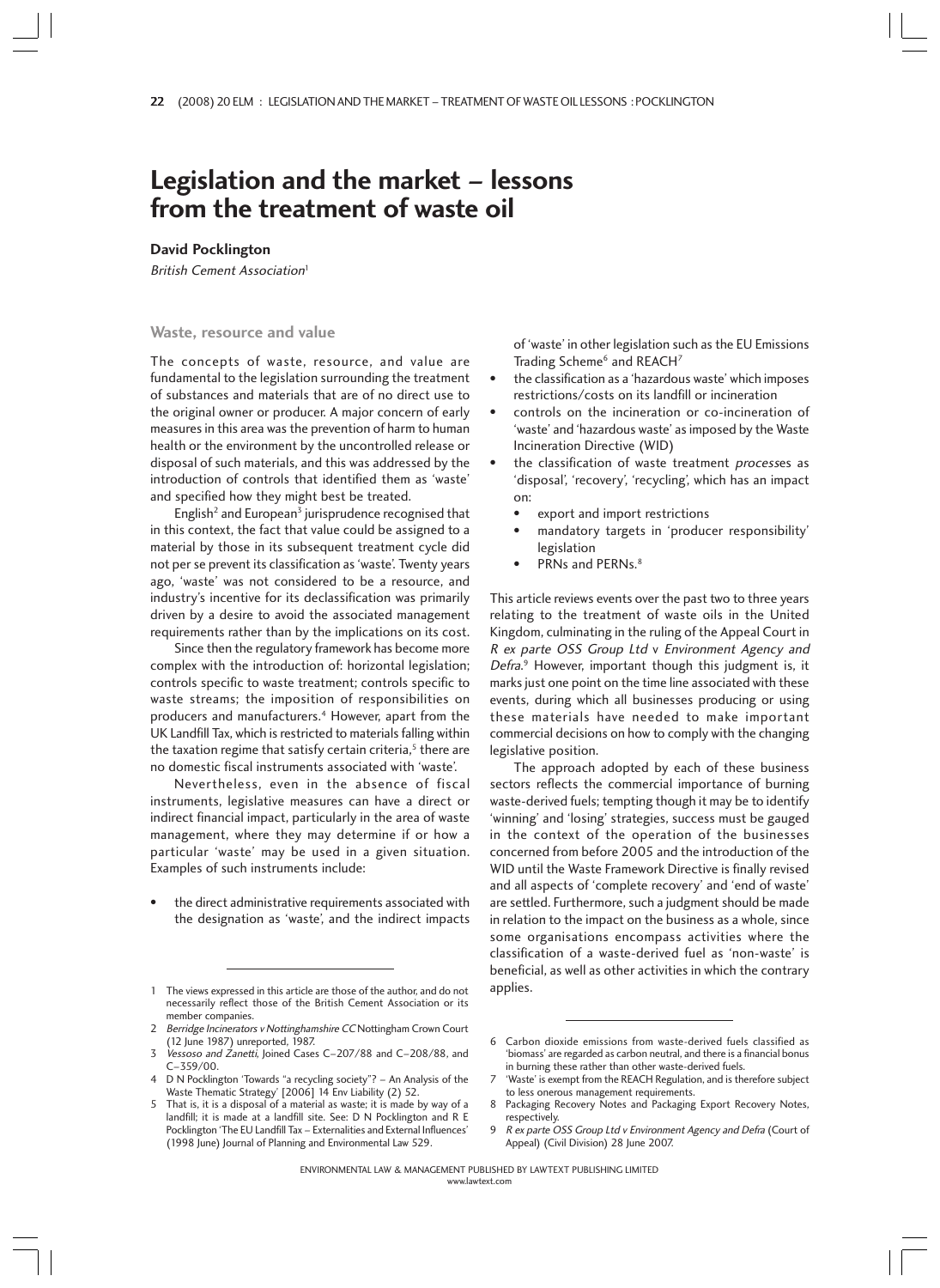In many respects, events to date suggest that the author's '10 laws of waste management', listed in an earlier issue of ELM,<sup>10</sup> provide a valuable rule of thumb on which to base decisions.

#### **Background**

Within the United Kingdom, waste oil is generated in small amounts at hundreds of thousands of sites. Prior to the introduction of the WID, producers of this waste were paid by the collectors. After collection this oil was subject to one or more 'bulking-up' activities, as the batches were amalgamated into larger ones and sold as recovered fuel oil (RFO) at about 6–7p per litre. Approximately 50 per cent of the total arisings<sup>11</sup> was used by the power generation industry and the remaining 50 per cent in asphalt production for roadstone.

The Environment Agency had concerns that, as a result of the introduction of the Hazardous Waste Directive in July 2005 and the WID in the following December, some waste producers would be unwilling to pay for collection and disposal, and a significant quantity would be disposed of illegally. Furthermore, there was anxiety that the two traditional recipients of RFO would substantially reduce their usage and switch to non-waste fuels, although more costly.

Consequently, the Agency issued explanatory notes in July 2005 and February 2006, stating its view that both RFO and clean fuel oil (CFO) were 'waste' under the framework directive and as such subject to certain regulatory requirements. The latter note defined RFO and CFO as:

- recovered fuel oil is waste oil that has been processed at licensed site to remove water and solids
- clean fuel oil is RFO that is subject to further processing before it is used to generate energy. CFO® is a brand that was developed by OSS in anticipation of the introduction of the WID.

Clearly the impact of the WID stretches far beyond the incineration and co-incineration of waste oils, but in this context the current and potential users of these materials adopted one or more of the following strategies.

#### **Compliance with WID**

The cement industry which burns a wide range of wastederived fuels, including waste oils, invested over £25m in making all of its plant WID-compliant for these materials.

## **Avoidance of WID through cessation of use of waste oils**

For the current generation of coal-fired power stations, the capital expenditure on equipment to meet the stringent  $\mathsf{NO}_{\mathsf{x}}$  limits when co-firing with waste oils during start-up could not be justified, and waste-derived RFO was replaced by heavy fuel oil, although it cost fl20 per cent more. The large bunker capacity of the industry necessitated a reduction in stocks some three months before the introduction of the WID.

Asphalt manufacture falls within local authority control under Part A2 PPC,<sup>12</sup> and to continue using RFO would have necessitated using the derogation within the directive regarding ensuring combustion conditions of two seconds at 850°C, and a creative interpretation of the 10 microgramme dust limits (only that arising from RFO being counted).

With their smaller storage capacity, asphalt manufacturers could continue to burn RFO until 31 December 2005, during which time they sought to remove its 'waste' declassification. They had a greater commercial incentive, since the alternative to RFO was gas oil, which cost substantially more.

## **Treatment routes that avoid the WID**

These include:

- injection of RFO into the blast furnace (which is exempt from WID as this is considered as a carbonation process, not combustion) $13$
- use in waste oil burners in England and Northern Ireland (but not Scotland)
- any use not falling within the ambit of 'technical unit' under the WID.

# **Lobbying at UK and European level**

Almost all parties with an interest in waste have been involved in extensive lobbying to influence the changes under consideration to the Waste Framework Directive.

### **Action in the courts**

Court action can determine the status – 'waste' or not – of specific substances.

**Judicial review of SRM and the Environment Agency, and OSS Group Ltd and the Environment Agency**

The implementation of the WID considerably changed the controls applied to the use of waste-derived materials as

<sup>10 &#</sup>x27;Practical Waste Management' [2006] 18 ELM (5) 260. These included inter alia: non-reliance on Defra and Environment Agency having same view; expectation of degree of irrationality in EU Law; ECJ judgment as poor basis for commercial decisions; length of time for official clarification of positions on 'waste'. 11 The total arisings of amount to ∼400,000 tonnes per annum.

<sup>12</sup> Sector Guidance Note SG9 relating to 'Roadstone Coating, Mineral and Other Processes that Burn Recovered Fuels Oil'.

<sup>13</sup> A further commercial consideration is that the steel industry does not pay duty on the heavy fuel oil it uses in the blast furnace.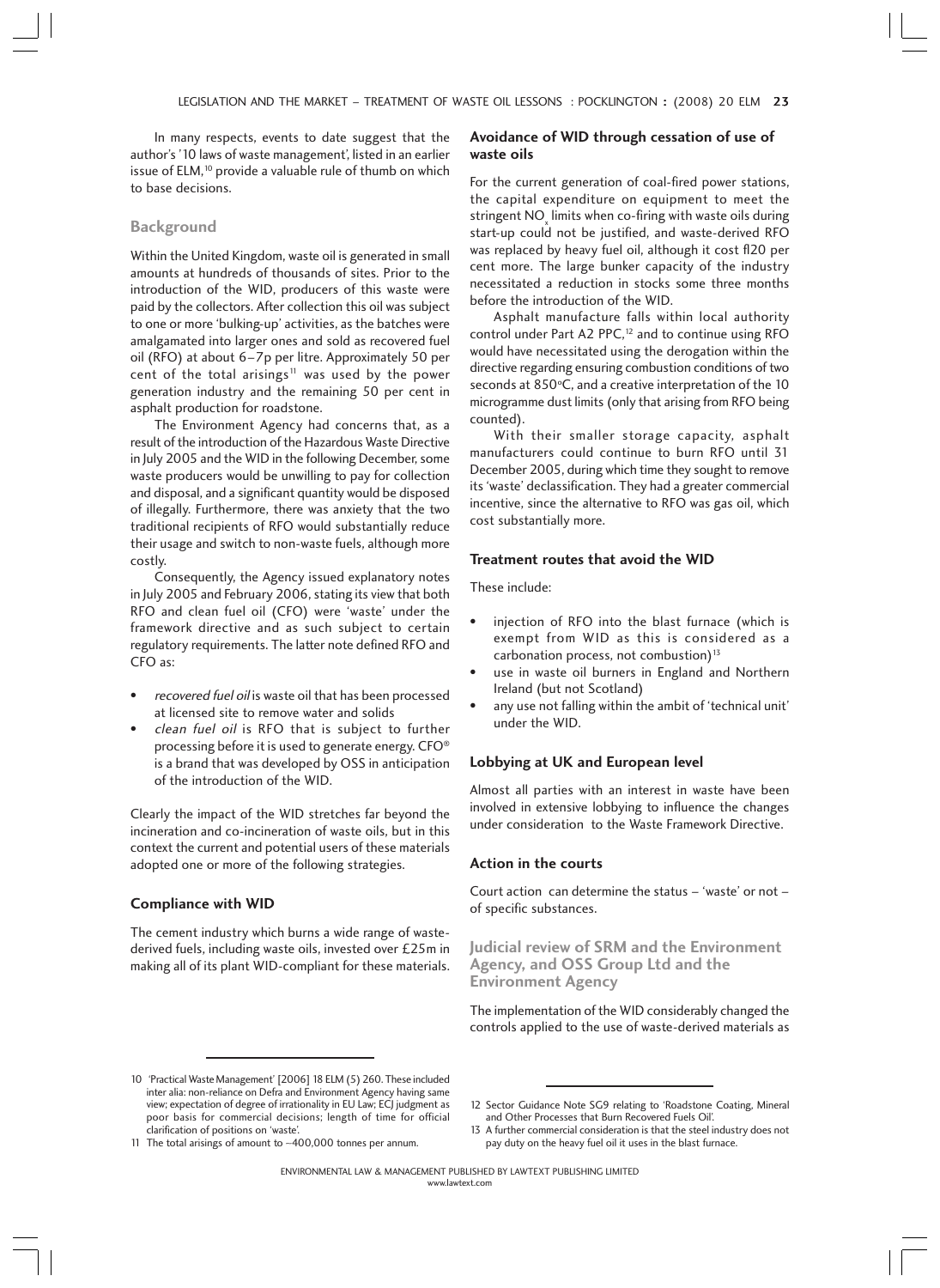#### 24 (2008) 20 ELM : LEGISLATION AND THE MARKET – TREATMENT OF WASTE OIL LESSONS : POCKLINGTON 4

fuels, and in view of the substantial costs of compliance involved, the firms of SRM and OSS independently sought judicial review in relation to the classification of the materials produced by them as 'waste' – Solvent Resource Management v Environment Agency<sup>14</sup> and OSS Group v Environment Agency. 15

These judicial reviews were heard together on account of the common legal issues involved, $16$  and although the OSS case preceded that of SRM, the judge decided to address the SRM case first: there were 'considerable disputes of fact' in the OSS case which:

[e]ither could not be resolved at this stage, or would or might require another round of evidence' and it was agreed that 'the legal questions to be decided in the SRM case, in the resolution of which Counsel for OSS would take a full, though supporting, part, would in any event be identical to, and substantially determinative of, the legal dispute to be resolved in the OSS case.

## **Facts of the SRM case**

Solvent Resource Management Ltd (SRM) is in the business of recovering waste solvent materials by a fractional distillation operation which produces a range of solvents, known as product-grade distillates (PGD), that is sold on the open market.<sup>17</sup> There was no dispute that these solvents were 'fully recovered' products and no longer waste.

However, some of the distillates were used by SRM as fuel for its operations. Prior to the implementation of the WID, this was consistent with the extant legislation. The distillates that were used satisfied product and fuel specification standards which were designed to ensure their emissions were no different from those resulting from burning natural (primary) gas oil. From the end of 2005, the WID's requirements applied to existing waste incinerators. The Environment Agency argued that the distillates remained 'waste' until finally burned and that permits that met the directive's stringent conditions would be required.

The dispute between the Agency and SRM thus required a decision as to:

[w]hether what was and/or was derived from 'waste', and has been the subject of a recovery process but is to be burned as fuel, has ceased to be 'waste' at the conclusion of such process, or only ceased to be 'waste' when it has been combusted and the 'energy recovered from it'.

There was no dispute that:

- PGDs sold on the market as solvents to a product specification are no longer 'waste'
- PGDs when burnt by SRM do not result in higher concentrations of emissions than those from gas oil, on account of their fuel specification.

SRM estimated the extra costs for the five plants involved would be about £1.13 million in capital expenditure<sup>18</sup> and another £400,000 in annual operating costs. The alternative was to replace the use of PGD with that of gas  $oil$  at an annual cost of  $f/fL2.15m$ .

### **Facts of the OSS case**

OSS is one of the two largest companies in the United Kingdom that collect used oils. About 75 per cent of its £17m annual turnover is raised from selling RFO, which is principally derived from waste, contaminated lubricating oils, including used engine and gear/transmission oils, collected (directly or via other collectors) from some 15,000 waste oil producer locations – garages, workshops and similar premises. After treatment, RFO was sold to the company's customers to be burned as fuel.

In anticipation of the WID, OSS invested £3m in new and improved processes, with a view to producing a higher quality fuel oil, compliant with British Standard BS2869:1998, that would be marketed as CFO® (clean fuel oil).

CFO® has a considerably lower price than the competitive natural fuels, HFO (heavy fuel oil), MFO (medium fuel oil) and LFO (light fuel oil). However, this competitive advantage is only of value to customers providing CFO® is not classified as 'waste'. The judge was critical of the Agency's lack of clear guidance on the classification of these products. Although the ECJ's rulings make issuing clear guidelines a challenging task, he held that it was not insuperable and could be summarised as:

- a 'waste' or waste-derived product that is to be burnt as fuel it does not ordinarily cease to be 'waste' until it is burnt and the energy is recovered; although
- a material that was originally a fuel, or had the potential to be used as such, can be recovered as a fuel and ceases to be waste if:
	- it is chemically and physically identical to the original material
	- it requires no further processing.<sup>19</sup>

OSS claimed that it cannot now market RFO which is dependent upon WID-compliant customers, whose only option is to buy natural oils not subject to the waste regime. It anticipates that CFO will generate £20m per

<sup>14</sup> Case No CO/2157/2006. **annum. annum.** 

<sup>15</sup> Case No CO/2434/2006.

<sup>16</sup> Solvent Resource Management v Environment Agency and OSS Group <sup>v</sup> Environment Agency Administrative Court, High Court [2006] EWHC 3032 (30 November 2006) Case No CO/2157/2006.

<sup>17</sup> IMS (Industrial Methylated Spirits), IPA/Methanol (a blend of isopropanol and methanol), IPA/Water (a blend of iso-propanol and 20 per cent water), gasoline blend C, kerosene and toluene.

<sup>18</sup> On continuous emission monitors and ancillary equipment (n 16 para 11)

<sup>19</sup> Referred to the judge as the 'Oakley test', at para 15, following the witness statement of Mr Robert Oakley of Eco-Oil Ltd.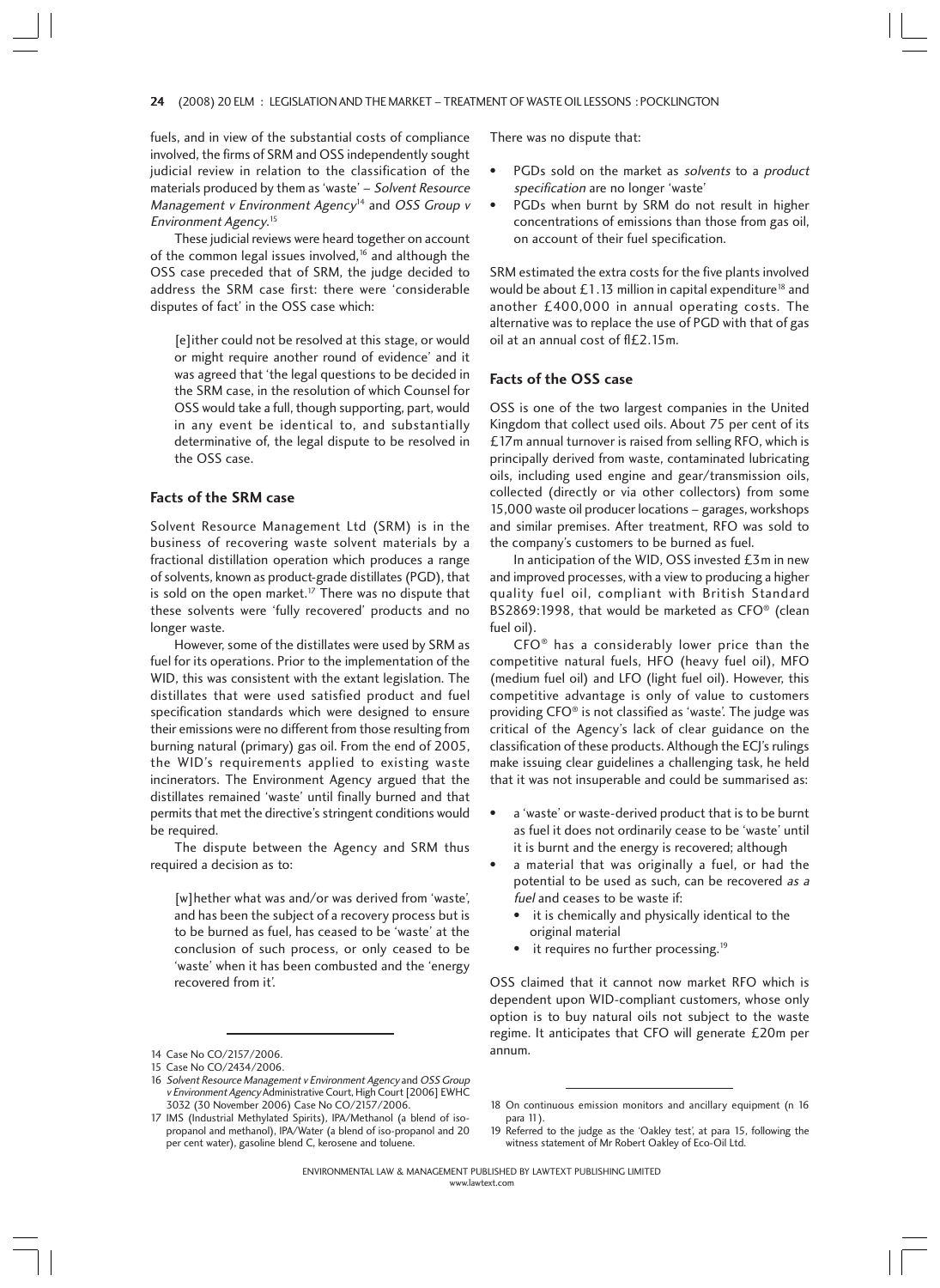In challenging the Agency classification of CFO® as 'waste', OSS obtained a temporary order from the High Court preventing enforcement action being taken against it on the basis of such a classification until the matter had been decided in its judicial review. The Agency applied unsuccessfully to set aside the order, but the court held that such an action would have the effect of driving OSS out of business, and the question of whether CFO® is a waste or not would remain unresolved.

This injunctive relief was based upon CFO's® claimed equivalence to BS2869:1998. However, the Environment Agency doubted both the relevance of this standard to the claimed performance and the ability of CFO® to meet the standard even if this were to be the case.

This temporary order gave OSS a commercial advantage, since the product it manufactured, CFO®, could continue to be sold as a 'non-waste', whereas similar materials produced by other organisations could not.

Faced with this dilemma, the Agency issued further guidance in August 2006, stating: 'it would be inappropriate . . . to take enforcement action against other companies where we believe we would be precluded from doing so if the substance were CFO itself'. Its post facto rationalisation was that such an approach could be undertaken in the short term without significant risk of pollution or harm to human health. However, the Agency urged industry to take a 'constructive and sensible approach', and asked companies to comply with the requirements of the Hazardous Waste Regulations 2005 'without prejudice' until the outcome of OSS' challenge.

Following the High Court judgment, OSS' request to Burton J for an extension of the interim order pending the appeal decision was granted, but only until 11 December 2006, with a view to requiring OSS to apply to the Court of Appeal for any further extension of the order and to give the Environment Agency an opportunity to challenge the basis of the order. However, after OSS had lodged its appeal, on 6 December Laws LJ extended the order until the hearing of the substantive appeal. He did this without receiving representations from the Environment Agency, although it was given permission to apply to have the order set aside earlier.

# Legal issues<sup>20</sup>

SRM and OSS based their respective claims on the fact that they had subjected wastes to treatment processes and that the resultant materials had been fully recovered and ceased to be 'waste' before being used as fuel. The concept of 'complete recovery' was first introduced, although not defined, in ARCO. They also argued that a principal tenet of EU waste policy was to encourage recycling and reuse, and if waste can be recovered into a material that is environmentally indistinguishable from its equivalent natural product, its use should be not be

20 See J Hyam Case Commentary 'Recycled Waste as Fuel Goes Up in Smoke' [2007] 1 Env Liability 27.

inhibited. Once the materials had been through a recovery process, they were no longer waste, but should be considered equivalent to a raw fuel.

In his considerations of these issues Burton J reviewed a wide range of ECJ, English and Scottish court rulings.<sup>21</sup> In the context of the discussion of the subsequent Appeal Court ruling below, important conclusions of this analysis on points of EU 'waste' law included, inter alia:

- the [legal] concept of determining when a substances becomes 'waste' is of little or no value or relevance when considering whether a product that was waste has gone through a sufficient recovery operation is no longer a 'waste', referred to in the judgment as an 'ex-waste'22
- European waste legislation did not intend 'waste' and non-'waste' to be treated similarly. Although virgin or natural products may have side effects or contain pollutants with the potential to cause harm to human health or the environment, they are not classified as 'waste' when they are burned. However, 'waste' materials are subject to more stringent controls on their handling, storage, disposal and incineration
- 'waste' products are likely to contain a diverse range of contaminants not readily identified nor anticipated, and as such a more stringent regime applied to waste disposal and treatment<sup>23</sup>
- the fact that a 'waste' may have the same or similar specification to an equivalent natural product may not mean that the 'waste' product or the natural equivalent is safe or can be exempted form the waste regime. $24$

The latter rules out the use of comparative tests with non- 'waste' for classification purposes, and requires the application of the 'discard' criterion within the 'waste' definition.25 Furthermore, a process that prepares 'waste' for a recovery operation itself generates a 'waste' rather than a 'product'.

Burton J dismissed the claim on the grounds that the proposed 'end of waste' provisions suggested by counsel for the claimants were 'no conceivable substitute for the control imposed by the European waste regime,<sup>'26</sup> citing

<sup>21</sup> ARCO Chemie Nederland v Minister Van Volkshuisvesting etc and ors [2002] QB 646; Saetti v Frediani [2004] Env LR 37; Inter-Environement Wallonnie ABSL v Région Wallonne [1997] ECR I–7411; Scottish Power Generation Ltd v Scottish Environment Protection Agency [2004] Scot (D) 38/12 [unreported]; R (Mayer, Parry Recycling Ltd) v Environment Agency [2004] 1 WLR 538; Sita Ecoservice BV <sup>v</sup> Minister Van Volkhuisvesting, Ruimtelijke Ordening [2004] QB 262; Castle Cement v Environment Agency [2001] 2 CMLR 19; Palin Granit Oy [2002] 1 WLR 2644; Niselli Case C–457/02; KVZ Retec GmbH v Republic of Austria Case C–176/05 [only the Advocate General's Opinion was available at the time of the judgment].

<sup>22</sup> Paragraph 20(i), in which Burton J referred to Palin Granit Oy and Saetti v Frediani (n 21).

<sup>23</sup> ibid (ii).

<sup>24</sup> ibid  $(ii)(b)$ .

<sup>25</sup> ibid 23. It was considered that this is supported by Wallonie and ARCO. 26 Paragraph 72.

www.lawtext.com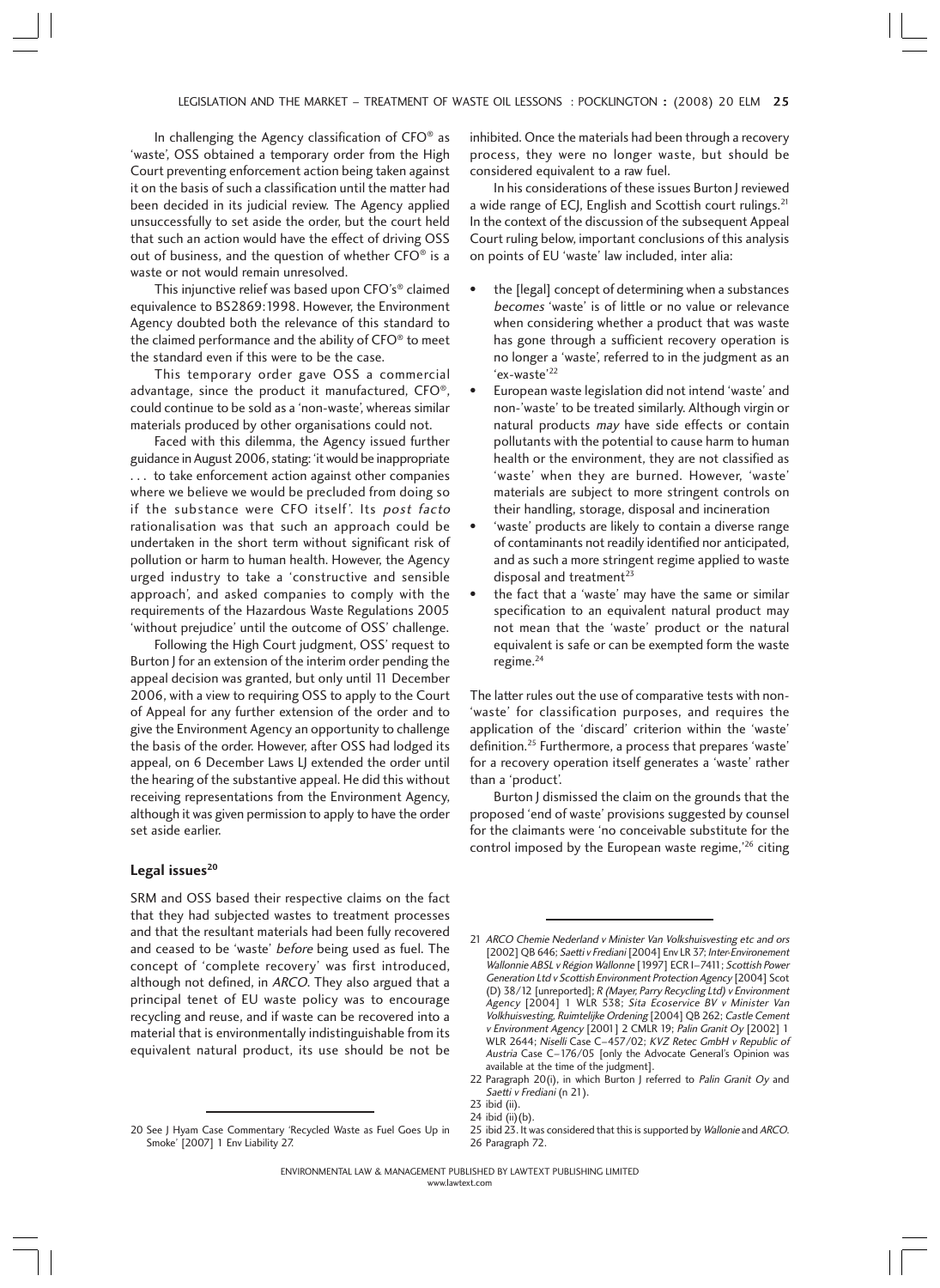#### 26 (2008) 20 ELM : LEGISLATION AND THE MARKET – TREATMENT OF WASTE OIL LESSONS : POCKLINGTON 6

Stanley Burnton J's judgment in Castle Cement, that to adopt an Alber AG type test that waste was no longer waste if a process had been carried out to eliminate the danger typical of waste 'was inconsistent with the judgment of the European Court in ARCO'.

For waste to be converted into ex-waste and not be subject to these controls, $27$  there must be a point at which this takes place and can be seen to have taken place and to be effective. A material or product cannot be waste in one place and not in another, and waste on one day of the week and not on another.<sup>28</sup> The proposed 'end of waste' test was unworkable, and additionally there needed to be certainty as to the relevant natural equivalent comparator. The waste regime provided the certainty that contaminants in waste-derived fuels would be eliminated by combustion in a WID-compliant process, rather than 'by way of trust' in a comparative specification.<sup>29</sup>

A further important conclusion in the context of the use of waste-derived fuels (or the incineration of these materials) was that for 'wastes' that are burned there can be no 'complete recovery', except in specific circumstances.<sup>30</sup> Here, reliance was placed upon  $Sita^{31}$ which held that 'a waste treatment process can in practice include several successive stages of recovery or disposal', and for the recovery of energy from a waste derived fuel, there is a recovery operation (R1) when the energy is recovered following which the material is discarded.<sup>32</sup>

However, the ECJ's logic in Sita is doubtful, which in its determination of which post-shipment is relevant for determining the purpose of that shipment (in the context of the Waste Shipment Regulation), held that it was the first such operation that was relevant. The court artificially regarded the use of waste-derived fuel in a cement kiln as comprising an (energy) 'recovery' operation, followed by the 'discarding' of the resultant ash, despite both processes being part of the same chemical reactions.<sup>33</sup> Such an analysis precluded SRM's in-house use of its distillates being regarded as 'recovery'.

#### **Injunctive relief**

In addition to the commercial aspects of OSS' injunctive relief discussed earlier, important legal issues were raised. At the High Court, Burton J noted<sup>34</sup> that the method of enforcement of environmental law is through the criminal courts, and some authorities $35$  believe that it is wrong in principle for the administrative courts to make declarations, let alone grant injunctive relief restraining enforcement action, where the question is one which will have to be determined in due course in criminal proceedings.

However, he conceded that this case was better dealt with by the administrative court than by or before a jury in view of the consideration of complicated directives and abstruse construction of judgments of the European Court.

This is a further feature that contrasts strongly with the outcome of the appeal hearing, which resulted in the 'waste/non-waste' issue being decided by the application of technical criteria rather than rigid application of strict legal principles, infra. Time will tell whether this approach will provide better protection to the environment and human health, but one suspects that the technical approach will provide less certainty, will be more difficult to administer and more open to loopholes.

# **Appeal Court judgment in R ex parte OSS Group Ltd v Environment Agency and Defra**

Although both SRM and OSS were given leave to appeal, this option was only taken up by OSS. The focus of the Appeal Court's hearing was on the limited legal issue on which OSS was granted permission to appeal, viz 'whether a lubricating oil, thus not originally used as a fuel, which becomes waste can thereafter be burnt other than as a waste'.

Prior to the hearing, an Environment Agency Briefing of 15 January 2007 noted that 'the appeal will therefore not change the legal position, that the CFO that is currently produced by OSS remains in law waste until burned'. However, it would resolve the question of whether OSS might in future be able to process waste lubricating oils into a new product which could cease to be 'waste' before being burned for energy recovery.

Although SRM was not party to the case, in view of its role in the High Court hearing, reference was made to aspects of its operations. However, Defra belatedly joined the Appeal Court proceedings and partially undermined the Environment Agency's position by suggesting that the High Court ruling had gone too far and its restrictive approach threatened to undermine the meaningful development of UK policy in waste recycling and recovery. This prompted further judicial condemnation of the guidance that had been given – 'it is unfortunate that the difficulties of interpreting the pronouncements from Luxembourg are compounded by the failure of the national authorities to agree a common approach'.<sup>36</sup>

Ruling in favour of OSS, Carnwath LJ favoured a 'practical and common sense approach to the issue, which is consistent with the letter and spirit of the directive and with the case-law', as adopted in a Dutch case concerning the use of 'energy pellets' derived from 'waste'

<sup>27</sup> Always subject to defeasibility by a subsequent intention to *discard*. 28 Paragraph 71.

<sup>29</sup> Paragraph 73.

<sup>30</sup> That is where the 'Oakley test' is satisfied, (n 19).

<sup>31</sup> Paragraph 57.

<sup>32</sup> Paragraph 61.

<sup>33</sup> Furthermore, in some kilns, the ash is incorporated into the cement product itself.

<sup>34</sup> Paragraph 19.

<sup>35</sup> R v DPP ex p Kebilene [2000] 2 AC 236; R (Rusbridger) v Attorney General [2004] 1 AC 357; R (Pepushi) v Crown Prosecution Service [2004] EWHC Admin 798; and Blackland Park Exploration Ltd v Environment Agency [2004] Env LR 652. 36 Paragraph 68.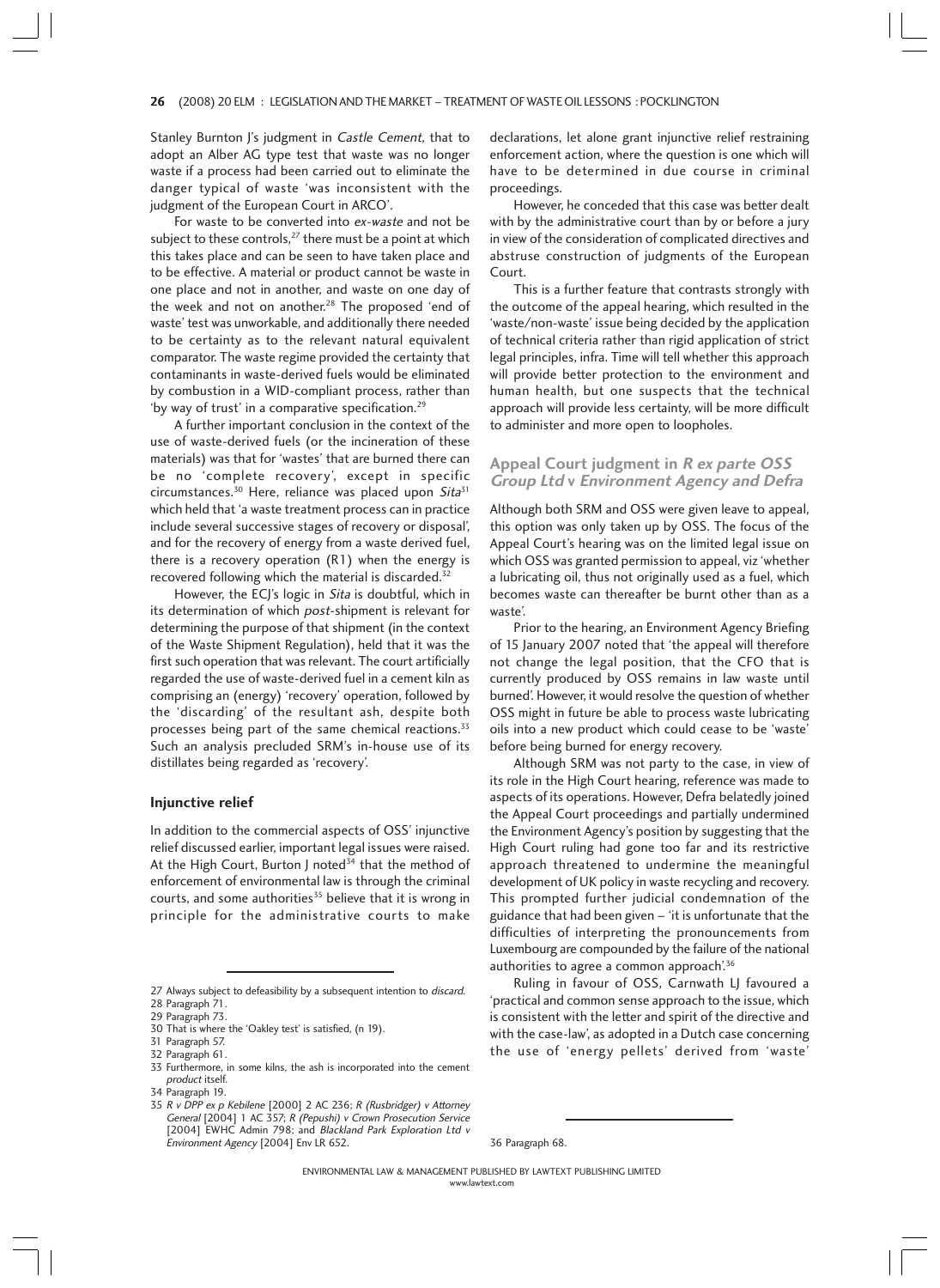$(Isopower)^{37}$  and the judgment of Lord Reed in Scottish *Power*.<sup>21</sup> This approach was additionally 'consistent with the objective of encouraging the recovery of waste materials for uses which replace raw materials'. The criteria in Scottish Power for a 'waste' to be declassified were:

- it must be subject to a true 'recovery operation' which reclaims a distinct substance
- the substance must have the potential and certainty of further use without further processing in the same way as a non-waste material
- the substance must have the potential and certainty of further use under the same conditions of environmental protection as the non-waste material with which it is otherwise comparable, without any greater danger of harm to human health or the environment.

In summary, he stated that 'it should be enough that the holder has converted the waste material into a distinct, marketable product, which can be used in exactly the same way as an ordinary fuel, and with no worse environmental effects'. Many commentators have welcomed Carnwath LJ's departure from a rigid application of ECJ case law, of which he himself noted: 'a search for logical coherence in the Luxembourg case-law [relating to 'waste'] is probably doomed to failure'.<sup>38</sup>

The approaches to 'end of waste' adopted by the Environment Agency and the formulation of the Secretary of State were considered as 'too narrow',<sup>39</sup> and on these issues Carnwath LJ disagreed with aspects of the decisions of Burton J and Stanley Burnton J in Castle Cement. However, more radically, he questioned two issues that have hitherto been regarded as critical to the analysis of 'waste' issues.

- The central requirement of the 'discard' criterion within Article 1(a) of the definition of waste, of which he stated:40
	- A fundamental problem is the [European] court's professed adherence to the Article 1(a) definition, even when it can be of no practical relevance.
	- The subjective 'intention to discard' may be a useful guide to the status of the material in the hands of the original producer. However, it is hard to apply to the status of the material in the hands of someone who buys it for recycling or reprocessing, or who puts it to some other valuable use.
	- [The European Court] continues to insist that the 'discarding' test remains applicable, even where the 'holder' is an end-user such as EPON, [ie ARCO  $&$  Ors], whose only subjective intention is to use, not to get rid of,
	- the materials in issue.

40 Paragraphs 55 and 56.

The relevance of the WID (and other WFD 'daughter' directives), in relation to the definition of 'waste' in Article 1(a). He suggested that such comparisons raise as many questions as they solve, and although they provide more specific rules for the situations to which they apply, they do not indicate any intention to modify the general meaning of the WFD definition of waste.<sup>41</sup>

With regard to the first issue, although the treatment of the meaning of 'discarding' has proved problematic to the ECJ, it has never sought to abandon it when considering 'recovery' or 'recycling' operations. Even the 'Tombesi bypass'42 was deemed too restrictive and has never received full endorsement by the European Court. It is difficult to rationalise the view of Carnwath LJ within the current wording of the Waste Framework Directive, although this would be possible with a WFD definition of 'discarding' such as that suggested by the present author: $43$  'the meaning of "discarding" may be considered as the action or decision taken by a person when a substance or object is no longer of direct use in its present form to that person and to any other third party'.

The court's conclusion on the role of WFD 'daughter directives' in relation to the ambit of the term 'waste' is relevant in relation to the Waste Oils Directive 75/439/ EEC (WOD), the precedence of which the Agency argued unsuccessfully. However, it is at odds with that of the European Court in Mayer Parry<sup>44</sup>in which it held that the Packaging and Packaging Waste Directive 94/62/EC must be considered to be 'special legislation', (a lex specialis), vis-à-vis Directive 75/442, so that its provisions prevail over those of Directive 75/442 in situations which it specifically seeks to regulate.<sup>45</sup>

However, the position vis-à-vis the WID could change further as a result of the European Commission's ongoing review of the IPPC Directive. Although the IPPC Directive will only be fully implemented after October 2007, the Commission is at an advanced stage in its review and has brought forward the programmes for the revision of the WID and the National Emissions Ceiling Directive 2001/ 81/EC, (NEC). The Commission has expressed a wish to see 'sectoral directives' such as the WID brought within a single revised IPPC Directive, and the WID provisions to become applicable to recycled waste (and raw materials).

- 43 D N Pocklington 'The Law of Waste Management' (Shaw & Sons 1997) p 316.
- 44 The Queen and Environment Agency, Secretary of State for the Environment, Transport and the Regions ex parte Mayer Parry Recycling Ltd, intervener Corus (UK) Ltd, Allied Steel & Wire Ltd, Case 444/00.
- 45 In Mayer Parry, the court argued that since packaging waste is 'waste' within the meaning of the framework directive, the latter remains applicable to such wastes in so far as the Packaging Waste Directive is concerned.

<sup>37</sup> Administrative Law Division of the Dutch Council of State, given on 14 May 2003, Icopower BV v Secretary of State (Icopower).

<sup>38</sup> Paragraph 55.

<sup>39</sup> Paragraphs 64 and 66 respectively.

<sup>41</sup> Paragraphs 22 and 23.

<sup>42</sup> In Joined Cases C–304/94, C–330/94, C–342/94 and C–224/94, Criminal Proceedings against Euro Tombesi & ors, Advocate General Jacobs suggested that the difficulties associated with the definition of 'discard' might be overcome through focusing on the *post-*discarding treatment operations.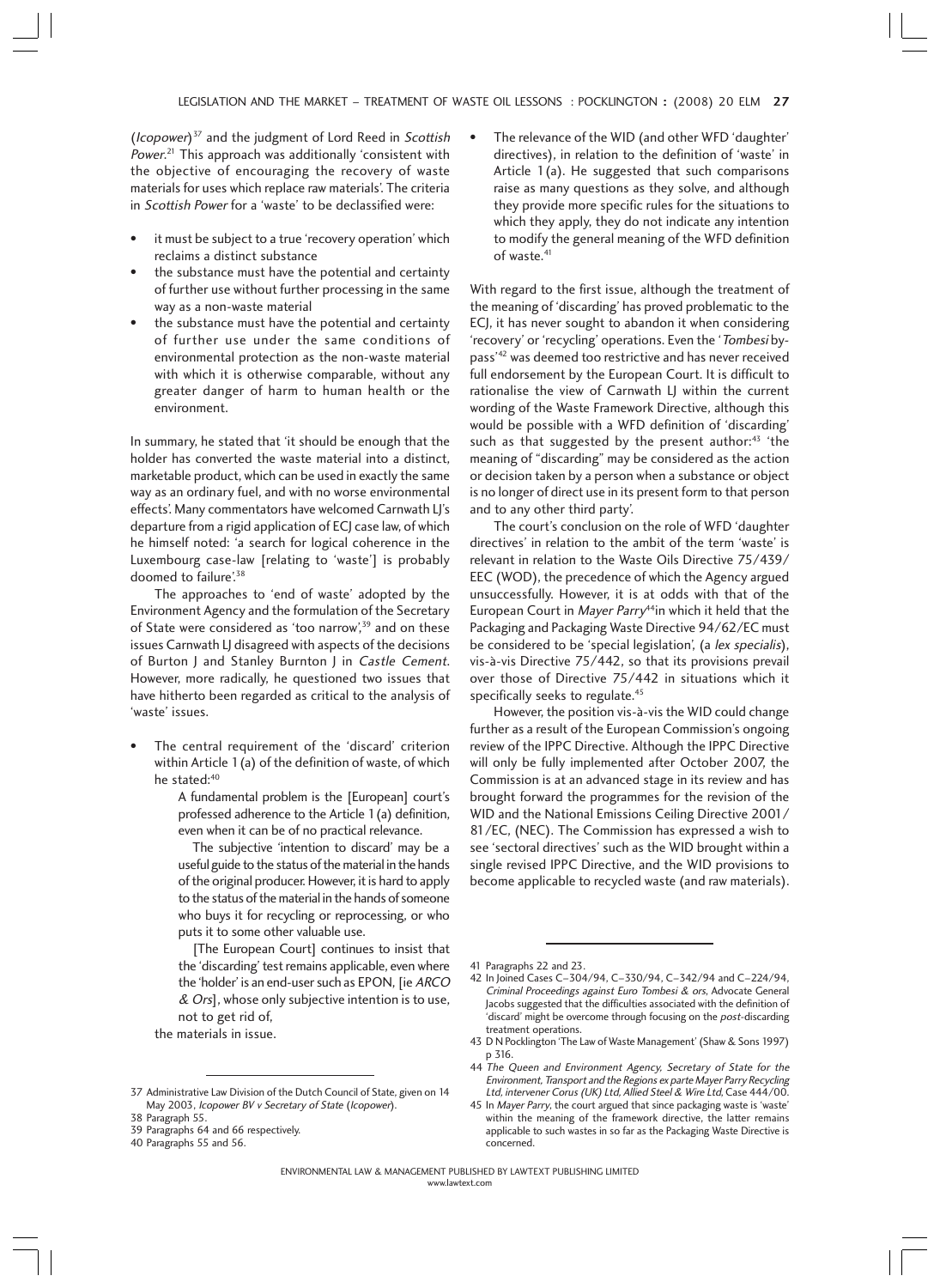#### 28 (2008) 20 ELM : LEGISLATION AND THE MARKET - TREATMENT OF WASTE OIL LESSONS : POCKLINGTON

There is a fundamental difference between this and the view of Burton J regarding the burning of waste-derived fuels that have specifications similar to those of non-wastederived fuels. In practice, these contrasting views would impose significantly different regimes of control mechanism on the use of waste-derived fuels: controls based upon input criteria – the fuel specification, or controls based upon output criteria – the emission limits within the WID. In terms of environmental rigour, the WID requires continuous monitoring of several components of the emissions from the burned fuels in addition to spot analyses, whereas product controls are likely to be much less stringent and less able to remove the 'diverse range of contaminants not readily identified nor anticipated' at source.

In addition to the above two points, Carnwath LJ endorsed the view of the European Court in Niselli that, in the absence of Community provisions, Member States are free to choose the modes of proof of the various matters defined in the directives which they transpose, provided the effectiveness of Community law is not thereby undermined. He further noted that the ECJ has consistently declined invitations to provide a definitive test for 'end of waste', and that it was not the function of the domestic court to fill the gap.

National authorities have a duty to use their expertise and experience to assist both those concerned with treatment and handling of waste, and also the courts (civil or criminal) 'who may well be faced with deciding individual cases without the benefit of any comparable expertise'. The Dutch case *Icopower* is such an example, and Carnwath LJ suggested that Defra and the Environment Agency join forces to provide practical guidance to 'those affected'.

## **Post-Appeal Court judgment**

Following this direction, the Environment Agency and Defra established a technical advisory group (TAG) comprised of government and industry representatives to develop a technical standard and associated sampling/ analytical protocols for waste oils that satisfies the criteria set by the Court of Appeal in order to determine the point at which such oils cease to be 'waste'. The suggested scope of the TAG's activities was given in the draft Terms of Reference and the TAG was required to:

- address how the standard will be applied, including its scope and how compliance should be verified
- produce initial proposals within one month of starting and complete its work in three months.

Prior to the first meeting, the Environment Agency issued interim guidance indicating that:

it would not regard fuel oils that are derived wholly or partly from waste lubricating oils, and that are used as fuel, as waste, if they are processed to meet the specification for Class G oils, excluding the requirements for viscosity, as specified within Table 3 of British Standard BS 2869:2006 (Fuel oils for

Agricultural, domestic and industrial engines and boilers – Specification).

This British Standard, albeit in its 1998 version, was an important component of the OSS case in the High Court, and formed the basis of the injunctive relief granted to OSS. However, when the Environment Agency was obliged to extend these provisions to other producers, its enforcement position was based upon CFO® and 'CFOequivalents' with no direct reference to the BS – the relevance of the equivalence of which it doubted as well as the ability of the producers to meet the specification.

However, the standard was again made the benchmark for the Agency's post-appeal interim arrangements, although after the first meeting of the TAG it had been made more rigorous in terms of test methods for flashpoint and ash content; imposition of a halide limit; parameters within WID relevant to waste oil, including PCBs, chlorine and bromine, zinc, lead, chromium, copper, nickel and vanadium; analytical tests to be performed in a UKAS accredited laboratory or equivalent.

It was agreed that specifications should be developed for two grades (light and heavier recovered oil), and that the standards should relate to both environmental impact and the end-use of the product.

The TAG met on three occasions following which a consultant, ERM, was contracted to provide factual information and a summary of data collated from various members of the TAG and other authoritative sources. The final report was published on the Environment Agency website on 17 March 2008,<sup>46</sup> but on account of the diverging views of the TAG members – both in relation to specific aspects (eg composition data for oils) and to aspects of the approach undertaken by the TAG – it was not possible to meet all the original aims of the work.

The TAG process did not clearly identify the risks to human health and the environment posed by materials present in oils which are subsequently burnt as a fuel, and as such ERM concluded that it was not advisable to draw up a final specification for fully recovered oil.

In order to meet the court's requirement that the 'recovered product will not result in greater harm to human health and the environment than use of virgin product', a detailed comparison of the environmental and human health impacts that arise as a result of the consumption and burning of virgin fuel oils with those of the recovery and burning of waste oil was recommended. Such an assessment would need to consider the use of different fuels in different applications and the full suite of substances which could potentially be found in virgin and waste oils.

Work on quality assurance and test methods was considered to be 'premature' and should only commence when the assessment is underway and nearing completion. The availability of markets for fully recovered oils is unlikely to be a problem, assuming that 'the costs of waste oil

<sup>46</sup> ERM, Waste Oil Technical Advisory Group Final Report, Reference 0075320, February 2008.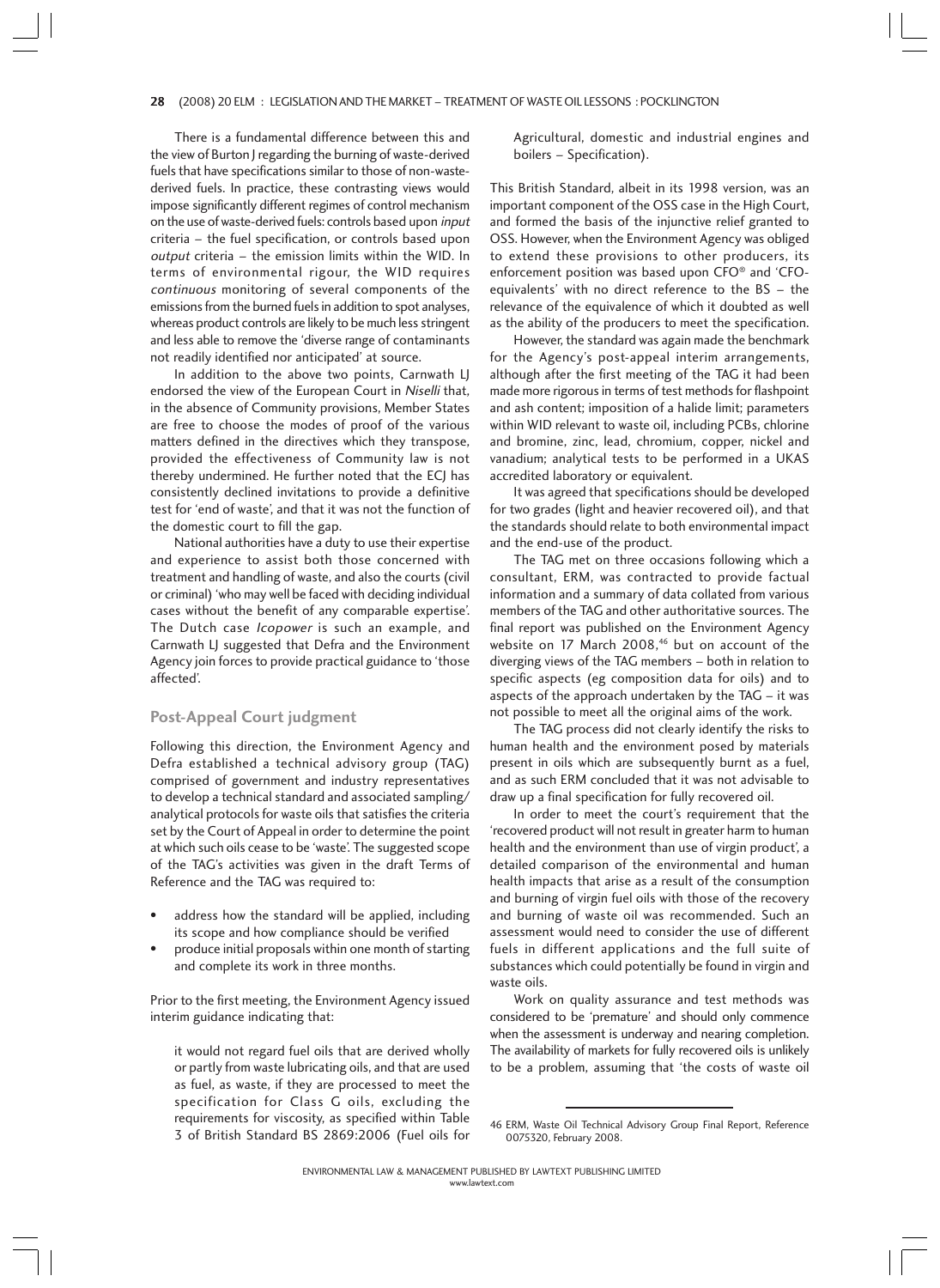processing do not result in the final product being uncompetitive'.

Following the publication of the report<sup>47</sup> the Environment Agency engaged an independent consultant to carry out a detailed analysis of the substances of concern with a view to setting compositional and other limits based on its findings. The Agency anticipated that the draft protocol will be finalised by the end of April following which there will be a 12 week consultation period. Once agreed Defra must undertake the notification procedure required under the Technical Standards Directive – another three months – followed by a three month period for industry to implement the requirements of the protocol.

#### **Response of SEPA**

In contrast to these lengthy deliberations, on 6 August 2007 the Scottish Environmental Protection Agency, SEPA, issued supplementary guidance to Annex 4 of its document 'Is it Waste?' for determining when waste oil has been fully recovered.48 This consisted of a three-part assessment: initial description and identification of a suitable nonwaste comparator; comparative analysis and conditions of use and environmental emissions.

Progression from one step to the next is only advised where agreement had been reached with SEPA.

The approach adopted is quite different from that of the Environment Agency. It provides an example of the required methodology and is not intended to be definitive. Operators are entitled to make a case to SEPA using a different approach should they wish and decisions must be made on a case-by-case basis. Important components of the procedure are:

- a description of the waste(s) to be considered; the treatment/recovery process undertaken on the waste; the material(s) that the recovered waste is intended to replace and each proposed use of it; and potential differences, if any, in composition between the recovered waste and the non-waste comparator(s) for each proposed use
- evidence to back up all procedures with no greater risk of harm to health or the environment.

#### **Summary and conclusions**

The judgment of the Appeal Court was welcomed by many as a positive step towards a more practical approach to waste oils in particular, and possibly waste-derived products in general. However, a number of aspects remain controversial, and it is interesting to speculate how the case would have fared had it been referred to the European Court.

The move from a strict, legal approach based upon ECJ jurisprudence to a technical analysis is an interesting one, but it remains to be seen whether this will provide a more effective and less ambiguous solution. Within this framework, SEPA has favoured a 'bottom-up' case-by-case approach based upon guidelines it issued shortly after the Appeal Court ruling, whereas Defra and the Environment Agency have opted for a 'top down' scheme, set up by committee, subject to public consultation and approved by the Commission. The difficulty in achieving consensus is an obvious drawback of a committee in which a number of different interests are represented, as is the scope for gamesmanship and the complexity of assessing the environmental and health risks of a waste stream.

Whilst the SEPA scheme was put in place relatively quickly , its case-by-case approach could ultimately involve substantially more of the regulator's time. The Agency's projected finish date is close to the finalisation of the Waste Framework Directive in 2008.49

'End of waste' is one of the issues that has been hotly debated in relation to the modified WFD, and is the subject of an ongoing European Commission project. However, only non-fuels are being considered – scrap metal, compost and recycled/secondary aggregates – and a proposal from the Czech Republic for a new recital introducing the possibility of lifting the 'waste' status for recovered fuels before incineration was rejected.

Back in the real world, it has been reported that following the Appeal Court judgment some of the waste oil that was being used at Corus' Redcar works has already begun to return to roadstone plants, since quarries are willing to pay double what Corus will pay.<sup>50</sup>

The Oil Recycling Association believes that the longterm effect on the industry will depend on the strength of the environmental standards set by the Agency for heavy metals, chlorine and ash – demanding standards will encourage the re-refining of waste oils to make base oil, but this will not occur if low standards are set. The German company Puralube has announced its intention to build a 70,000-tonne capacity re-refining plant in the United Kingdom, but this would only be competitive if high standards are set.

Burton J noted<sup>51</sup> the 'very considerable financial and practical significance' of the classification of used oil as 'waste', or not, and since before the introduction of the WID in December 2005, companies wishing to influence the debate have adopted a range of strategies to achieve this end. However, the forum at which this has been decided has changed, with legal arguments giving way to technical discussions, although in the long run it could be the parliamentary/public affairs agenda that is decisive.

51 Paragraph 1 ref 16.

<sup>47</sup> Ibid.

<sup>48 &#</sup>x27;Supplementary Guidance to 'Is it Waste?' Determining when waste oil has been fully recovered' SEPA, Document Number: WML-G-DEF-02, 6 August 2007.

<sup>49</sup> Political agreement on the common position was achieved on 28 June 2007. The ENVI Committee considered the rapporteur's report on 26 February and is scheduled to debate the 210 amendments at the end of March. A long time interval has been introduced between the ENVI vote, 3 April, and the vote in plenary, 16–19 June, to limit the possible necessity of the directive going to conciliation. Final adoption is expected under the French Presidency during the second half of 2008.

<sup>50 &#</sup>x27;Legal Ruling Forces Agency to Rethink Controls on Waste Fuels' ENDS Report 391 (August 2007) p 4.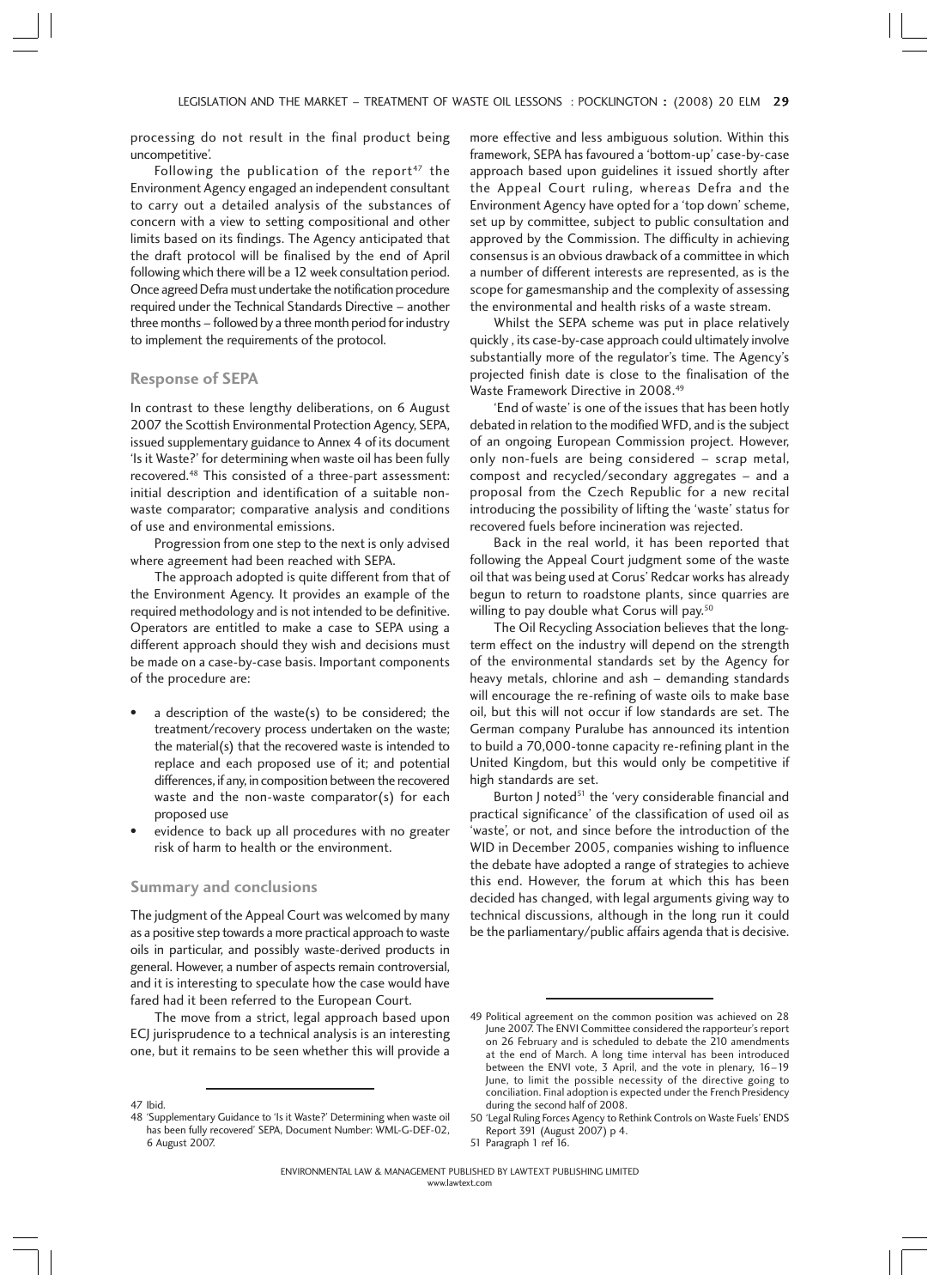# **Case Law**

**Jason Lowther** University of Plymouth

#### **Headline Issues**

- EC Law Commission  $v$  Italy waste (excavated material); Commission v Italy - waste (food scraps); Commission v Italy - waste (production residues); Commission v Spain – Birds Directive
- Planning Law Residents Against Waste Site Ltd v Lancashire CC – waste site review – standing
- Waste Neal Soil Suppliers Ltd v Environment Agency – Section 59 EPA notices; R (Anti-Waste Ltd) v Environment Agency – landfill

#### **EC Law**

#### **Waste**

Commission v Italy (excavated material) Case C–194/05, ECJ, 18 December 2007

Commission v Italy (food scraps) Case C–195/05, ECJ, 18 December 2007

Commission v Italy (production residues) Case C–195/05, ECJ, 18 December 2007

Three separate enforcement actions were brought against Italy in relation to its failure to fulfil its obligations under Directive 75/442/EEC on waste (OJ 1975L 194/39) (as amended), and were considered by the same court on the same day. Each case concerned separate subject matters, although the principles were dealt with in common between them. Broadly, the Commission was unhappy with Italian implementing legislation which made provision for the exemption of each of the subject matters of the cases: excavated materials, intended to be used for reengineering projects; food scraps, for use as animal feed and pet shelters; and a general category of production residues capable of reuse. After the failure of the prelitigation procedure in resolving the problem, the cases came before the ECJ for determination.

In the first case, Italian law exempted excavated earth and rock intended for actual use for filling, backfilling, embanking or as aggregates, from the meaning of 'waste', unless the material was contaminated with pollutants at a certain level of concentration. The Commission felt that this did not comply with the requirements of the directive. The material in question is listed in the European Waste Catalogue as intended to be discarded and therefore was covered by the directive's definition of waste. Therefore, the Italian law laid down far too broad an exclusion. Italy stated that EC waste law is subject to certain 'reasonable

exclusions', for example certain by-products that the undertaking concerned does not intend to discard as waste. The way a residue is classed as a by-product, rather than waste depended upon the certainty that they would be used without prior processing. This applied in para 26 of the excavation waste case, para 22 of the food scraps case and para 25 of the production residues case.

The ECJ considered, in each case, the application of the directive, and the many interpretations it itself had applied to the subject matter in the many cases to come before it. It noted, again, that the discard concept was central to the operation of the waste regime, and was central to the determination of what constituted waste. The term 'discard' should be interpreted not only in the light of the objectives of the directive, but also of Article 174(2) EC which demand a high level of protection to be afforded to the environment, taking account of, inter alia, the precautionary principle. As a result the term 'discard', and thus the term 'waste' could not be interpreted restrictively. It was true that here was the possibility in certain situations for residues to be classified as byproducts rather than waste when the reuse was a certainty, there was no need for reprocessing and the substance formed an essential part of the process of production or use. However, and common to each case the ECJ stated (at paras 38, 41 and 39 respectively) that: 'If such re-use requires long term storage operations which constitute a burden to the holder and are also potentially the cause of precisely the environmental pollution which the directive seeks to reduce, that re-use cannot be described as a certainty and is foreseeable only in the longer term, and accordingly the substance in question must, as a general rule be described as waste'.

All of the circumstances need to be considered, as the directive does not provide any single criterion for determining the question of whether a person intends to discard a substance or not. In each of the cases it was submitted by Italy that the materials in questions were not residues, and were intended for 'certain' reuse and were therefore not waste. In the case of the excavation residue, it was held that the material would be stored, often for a long time; in the case of the food scraps it was determined that the Italian exempting law did however envisage some form of processing; and for the production residues, there was a lack of clarity as to what was covered by the Italian law's exemption.

In all three cases, the ECJ held that there was no justification permitted in the directive for the exemptions put in place by the Italian laws, and thus the Commission's case was upheld in each.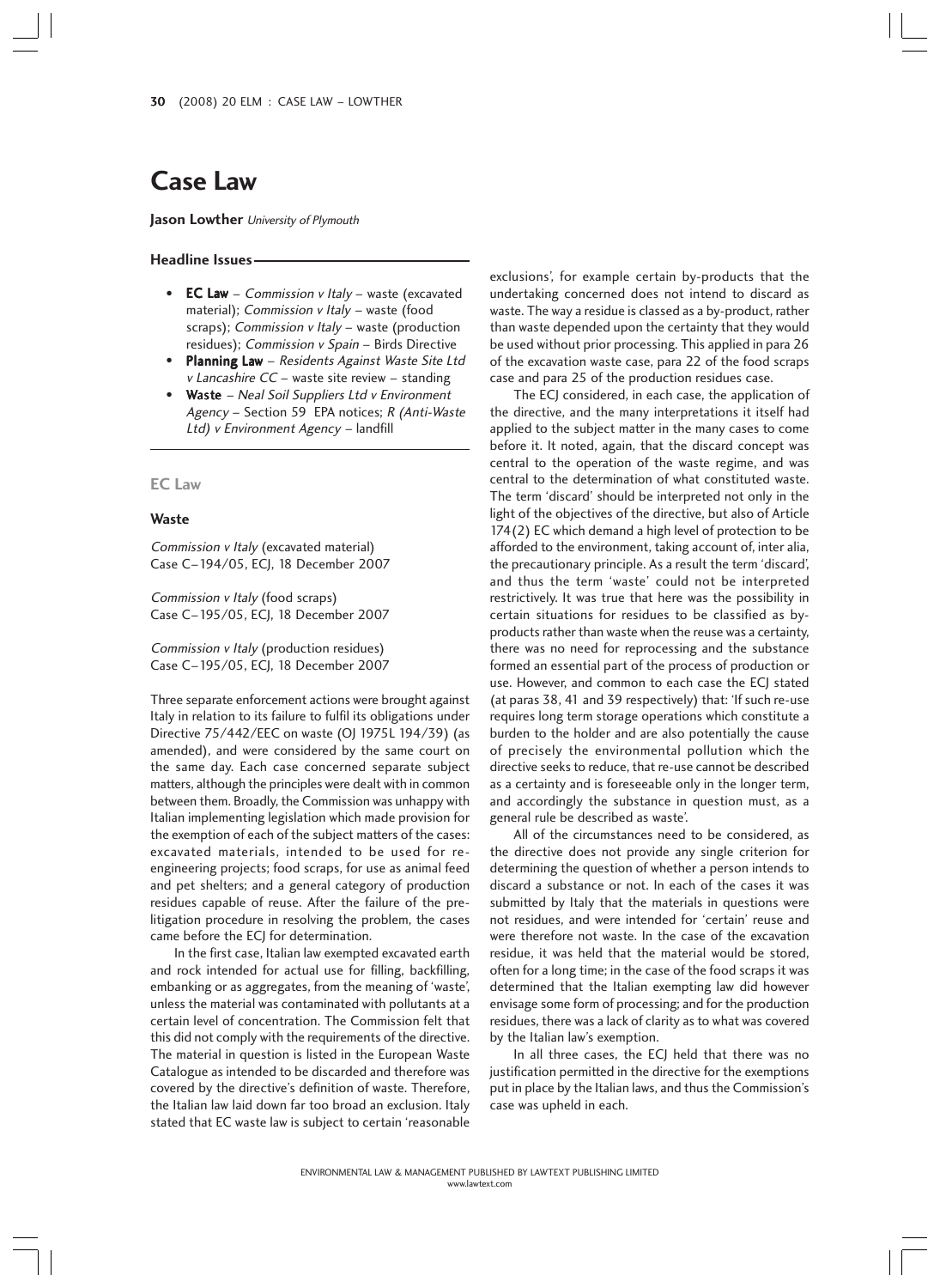## **Birds Directive**

Commission v Spain Case C–186/06, ECJ, 18 December 2007

The Commission alleged Spain's failure to fulfil its obligations under Articles 2–4(1) and (4) of Directive 79/409/EEC on the conservation of wild birds (OJ 1979L 103/1) in relation to an irrigation project in Catalonia. Article 2 imposes obligations on Member States in relation to the maintenance of populations of naturally occurring wild birds in the EC at a favourable conservation level, taking account of recreational and economic considerations, or to adapt the populations to that level. Article 3 imposes obligations in relation to the maintenance of habitat, in terms of both area and diversity, for species referred to in Article 1; and obligations to create protected areas, manage habitats and re-establish biotypes. Further obligations in relation to the establishment of special protection measures concerning the habitats of Annex I listed species are imposed by Article 4(1), which requires account to be taken of, inter alia, species vulnerable to extinction or vulnerable to specific changes in habitat for the basis of the establishing of Special Protection Areas (SPAs); and finally, so far as material in this case, Article 4(4) obligates Member States to take appropriate measures to prevent pollution or degradation of SPAs, as well as striving to protect other, non-SPA, areas.

The Commission received a complaint that a proposed irrigation project would affect the only two areas important for the conservation of steppe-land birds in Catalonia, areas which were known as Important Bird Areas (IBAs), and identified in the 1998 IBA directory. The Commission requested some detail about the irrigation project and the extent of SPA classification in the IBAs. Unsatisfied with Spain's response, the Commission's letter of formal notice stated that the directive had been incorrectly applied and that, in the region in question, insufficient SPAs (both in number and size) had been designated. It was further alleged that the project had been authorised despite the fact that it would lead to deterioration or destruction of the habitats of a number of Annex I listed birds. A reasoned opinion followed, and Spain's unsatisfactory response resulted in the action before the ECJ. The Commission stated that the action related to the authorisation of the irrigation project and the detrimental impacts it would have for certain Annex I species, as opposed to the question of the sufficiency of SPA designation.

Spain succeeded in pleading that the Commission's complaints on Articles 2 and 3 were inadmissible, as only the breach of Article 4(1) and 4(4) were included in the letter of formal notice to which Spain submitted its own observations. The ECJ noted that a letter of formal notice and reasoned opinion sent by the Commission to the Member State 'delimit the subject matter of the dispute, so that it cannot thereafter be extended' (para 15), and on that basis declared the Commission's action inadmissible insofar as it related to Articles 2 and 3. On the remaining issue, the Commission argued that the irrigation project would have a negative impact on the relevant bird populations in the IBAs, and the fact that certain areas of the IBAs were not classified as SPAs did not exempt Spain from complying with the requirements of Article 4(4) of the directive. Spain submitted, first, that the Commission had been unable to prove that there would be negative impact; and secondly, that in any event, the protective measures which form part of the project would be sufficient to avoid negative consequences.

The ECJ explained that Article 4(4) required Member States to take appropriate steps to avoid pollution or deterioration of habitat or disturbances to the birds which would be significant in the light of the rest of that article. Previous case law was clear that the duty in Article 4(4) extended to areas outside of the declared SPAs, where those areas should have been so classified. Noting the impact of Article 6(2) of Directive 92/43/EEC on the conservation of natural habitats and of wild fauna and flora (OJ (1992)L 206/7) (the Habitats Directive), on Article 4(4) of the directive, the ECJ observed that the directive remained the means by which protection of the areas which were not SPAs, but should be, might be achieved. The court referred to the IBA directory, which it has often declared to be the basis of reference for determining whether a Member State has classified SPAs of a sufficient size and number, in the absence of scientific data to the contrary. It was certainly the case that the area provided a habitat for some Annex I bird species, and the ECJ also referred to the regional government's negative environmental assessment for the area, stating: 'The irrigation project … is seriously harmful, particularly with regard to the habitats of steppe land birds'. This was the case even with account taken of the: 'Preventive, corrective and compensatory measures proposed in the environmental impact assessment' (both para 33).

The court had no difficulty in finding that Spain, by its authorisation of the irrigation project had failed to fulfil its obligations under Article 4 (4) of the directive in that it had not taken appropriate protective measures in an area which should have been classified as an SPA. The ECJ considered, again, the balance in relation to socioeconomic arguments relating to the development, reiterating its settled principles that: '[The] finding cannot be called into question by the mere fact that the project … is of considerable importance to the economic and social development of the area which it affects. The Member State's ability to significantly harm areas which ought to have been classified as SPAs … cannot in any event, be justified buy economic and social requirements' (para 37).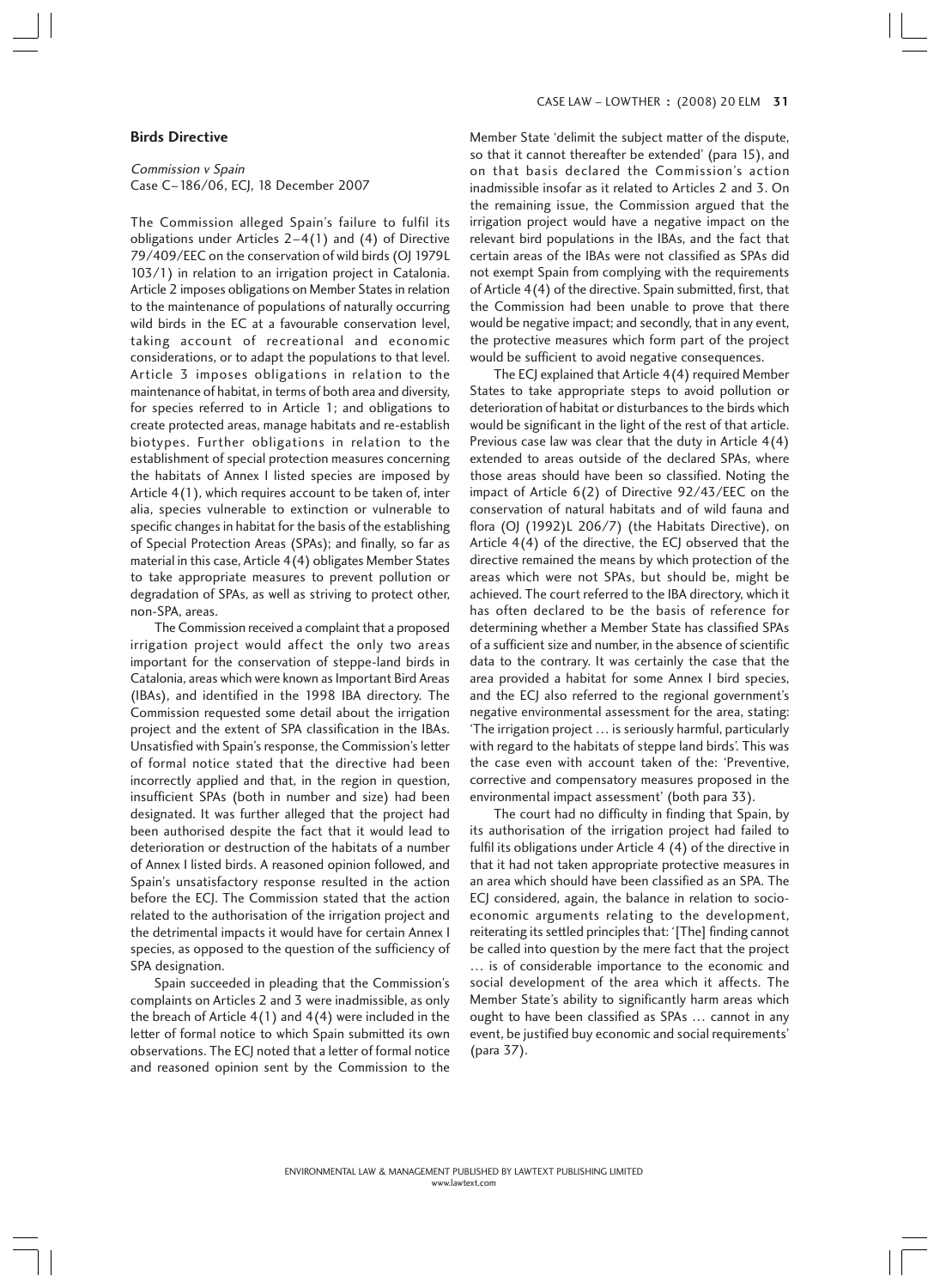32 (2008) 20 ELM : CASE LAW – LOWTHER 2

## **Planning Law**

## **Waste site review – standing**

Residents Against Waste Site Ltd v Lancashire County Council

[2007] EWHC 2558, QBD, Irwin J, 7 November 2007

The case involved an application for judicial review against a decision of the defendant local authority (LCC) to grant planning permission for the construction of a waste technology plant in Leyland, Lancashire. LCC had applied to itself, in its role as waste disposal authority, as waste planning authority to develop a large waste management facility. The planning process involved a detailed environmental impact assessment involving, inter alia, contamination, water resources, noise and traffic routing to and around the facility. Many representations were made during the consultation process in relation to the traffic aspect, and even though it did not consider it essential, LCC determined that traffic to the site should only use one specific entrance. However, they did not impose any condition on the planning permission and instead created a contractual obligation between itself and the site developer (the interested party). The obligation required the interested party to comply with routing provisions, which would be enforced through the penalties provided for in the contract.

The claimant (RAWS), was a company formed by local objectors to the development, in order to represent their interests. Two challenges were put before the court for determination. One, in relation to the routing of the traffic; and the other in relation to the alleged failure on the part of the LCC to give effect to the required objectives in relation to waste management. Prior to his consideration of the substantive issues, Mr Justice Irwin ruled on two procedural issues relating to RAWS' standing; and whether, as LCC had submitted, the action was out of time.

On the standing issue LCC submitted that RAWS had no standing. RAWS had been formed as a company limited by guarantee only two days before the claim, and thus, according to LCC, could not have been an interested party during the planning process, even though its members could be. It was submitted that RAWS had been incorporated solely as a means to limit liability for costs. Reflecting that public law is: 'About wrongs – that is to say misuses of public power' (para 16), Irwin J, having considered a series of judgments on the issue, and noting that a security for costs agreement had been concluded between the parties, refused LCC's challenge on this point. Similarly, the submission that the application was out of time was also rejected. LCC had argued that it and the interested party had incurred costs in pushing on with the development, and that RAWS should have begun proceedings more promptly than within two days of the deadline for application. It was noted that a prompt application was necessary when large contracts could not reasonably be halted on the basis of tentative indications that proceedings might be issued. Mr Justice Irwin found as a fact that LCC and the interested party did not halt their contracts, even after *actual* (my emphasis) issue of proceedings, and he noted that: 'There is no evidence on which I can find safely that they would in fact have done so had the proceedings have been issued three of four weeks earlier' (para 26).

Turning to the substantive issues, Irwin J dealt, first, with the claim that LCC had failed to address properly the 'relevant objectives' in relation to the disposal or recovery of waste. These objectives originated from Directive 75/442/EEC on waste (OJ 1975L 194/39) (as amended) and are given effect in the UK by Regulation 19 and sched 4 of the Waste Management Licensing Regulations 1994 (SI 1994/1056) (as amended). It was not in dispute that these objectives applied to the LCC in its role as the planning authority, but in assessing the extent to which they applied, Irwin J considered the judgment of Lord Justice Pill in  $R$  (Thornby Farms) v Daventry DC [2002] EWCA Civ 31. In that case, it was stated that: '[An] objective in my judgment is different from a material consideration' (quoted at para 33), in that it was something to be aimed at, and that: 'Provided the objective is kept in mind, a decision in which the decisive consideration has not been the contribution they make to the achievement of the objective may still be lawful'. The objectives would thus always need to be kept in mind and would be required to be taken into consideration with all of the others, in Irwin J's view, although an explicit reference to them was not always necessary, mere lipservice should be avoided. He stated that: 'An absence of reference to the relevant objectives in an otherwise lawful decision, where the decision maker has in fact paid proper attention to them will not condemn the decision. A challenge on these grounds must not become a semantic game' (para 35). An examination of the series of decisions and documents, including the environmental statement, which had gone before the planning committee brought Irwin J to the conclusion that LCC: 'Fully took into account the relevant objectives' (para 48).

The traffic issue remained. The main problem appeared to be the fact that the contractual agreement reached between the parties as a method of controlling the traffic to and from the site was not sufficiently robust. Mr Justice Irwin noted from the outset that: 'Desirable traffic routeing is not the issue here. The question is one of enforcement' (para 50). The contractual obligations which had been chosen in preference to a planning condition, did not run with the land, and so, would not be effective were another operator to take over the site. LCC had resisted calls for the imposition of a planning condition, and had pointed to Department of Environment Circular 11/95, which provided that planning conditions were not an appropriate means of controlling the right of passage over public highways. A third solution presented itself through the course of the hearing. LCC proposed that they could give a unilateral undertaking in its capacity as an applicant for planning permission pursuant to s 106 of the Town and Country Planning Act 1990. That undertaking would attach to the land and would therefore remain effective should the site change hands. LCC's failure to consider this option at the planning permission stage was a failure on its part, and the use of a s 106 agreement: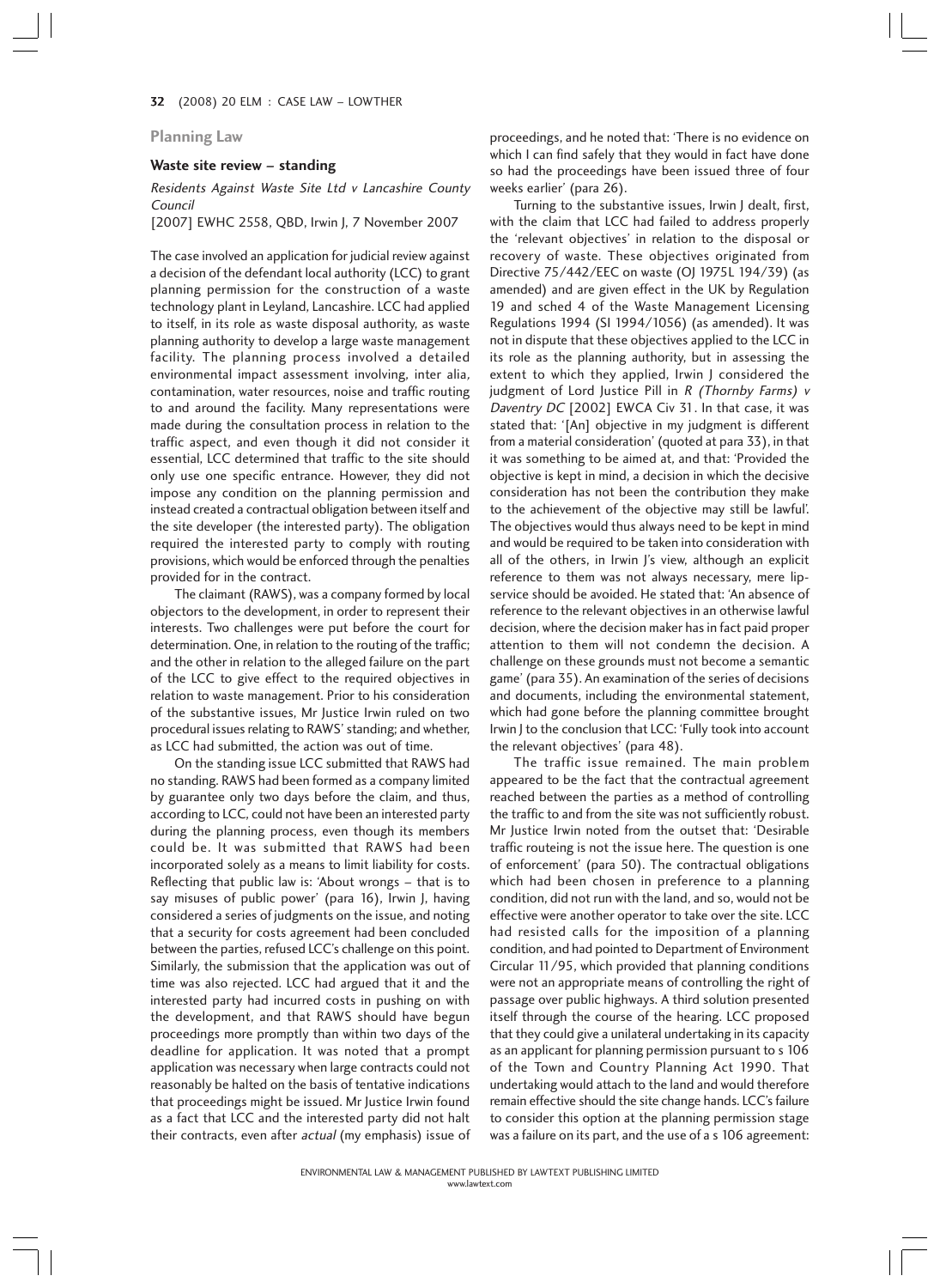'In the context of a highly vexed and difficult application such as this one, that should have been considered essential' (para 57). However, the judicial review was granted on that ground alone, as LCC had already undertaken to put the obligation into operation, no further order was required from the court.

#### **Waste**

#### **Section 59 EPA notices**

## Neal Soil Suppliers Ltd v Environment Agency [2007] EWHC 2592, QBD, Keene LJ, Gibbs J, 31 October 2007

The case was an appeal by case stated against a decision made by Cardiff Crown Court in proceedings relating to the treatment of waste soil, and raised an interesting point about the relationship between prosecution for waste offences and remedial powers. The appellant had been convicted, along with a third party, of an offence under s 1(a) of the Environmental Protection Act 1990 (EPA). The offence related to the deposit, without a waste management licence, of soil contaminated with Japanese Knotweed (JK) an extremely invasive weed, which is classified as controlled waste. The deposit took place on the appellant's property after the appellant had been contracted to remove soil containing JK from a development site. Despite the fact that the appellant intended to recycle and reuse the soil as part of its wider business, it was convicted, having entered a guilty plea, of the s 33 deposit offence.

Aside from the offences provided for in s 33, the relevant authority, in this case the Environment Agency (the Agency, may serve a notice on the occupier of land, under s 59(1) EPA, requiring the waste to be removed and/or other steps to be taken. Failure to comply within the period set out in the notice without reasonable excuse is an offence by virtue of s 59(5). A notice was served on the appellant requiring the removal of the waste within 28 days, although there was no specified destination for it. According to the case stated, there is no management facility licensed to process JK-contaminated soil, and so it would have had to go to landfill. The appellant appealed to the magistrate's court against the removal requirement, proposing instead that the material be treated on site, and only if that treatment did not eradicate the JK should the soil be removed to a landfill site. The magistrate's court refused the appeal. At the Crown Court it was noted that the Agency had produced a code of practice outlining three options for dealing with such soil if discovered. Two options related to in situ treatment with herbicides, meaning that the soil would not have been discarded and would therefore not be waste. The other option required removal, then treatment where available, or landfill.

The appellant's treatment proposal, it was noted by the Crown Court, was similar to how the soil would have been treated if dealt with at the site it originated from and, importantly, would be no more environmentally damaging to the environment. Despite this view the Crown Court would not modify the s 59 notice by substituting treatment for removal. It reasoned that treatment of waste should be carried out under licence. Policy reasons, as well as the purpose of Directive 75/442/EEC on waste (OJ 1975L 194/47) (as amended) required such an approach, the Crown determined. The appellant was not licensed to treat the waste in question, despite having attempted to be licensed after negotiations with the Agency, and the Crown Court was of the view that it would be wrong to permit a company convicted of a deposit offence to then treat the waste without a licence. This, it was submitted, would not be supportive of the purpose of the directive. The material remained waste and as such the appellant would be allowed to commit a further offence under s 33(1)(b) EPA, relating to the 'treating, keeping or storing' of controlled waste without a licence. The Crown Court forwarded the following question in the case stated: 'Whether the court was correct to base its decision upon the view that, in the light of the waste management legislation and its purpose, the steps proposed to be taken by the appellant with a view to eliminating or reducing the consequences of the deposit of the waste under s 59 would be contrary to the purpose of the legislation and/ or would involve the commission of an offence under s 33 (1) (b) of the Act' (quoted at para 12).

The appellant submitted that the Crown Court's approach was legally flawed. Despite the fact that the court had recognised the appellant's proposals to deal with the waste in situ as 'sensible', it had accepted the Agency's view that the lack of a licence to treat it was sufficient reason to refuse modification of the notice. It was submitted for the appellant that the Crown Court was relying on the fact that modifying the notice would condone the s  $33(1)(b)$  offence. Consequently, the rejection of the proposed modification to permit treatment was premised on the appellant's lack of a treatment licence. The flaw, it was submitted, could be seen in the fact that s 59 clearly contemplates 'treatment' under a notice which, without such notice, would amount to an offence.

Further, the policy aspect did not help any further, as it was premised on the basis of having a waste licensing system. Thus, it was submitted, the Crown Court was wrong in its decision that it could not amend the notice for fear of condoning the commission of an offence. The respondent accepted that a court dealing with an appeal under s 59 cannot rule out the 'treatment' option merely because it would contravene s 33(1)(b). It also accepted that no offence is committed in complying with a s 59 notice. However, it was argued that the Crown Court barred the modification of the notice on the grounds of the suitability of the appellant. It was observed that the appellant had brought the waste onto the site under a commercial contract. If the notice was modified, it would be, effectively, short-circuiting the processes put in place in that: 'His breach of the licensing regime would have meant that he was treating waste on his own, unlicensed, site and indeed at a profit' (para 17). This would send out a message that circumnavigating the system could be a profitable approach. It was however conceded by counsel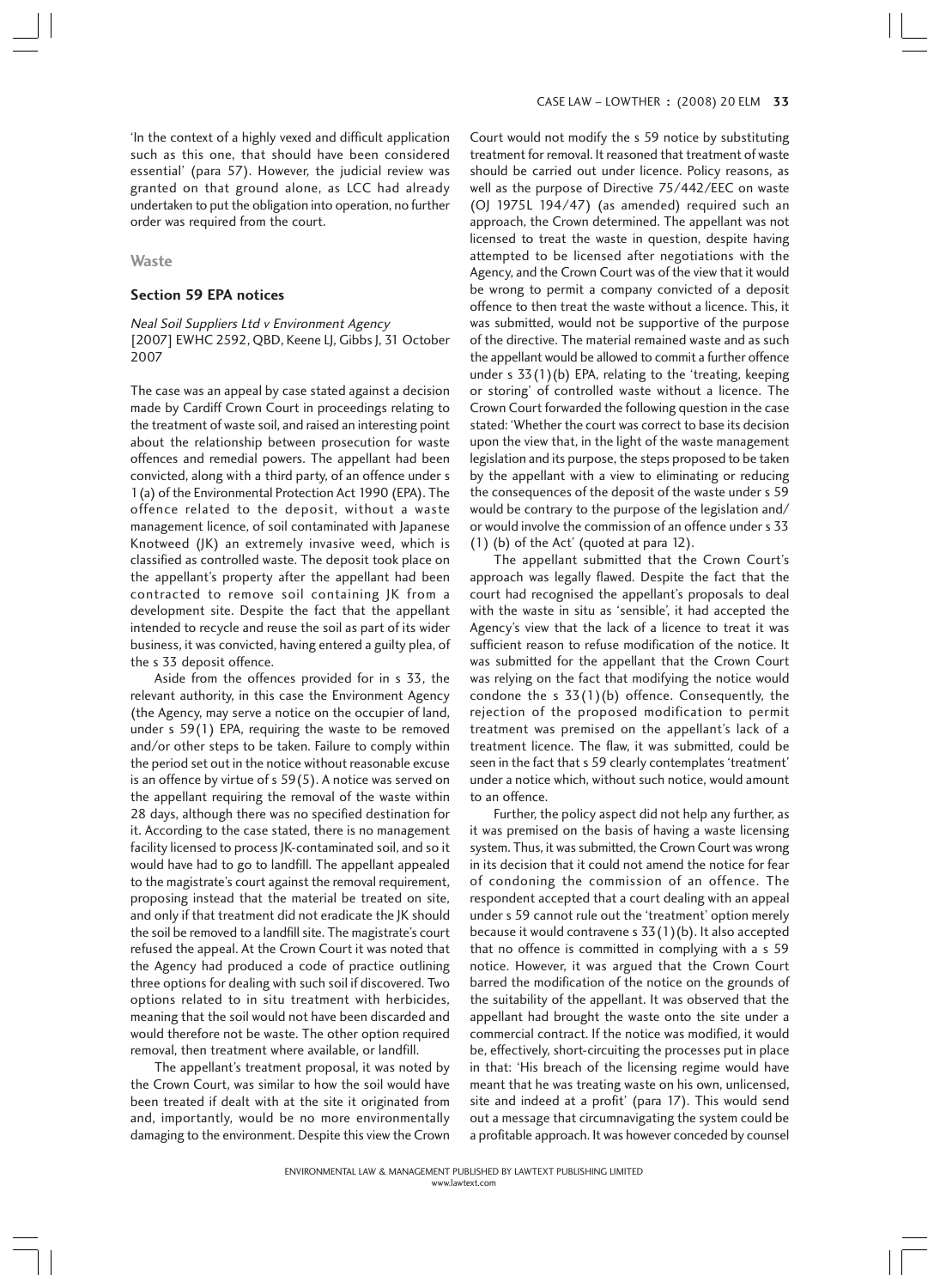#### 34 (2008) 20 ELM : CASE LAW – LOWTHER 4

for the Agency that fines under s 33 may reflect any financial benefit accruing to the defendant, such that: 'Illgotten gains … can be removed from him on such a prosecution' (para 18).

Lord Justice Keene identified two principal strands in the Crown Court's reasoning. First was the fact that modification permitting treatment would lead to an offence under s  $33(1)(b)$  because of the fact that treatment would be carried out without the necessary licence to do so. The second strand reflected the policy reasons, including the purposes of the EPA and the directive. He then explained the legal flaw in relation to the first strand of reasoning. He noted that  $s$  33(1)(b) provides for a criminal offence in relation to treatment without a licence, referred to the s 59(1) provisions, and noted that both removal and treatment, or, either removal or treatment could be specified: 'In other words, a s 59 notice may perfectly lawfully allow the waste to remain deposited on the land in question, albeit that the deposit breached s 33 and the notice may simply require some steps short of removal to be taken'. Obviously this would generally necessitate the 'keeping' of waste on land which would otherwise be an offence under s 33(1)(b). Section 59 can also require 'treatment' of the waste and it was noted that the EPA gives a wide meaning to the word 'treat' in s  $29(6)$ . As a consequence he stated that s  $33(1)$ should be read subject to the provisions of s 59(1), so that action taken under s 59(1) would not amount to an offence under s 33(1). This point was accepted by counsel for the Agency, and Lord Justice Keene thus determined the approach taken by the Crown Court to have been wrong.

Despite the fact that this finding would be sufficient to allow the appeal and remit the case, Lord Justice Keene took the trouble to address the second strand of the Crown Court's reasoning, relating to policy considerations and the purpose of the directive. In the case of the latter, the recitals provided that the directive aims towards the protection of human health and the environment. So far as the purposes were indicative of a test to apply in a s 59 appeal, he reflected that it did not appear to point strongly in favour of removal or against treatment.

Additionally there were sound reasons in setting up a waste management licensing system. Keene LJ considered that the Crown Court may have been influenced by its desire to prevent the appellant's evasion of the waste licensing system, and that it should not be able to get away with a less expensive solution to landfill. Also in their minds, it was offered, was the potential for others to be others encouraged to a similar approach particularly where there was a possible commercial benefit. The essential point to remember was that these were: 'Essentially considerations of punishment of the offender and deterrence of others' (para 28), and such considerations were inappropriate for the Crown Court in the instant case. Section 59 was not in existence to achieve punishment or deterrence: as stated previously, s 3 fulfilled that function given its extensive range of penalties. Keene LJ differentiated the provisions, stating: 'Section 59 … to my mind is remedial. It is there to deal with a situation

which has arisen, and to deal with it in the most appropriate way for the protection of the environment' (para 28).

He concluded the judgment by noting that s 59 is not designed to make good deficiencies in penalties imposed in criminal proceedings. Interestingly, particularly given the many criticisms levelled at the stringency of environmental law sentencing, he encouraged both magistrates' and Crown Courts to reflect any commercial advantage accrued by a person when convicted of a deposit offence when determining the fine level. That apart, s 59 notices involved something different, namely: 'Determining the most appropriate remedial steps in the context of protecting human health and protecting the environment' (para 29). He allowed the appeal and remitted the case back to the Crown Court.

## **Landfill**

## R (on the application of Anti-Waste Ltd) v Environment Agency

[2007] EWCA Civ 1377 Court of Appeal, Pill, Sedley and Rimer LJJ, 20 December 2007

The appeal was against a decision of the High Court which had declared, as a matter of law, a landfill permit could be issued to operate a new landfill above an existing, but closed, landfill cell. It was also held that where an installation or part of an installation as a landfill includes a closed cell, which is discharging and will continue to discharge substances listed in the Groundwater Regulations 1998 (SI 1998/2746) (the regulations) a landfill permit could not be granted for that landfill as the permit would in effect be permitting discharges contrary to the regulations. The Environment Agency appealed against the first of the declarations and Anti-Waste Ltd against the second. Lord Justice Pill gave the leading judgment with which his colleagues agreed, although Lord Justice Sedley demonstrated that he was less than impressed with the approach taken by the parties to the case in seeking declarations from the court prior to reaching the end of the statutory appeals process.

On the first issue the Agency argued that the declaration was wrong as it was based on an erroneous interpretation of the term 'stationary technical unit', used to define an installation under the Pollution Prevention and Control (England and Wales) Regulations (SI 2000/ 1973) (the PPC regulations). It had been held that a new deposit of waste in a defined area that excluded an existing and no-longer used cell was capable of constituting a 'stationary technical unit' (the term is not defined in the PPC regulations). The effect of this was that a landfill permit did not have to apply to the whole of a site, and so could be granted to a separate landfill which overlaid a closed cell. The practical limitations, such as the risk of pollution from an old overlaid cell, due to compression, were considered by Collins J in the High Court, who observed that such technical difficulties did not establish that as a matter of law a landfill permit could not be granted, although practically it would be unlikely. Lord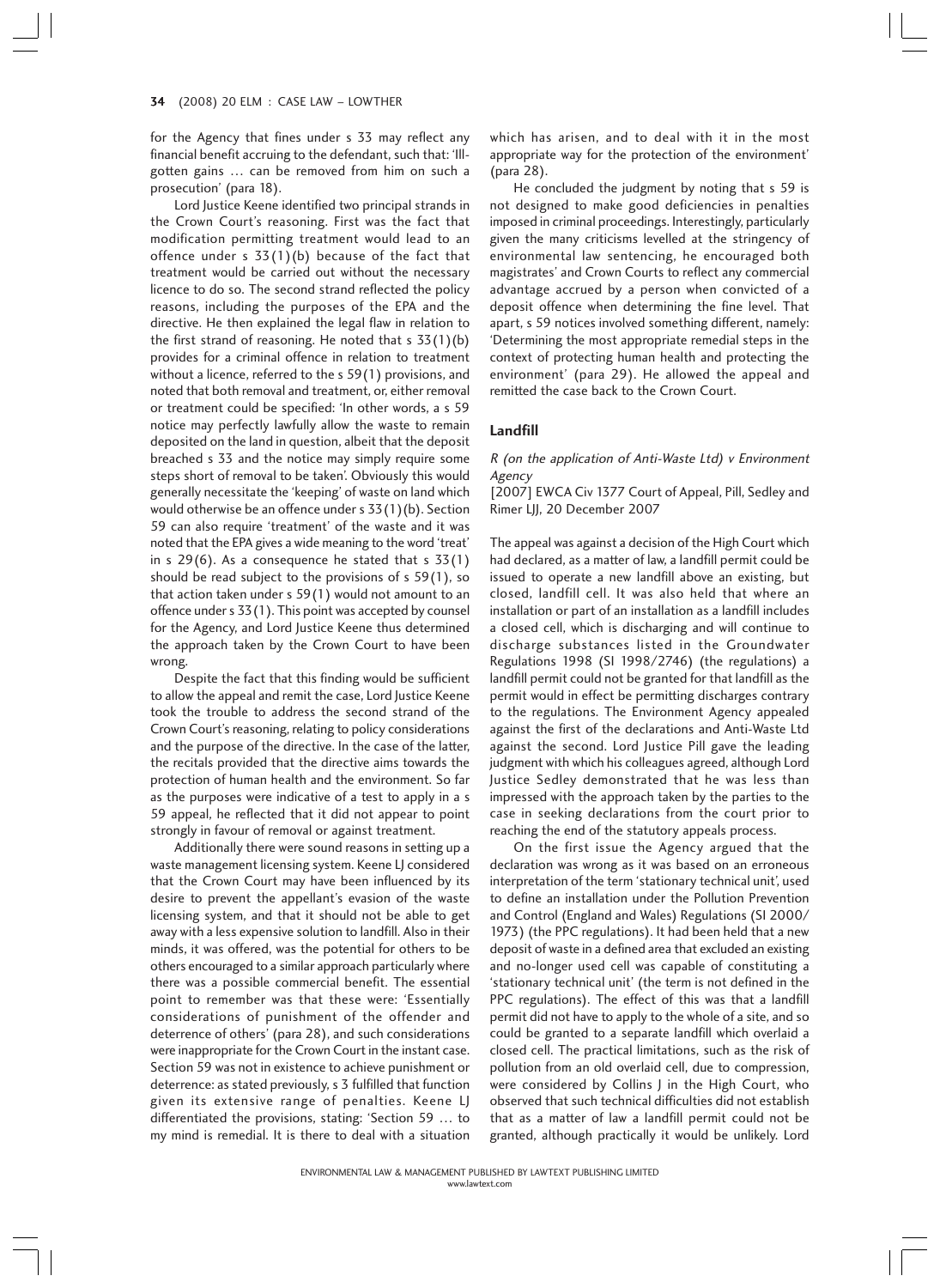Justice Pill quoted his reasoning at para15: '[This] will not be because it does not qualify as a technical unit in its own right but because it cannot meet the requirements necessary to avoid a serious risk of pollution'.

The Agency submitted that the definition of installation as a stationary technical unit where a 'relevant' activity, for these purposes landfill, was undertaken should be considered objectively. Thus, where old and new landfill cells needed to be managed together in an integrated way for environmental purposes, the new and old cells should be regarded as interdependent, so the 'piggybacking' cell could not be classed as a technical unit. The Agency again identified technical issues such as compression, and pollution monitoring as difficulties, and difficulties which were included in the reasoning for the refusal of licences. It was admitted by counsel for the Agency that the Agency's view of the meaning of 'technical unit' was the subject of an appeal to the Secretary of State. However, it was submitted that the term should be construed in the context of the relevant EC law and the regulations, which required a high degree of protection and an integrated approach to be adopted.

Lord Justice Pill agreed with the High Court and counsel for Anti-Waste Ltd on the issue. He determined that: 'Technical and environmental considerations which arise from the presence close to the area subject to the application of the closed unit do not bear upon the definition of technical unit' (para 27). He continued by stating that an application is made for a permit for an 'installation'. That then requires the identification of a stationary technical unit, and that can be achieved: 'By identifying a space in which the scheduled activity can be carried out independently as a functionally self-contained operation' (para 27). This was so despite the potential for it to have an impact on other areas, including previously closed cells. In that regard he stated that the impact: 'Is very relevant to whether a permit should be granted but there is no requirement to demonstrate an absence of such an impact before an application for a permit can be considered' (para 27).

On the second ground of appeal relating to the regulations, it was observed that the appeal turned on the construction of the word 'permit' in the regulation. Authorisation cannot be granted for certain activities to commence if it would permit the discharge of any substance on List 1. Additionally reference was made to Regulation 13, which provides that: 'The application of the measures taken pursuant to these regulations may on no account lead, either directly or indirectly, to pollution of groundwater' (para 33). So far as this related to the type of landfill operation imagined, the Agency submitted that the regulations meant that a person applying for a fresh permit would be required to prevent pollution from the whole landfill. If that were not achieved, there would be 'permission' given to the discharge according to Regulation 4. The result would be that even if it was impossible to prevent an emission that was already occurring, a new permit could not be granted. In this respect it was submitted that a failure to prevent an old discharge would amount to permitting it within the scope of the regulations. The appellant took a different view, submitting that if an existing discharge is not exacerbated by a new development, that new development cannot be permitting the discharge within the meaning of Regulation 4: simply, the discharge would be there regardless and a refusal of a permit would not end the discharge. Lord Justice Pill preferred Anti-Waste's interpretation. He stated that: 'A permit which does not require the ending and preventing of an old discharge does not "permit" that discharge within the meaning of Regulation 4 of the Groundwater Regulations' (para 41). He continues that the regulations contemplate a discharge linked to the activity subject to authorisation, and not one that is 'extraneous in the sense that it is unrelated to the new activity' (para 41). On this basis the appeal was allowed on a very limited ground, in that the second of the High Court's declarations was quashed, although there were no replacement declarations made as there was no real factual basis upon which to base them. Lord Justice Sedley stated at para 47 that: 'Neither the declarations which were made nor any of the expanded versions put, at our invitation, before this court is a proper use of the court's declaratory function. The pursuit of them in advance of the statutory appeal to the Secretary of State is an inappropriate endeavour to anticipate part of that appeal' (para 47).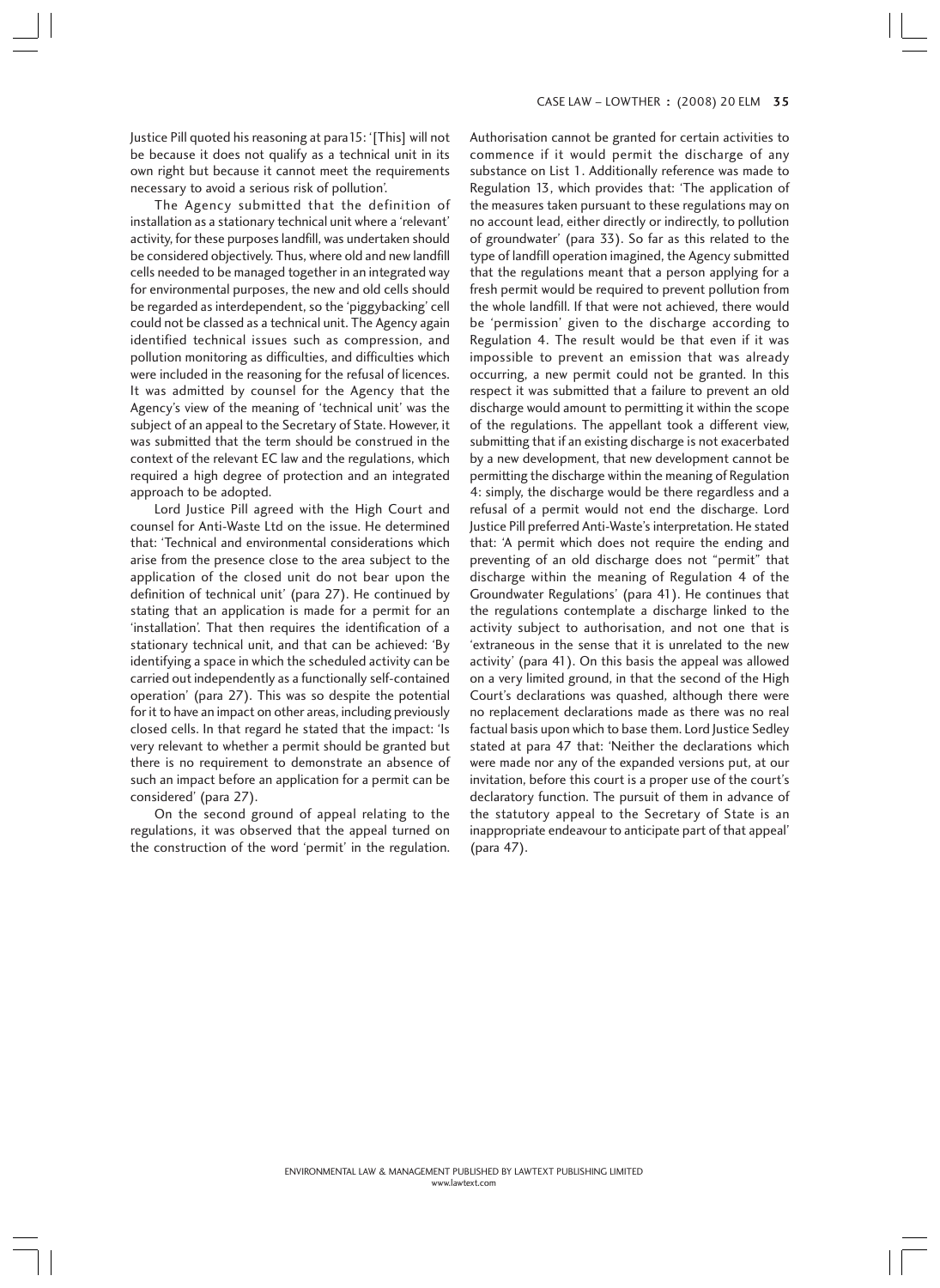# **Strategic Issues – EU**

**Joanne Sellick** University of Plymouth

#### **Headline Issues**

- EU-wide cap for emissions trading 2008–12
- Commission announces linkage of the EU ETS with Norway, Iceland and Liechtenstein
- International Carbon Action Partnership announced
- Extension of the Natura 2000 network
- IPCC report highlights need for negotiations on global emission cuts
- Oil pollution in the Black Sea
- Directive on flood risk management comes into force
- Commission's annual report on progress towards meeting Kyoto objectives
- EP vote on the Marine Strategy Directive
- EP vote on the Air Quality Directive
- EC and UN to deploy joint expert team to South Korea following oil spill
- EU welcomes agreement to launch negotiations on a global climate regime for post-2012
- Commission proposal to limit  $CO<sub>2</sub>$  emissions from cars • Commission takes steps to cut industrial
- emissions further
- Commission welcomes Council agreement on aviation, regrets failure on soil

#### **EU-wide cap for emissions trading 2008–12**

The Emissions Trading Scheme (ETS) ensures that greenhouse gas emissions from the energy and industry sectors covered are cut, helping the EU and its Member States meet commitments under the Kyoto Protocol.<sup>1</sup>

National Allocation Plans (NAPs) determine each Member State's limit on the total amount of  $CO<sub>2</sub>$  that installations covered by the EU ETS can emit, and specify how many  $CO<sub>2</sub>$  emission allowances each plant will receive. The Commission is responsible for assessing Member States' proposed NAPs against 12 criteria listed in the ETS Directive.2 The Commission may accept a plan in part or in full. $3$ 

The assessment criteria seek, among other things, to ensure that plans are consistent with meeting the EU's and Member States' Kyoto commitments, with actual verified emissions reported in the Commission's annual progress reports, and with technological potential for reducing emissions. Other assessment criteria relate to non-discrimination, EU competition and state aid rules, and technical aspects.

The EU-wide cap for 2008 to 2012 has been fixed at 2.08 billion allowances per year after reducing the number of allowances allocated in the second period by more than 10 per cent.

IP/07/1614, Brussels, 26 October 2007.

## **Commission announces linkage of the EU ETS with Norway, Iceland and Liechtenstein**

As part of the review of the EU ETS,<sup>4</sup> the Commission has been exploring the option of linking it with other credible emissions trading systems in the world. Systems must be mandatory and set absolute limits on emissions, as well as have robust registry systems and stringent monitoring and compliance provisions in place.

The linkage of the EU ETS with Norway, Iceland and Liechtenstein is taking place through the incorporation of the EU ETS Directive<sup>5</sup> into the European Economic Area agreement. The decision of the European Economic Area Joint Committee on incorporation was taken on 26 October 2007. The next step is for national approval procedures to be fulfilled.

#### IP/07/1617, Brussels, 26 October 2007.

## **International Carbon Action Partnership announced**

A coalition of European countries, US states, Canadian provinces, New Zealand and Norway has announced the formation of the International Carbon Action Partnership<sup>6</sup> to fight global warming. It is hoped that this will provide an international forum in which governments and public authorities adopting mandatory greenhouse gas emissions cap and trade systems will share experiences and best practices on the design of emissions trading schemes.

<sup>1</sup> See generally http://ec.europa.eu/environment/climat/emission.htm and http://ec.europa.eu/environment/climat/2nd\_phase\_ep.htm.

<sup>2</sup> Council Directive 2003/87/EC of 13 October 2003 Establishing a Scheme for Greenhouse Gas Emission Allowance Trading within the Community and Amending Council Directive 96/61/EC [2003] OJ L275/30 (ETS Directive).

<sup>3</sup> For Commission decisions on individual NAPs see IP/06/1650, IP/ 07/51, IP/07/136, IP/07/247, IP/07/412, IP/07/415, IP/07/459, IP/ 07/501, IP/07/613, IP/07/667, IP/07/749, IP/07/1131, IP/07/1274, IP/07/1566, IP/07/1612 and IP/07/1614.

www.ec.europa.eu/environment/climat/emission/review\_en.htm.

<sup>5</sup> ETS Directive (n 2)<br>6 www.ICAPCarbonAo www.ICAPCarbonAction.com.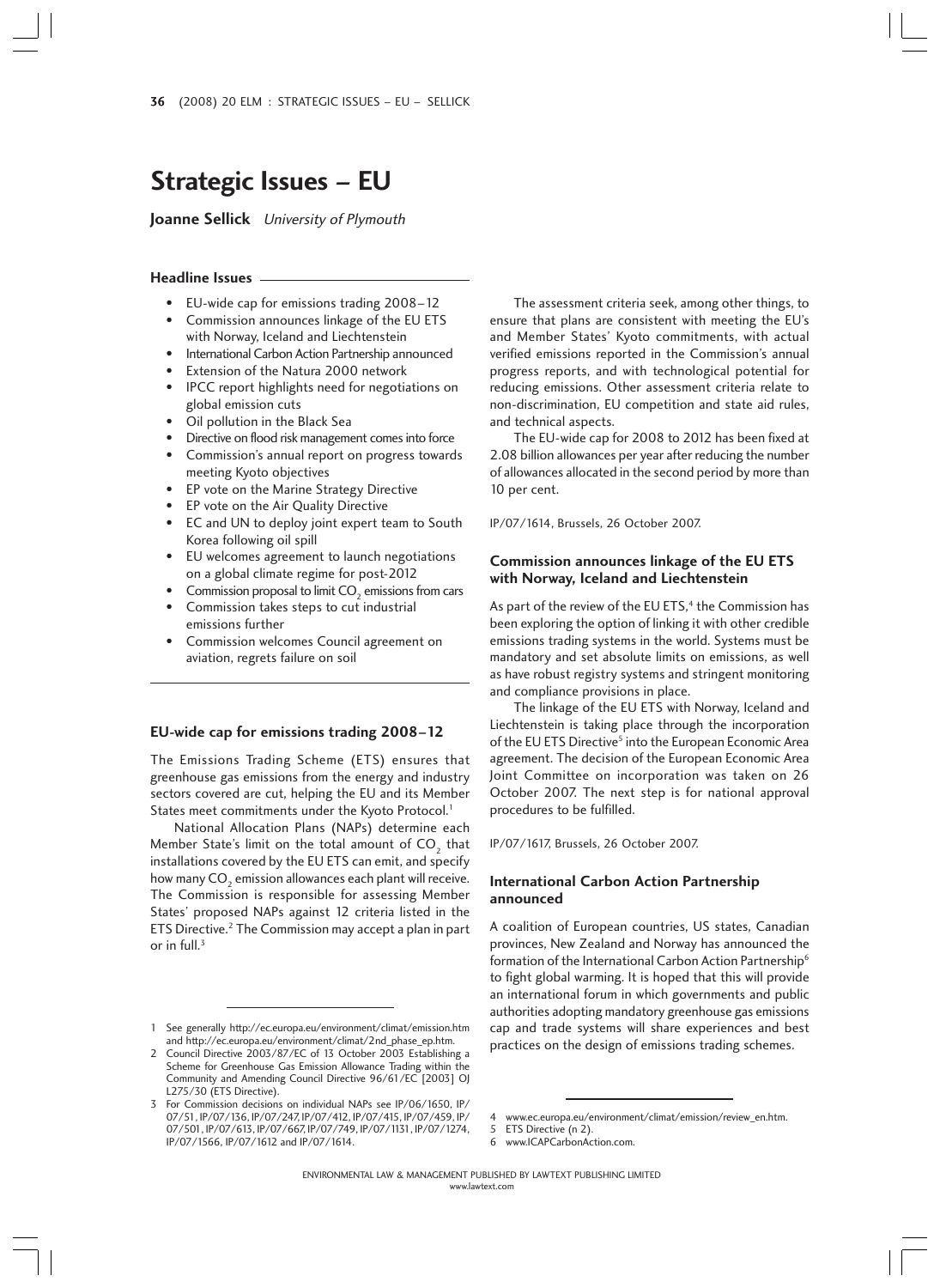The ground-breaking international and interregional agreement was signed by US and Canadian members of the Western Climate Initiative, north-eastern US members of the Regional Greenhouse Gas Initiative, and European members including the United Kingdom, Germany, Portugal, France, the Netherlands and the European Commission. New Zealand and Norway have also joined on behalf of their emissions trading programmes.

IP/07/1627, Brussels, 29 October 2007.

## **Extension of the Natura 2000 network**

Natura 2000 is an EU-wide network of nature protection areas intended to ensure the long term survival of Europe's most valuable habitats and endangered species.7 It is comprised of special areas of conservation (SACs) designated by Member States under the Habitats Directive<sup>8</sup> and special protection areas (SPAs) designated under the Birds Directive.<sup>9</sup>

Given the large natural variation in biodiversity across the EU, the Community is divided into different biogeographical regions: Atlantic, Continental, Alpine, Mediterranean, Boreal, Macaronesian and Pannonian. The decisions concern the adoption of an initial list of new sites of community importance in the Pannonian region in the Czech Republic, Hungary and Slovakia and the updating of the existing lists in the Atlantic, Boreal and Continental bio-geographical regions. This extends the Natura 2000 network by adding 4255 new sites of Community importance and a total area of some 90,000 square kilometres. The addition of large areas to the offshore marine environment designated as sites of Community importance is also new, with more than 8000 km<sup>2</sup> proposed by Germany.

IP/07/1683, Brussels, 13 November 2007.

## **IPCC report highlights need for negotiations on global emission cuts**

The UN Intergovernmental Panel on Climate Change  $(IPCC)^{10}$  assesses the scientific, technical and socioeconomic information relevant for understanding the risk of man-made climate change. Its reports are based mainly on peer-reviewed and published scientific and technical literature and thus represent the most authoritative global scientific consensus on climate change.

This synthesis report forms the final part of Climate Change 2007, the IPCC's Fourth Assessment Report, by summarising the key conclusions. The other three parts were released earlier in 2007 and covered the physical science of climate change, $11$  impacts, adaptation and vulnerability<sup>12</sup> and ways to mitigate climate change,<sup>13</sup>

The key findings of the Fourth Assessment Report confirm that climate change is accelerating and is almost certainly caused by emissions of greenhouse gases from human activities; that climate change is already affecting people; that global emissions of greenhouse gases must be reduced drastically and urgently; that these emission reductions can be achieved; and that society must adapt to climate change.

The key elements of EU action in response are:

- a commitment to reduce greenhouse gas emissions to at least 20 per cent below 1990 levels by 2020, that will be strengthened to 30 per cent reduction in the context of a fair global agreement
- a firm target to increase the use of renewable energy to 20 per cent by 2020
- a broad range of measures to improve energy efficiency by 20 per cent by 2020
- further evolution and strengthening of the EU's emissions trading scheme
- an ambitious limit to CO<sub>2</sub> emissions from cars
- a framework for introducing carbon capture and storage (CCS) in power production
- development of an effective adaptation strategy.

IP/07/1716, Brussels, 17 November 2007.

## **Oil pollution in the Black Sea**

The European Commission has responded to a request from Ukraine through its Monitoring and Information Centre (MIC), the office responsible for civil protection and marine pollution actions, for assistance in evaluating the environmental impact of oil pollution in the Kerch Strait.

The MIC has been monitoring the development of events in this maritime region, which connects the Black Sea with the Sea of Azov. Violent storms have dispersed oil pollutants, caused by the sinking of several ships containing oil and sulphur, affecting communities living in the region and the environment. The MIC has also been in contact with Russia.

IP/07/1715, Brussels, 18 November 2007.

# **Directive on flood risk management comes into force**

The new directive<sup>14</sup> on flood risk management came into force on 26 November 2007. The directive requires flood

10 www.ipcc.ch.

- 
- 14 Directive 2007/60/EC of the European Parliament and of the Council of 23 October 2007 on the Assessment and Management of Flood Risks [2007] OJ L288 (6 November 2007) p 27.

<sup>7</sup> http://ec.europa.eu/environment/nature/index\_en.htm.

<sup>8</sup> Council Directive 92/43/EEC of 21 May 1992 on the Conservation of Natural Habitats and of Wild Fauna and Flora [1992] OJ L206/7 (the Habitats Directive).

<sup>9</sup> Council Directive 79/409/EEC of 2 April 1979 on the Conservation

of Wild Birds [1979] OJ L103/1 (the Birds Directive).

<sup>11</sup> IP/07/128. 12 IP/07/491.

<sup>13</sup> IP/07/610.

ENVIRONMENTAL LAW & MANAGEMENT PUBLISHED BY LAWTEXT PUBLISHING LIMITED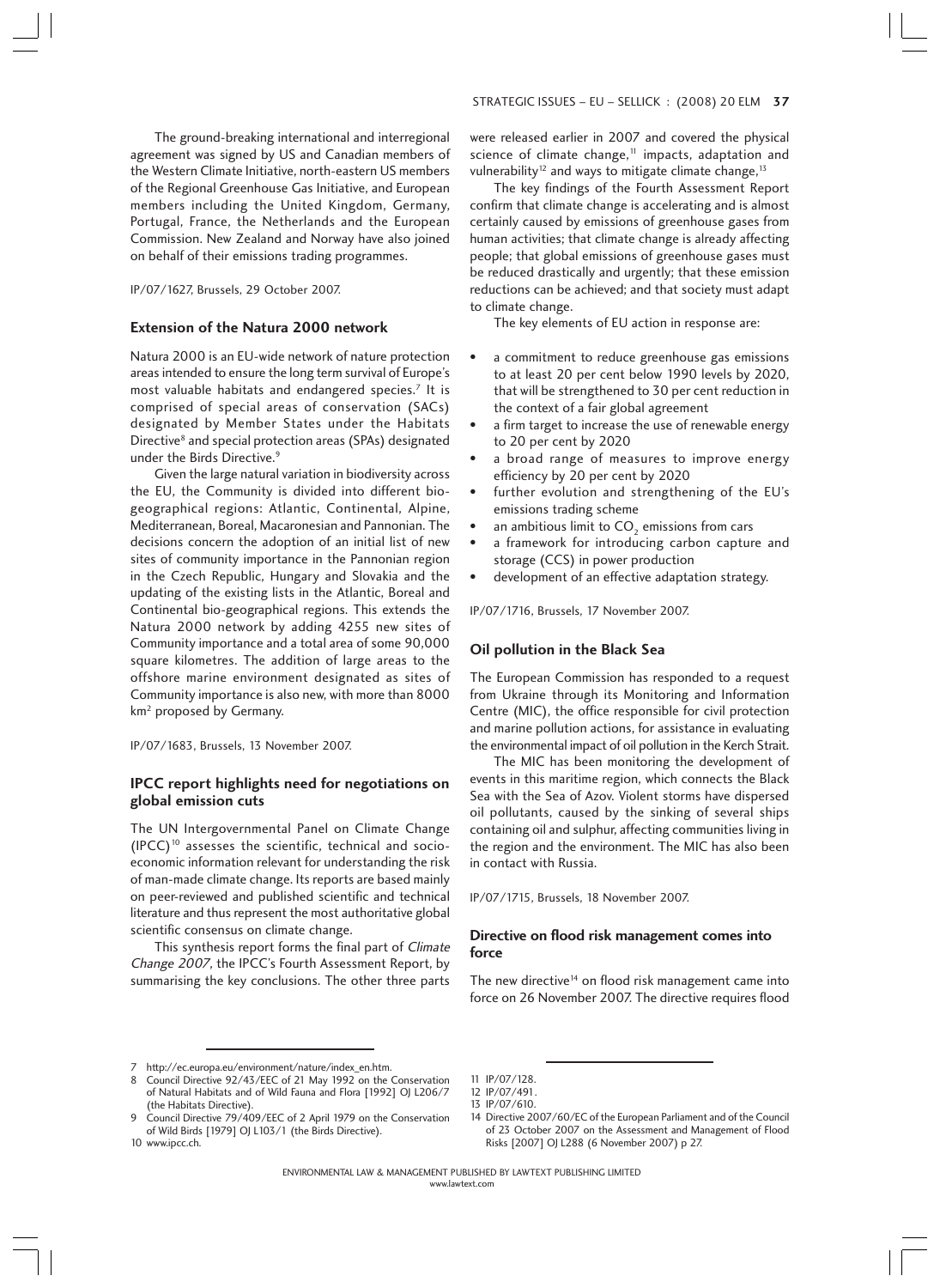risk management to be negotiated across national borders and contains important commitments to increase transparency and involve citizens. Member States are now obliged to identify river basins and associated coastal areas at risk of flooding and draw up flood risk maps and management plans for these areas.<sup>15</sup>

IP/07/1766, Brussels, 26 November 2007.

## **Commission's annual report on progress towards meeting Kyoto objectives**

The Commission's annual report on progress towards meeting Kyoto objectives concludes that the EU is moving closer to achieving its Kyoto Protocol targets for reducing emissions of greenhouse gases but that additional initiatives need to be adopted and implemented swiftly to ensure success.

Under Kyoto, the EU-15 Member States are committed to reducing their collective greenhouse gas emissions in 2008–2012 to 8 per cent below base year levels. There is no collective target for EU-25 or EU-27 emissions. Most EU-12 Member States have individual commitments to reduce emissions to 6 or 8 per cent below base year levels over the same period. Cyprus and Malta have no target.

The latest projections from Member States indicate that measures already taken, together with the purchase of emission credits from third countries and forestry activities absorbing carbon from the atmosphere, will cut EU-15 emissions in 2010 to 7.4 per cent below levels in the chosen base year (1990 in most cases), which is just short of the 8 per cent reduction target for 2012. According to this report, additional policies and measures under discussion at EU and national levels will allow the target to be reached and may even take the reduction to 11.4 per cent if implemented promptly and fully.

A significant contribution to meeting the EU-15's 8 per cent reduction target will come from the Commission's decision to cut back many NAPs for the second trading period of the EU ETS (see above). Compared with base year levels, these decisions will reduce EU-15 emissions by 3.4 per cent and EU-25 emissions by 2.6 per cent.

Agreed emissions targets for 2020 are 30 per cent below 1990 levels (provided other developed countries agree to make similar efforts, 20 per cent if not). The latest projections show that, if it is to reach these targets, the EU will have to put emissions on a much steeper reduction path after 2012. The Commission intends to propose a number of key measures towards this early in 2008.

IP/07/1774, Brussels, 27 November 2007.

## **European Parliament vote on the Marine Strategy Directive**

The European Commission welcomed the European Parliament's second reading vote on the directive to protect the marine environment.<sup>16</sup> The objective of the directive is to achieve good environmental status for the European Union's marine waters. Once in force, it will oblige Member States to ensure that EU marine waters are environmentally healthy by 2020 at the latest.<sup>17</sup>

The directive has been amended to include an obligation on Member States to establish marine protected areas. In addition, those Member States sharing a marine region will have to cooperate to ensure coherent and coordinated marine strategies and make every effort to coordinate their activities with non-EU countries in the same marine region.

IP/07/1894, Brussels, 11 December 2007.

## **European Parliament vote on the Air Quality Directive**

The European Parliament's second reading made amendments to the directive on ambient air quality and cleaner air for Europe, one of the key measures outlined in the 2005 thematic strategy on air pollution adopted by the Commission in September 2005.<sup>18</sup> The agreement sets binding standards for fine particles PM2.5 for the first time.

Member States will be required to reduce exposure levels in urban areas to PM2.5 by an average of 20 per cent by 2020 based on 2010 exposure levels. The final agreement introduces an additional condition which obliges Member States to bring exposure levels below 20 micrograms/m3 by 2015 in these areas. Throughout their territory, Member States will need to respect the PM2.5 limit value set at 25 micrograms/m3. This value must be achieved by 2015 or, where possible, 2010.

The new directive will not change existing air quality standards, but will give Member States greater flexibility in meeting some of these standards in areas where they experience difficulty complying.19

Deadlines for complying with the standards can be postponed by up to three years after the directive's entry into force in mid-2011, provided relevant EU legislation

<sup>15</sup> EU Strategic Issues (2007) 19 ELM 313 and (2007) 18 WL 69.

<sup>16</sup> Proposal for a Directive of the European Parliament and the Council Establishing a Framework for Community Action in the Field of Marine Environmental Policy (Marine Strategy Directive) COM (2005) 505 (24 October 2005).

<sup>17</sup> Europe's marine waters cover about 3 million square kilometres but at present there are only measures offering indirect protection of the marine environment. The Commission proposed a Thematic Strategy on the Marine Environment in October 2005 see COM (2006) 275 Final (7 June 2006) vol I and II; SEC (2006) 689; Press Release IP/ 05/1335; for a full discussion of the strategy (2006) 17 WL 33; for DG Environment web page on the Marine Strategy see http:// ec.europa.eu/environment/water/marine/index\_en.htm.

<sup>18</sup> IP/05/1170.

<sup>19 26</sup> of the 27 EU Member States currently exceed PM10 limits in at least one part of their territory.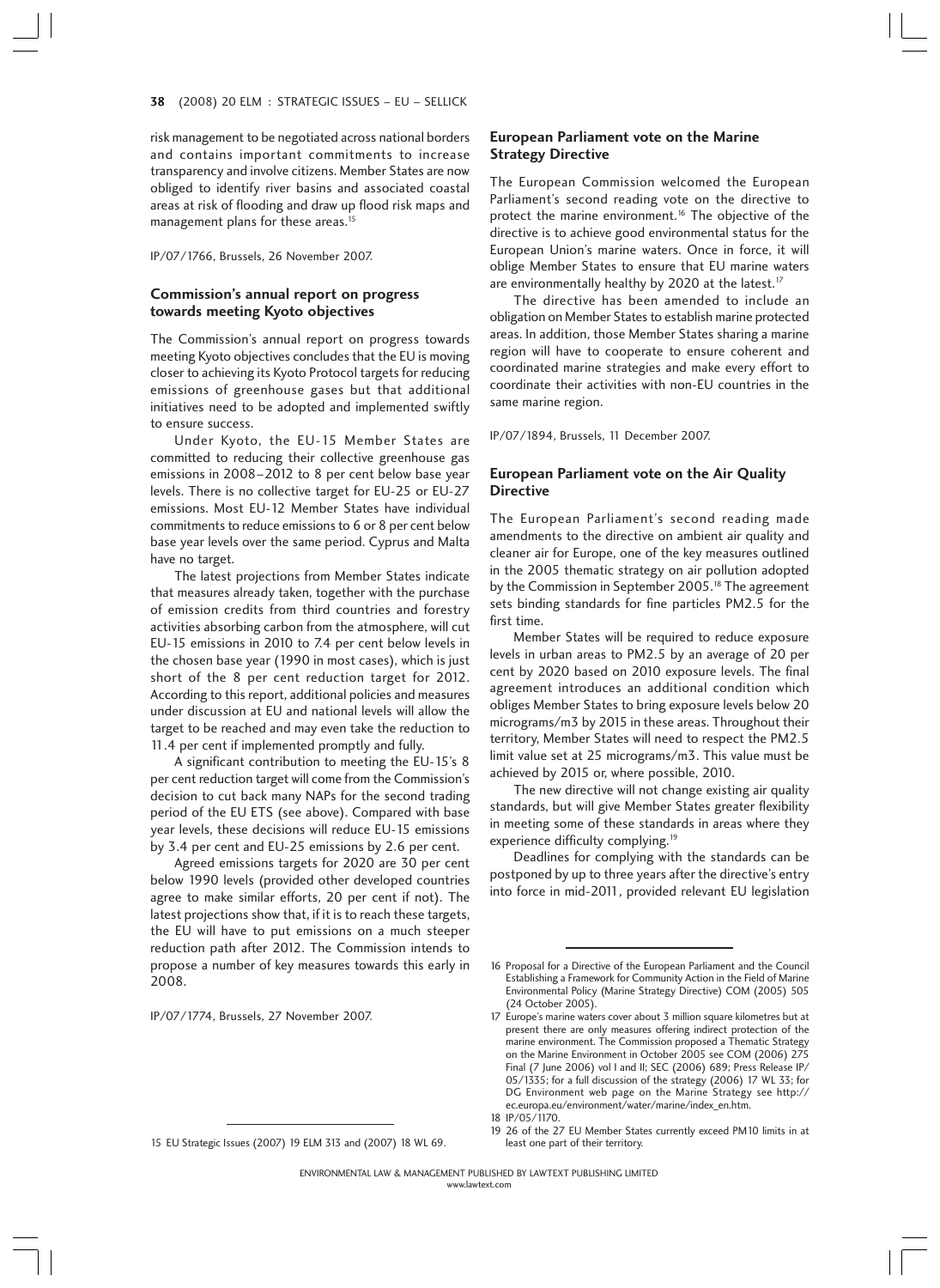(such as industrial pollution prevention and control<sup>20</sup>) is fully implemented, and all appropriate abatement measures are being taken.

IP/07/1895, Brussels, 11 December 2007.

## **EC and UN to deploy joint expert team to South Korea following oil spill**

A team of marine pollution and civil protection assessment experts has been deployed<sup>21</sup> to South Korea following a request made by the country to the European Commission's MIC on 12 December 2007, after an accident on 7 December. The accident occurred when a crane-carrying barge broke free from a tugboat and collided with a single-hulled tanker, piercing it in three places. Oil from the leaking vessel reached beaches the following day.

The joint expert team, led by the United Nations, will be composed of MIC experts, United Nations officials and a representative from the European Maritime Safety Agency. It will provide advice on managing the emergency, removing the remaining oil, limiting its spread, and longterm recovery for the eco-system in the area. South Korea has also requested material assistance and equipment.

IP/07/1932, Brussels, 14 December 2007.

## **EU welcomes agreement to launch formal negotiations on a global climate regime for post-2012**

The European Union has welcomed the agreement reached at the UN climate change conference in Bali to start formal negotiations on developing a regime for the post-2012 period and on a 'Bali Roadmap' that sets out an agenda for these negotiations. The conference set a 2009 deadline for completing the negotiations to allow time for governments to ratify and implement the future climate agreement by the end of 2012, when the Kyoto Protocol's first commitment period ends. The conference also took important decisions on several additional issues of significance to developing countries.

#### **The Bali Roadmap – two negotiating tracks**

The conference agreed to launch formal negotiations<sup>22</sup> among the 192 parties to the UN Framework Convention on Climate Change (UNFCCC) on action up to and beyond 2012, replacing the informal dialogue that has taken place over the past two years. The Convention negotiations will involve the United States, party to the UNFCCC but not the Kyoto Protocol.

The decision explicitly acknowledges the findings of the IPCC's recent Fourth Assessment Report (AR4). At the EU's insistence it makes reference to a section of the AR4, which demonstrates that emissions reductions for developed countries in the range of 25–40 per cent below 1990 levels by 2020 are necessary to limit global warming to 2 degrees above pre-industrial levels.

The roadmap envisages that commitments or actions by developed countries could include quantified objectives for limiting and reducing emissions. Developing countries will also take action, but in their case no reference is made to quantified emissions objectives.

In parallel with negotiations under the UNFCCC, the 176 parties to the Kyoto Protocol will continue negotiations on new post-2012 emissions targets for developed countries. The Bali conference agreed an intensive work schedule for these protocol negotiations during 2008 in an attempt to accelerate progress. A review of the protocol at the UN climate conference in December 2008, considered by the EU an important opportunity to strengthen its effectiveness in readiness for the post-2012 period, will help to inform these negotiations.

The negotiations under both tracks – convention and protocol – will be completed at the UN climate change conference to be held at the end of 2009.

#### **Developing countries**

The conference also reached decisions on a number of issues of particular importance to developing countries.

- Governance arrangements for the Kyoto Protocol's Adaptation Fund for developing countries were finalised so that it can become operational. The fund will be financed primarily through a levy on the value of emission credits generated by clean energy projects undertaken under the protocol's clean development mechanism and joint implementation instrument.
- Agreement was reached to launch a framework for demonstration activities allowing different approaches to reducing deforestation and forest degradation to be tested over the next two years, in preparation for covering these issues in a post-2012 agreement. The demonstration activities will be supported by the World Bank's Forest Carbon Partnership Facility.
- Agreement was reached paving the way for the elaboration of a strategic programme to scale up investment in the transfer of clean technologies to developing countries.

MEMO/07/588, Bali/Brussels, 15 December 2007.

## Commission proposal to limit CO<sub>2</sub> emissions **from cars**

The European Commission has proposed legislation to reduce the average  $CO<sub>2</sub>$  emissions of new passenger cars.<sup>23</sup> This will be a major step and will reduce the average

<sup>20</sup> IPPC see MEMO/07/441.

<sup>21</sup> The team left for Korea on 14 December 2007.

<sup>22</sup> Four negotiating sessions are scheduled in 2008, starting in March or

<sup>23</sup> See generally http://ec.europa.eu/environment/co2/co2\_home.htm.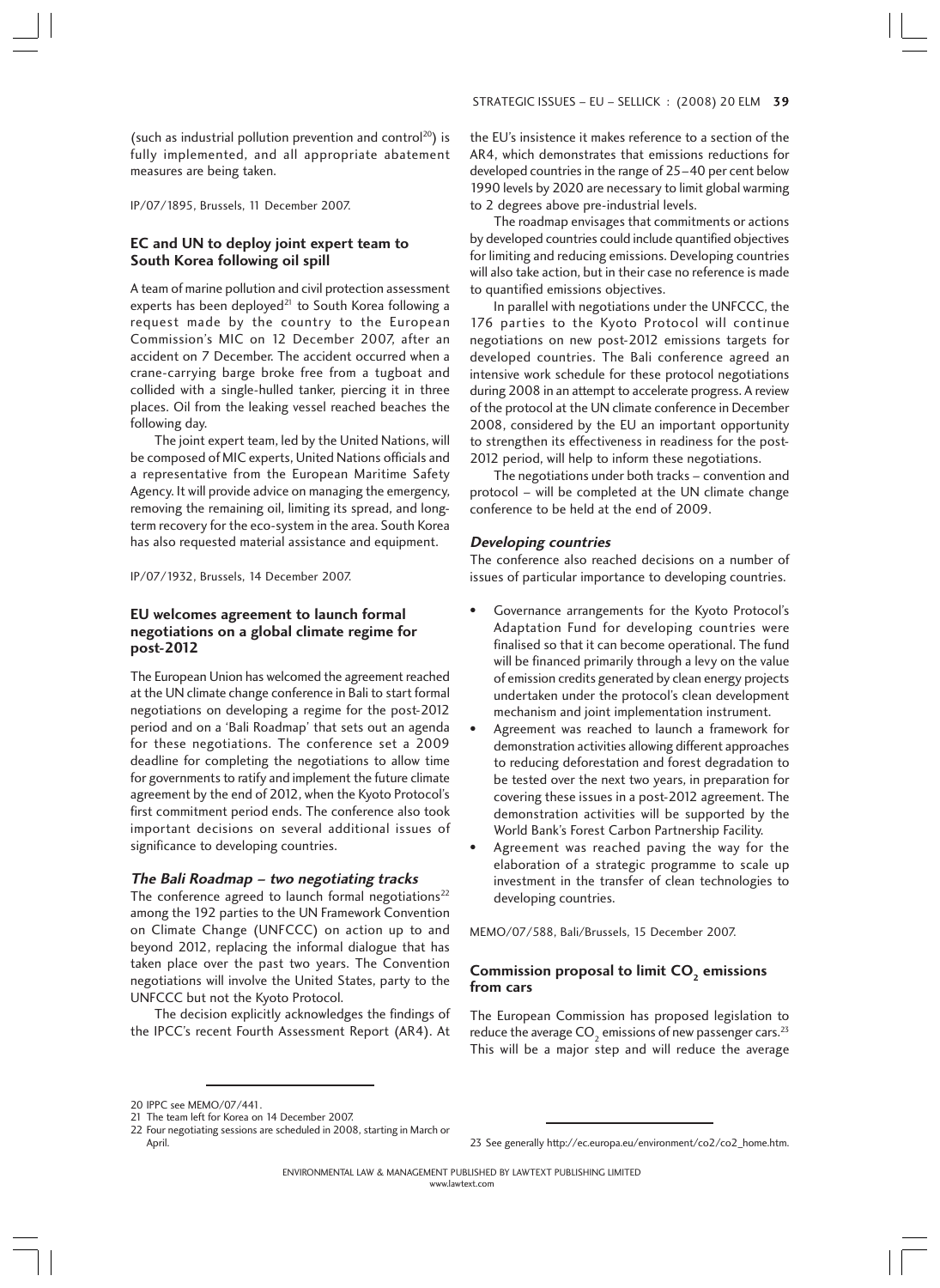#### 40 (2008) 20 ELM : STRATEGIC ISSUES – EU – SELLICK 0

emissions of CO<sub>2</sub> from new passenger cars in the EU from around 160 grams per kilometre (g/km) to 130g/km in 2012, as part of the EU's integrated approach to achieve an overall 120g/km. This will translate into a 19 per cent reduction of CO<sub>2</sub> emissions which will place the EU among the world leaders in fuel efficient cars. The Commission also believes that the proposal will benefit consumers through fuel savings, improve energy security, and promote eco-innovations and high-quality jobs in the EU.

#### **Safeguarding competitiveness**

The proposal aims to safeguard the competitiveness of the EU's automotive sector through provisions which will stimulate the development and deployment of cutting edge automotive technologies. Under the proposed legislation, several manufacturers will be able to form a pool which can act jointly in meeting the specific emissions targets, although they must comply with the rules of competition law.

Independent manufacturers who sell fewer than 10,000 vehicles per year and who cannot or do not wish to join a pool can apply to the Commission for an individual target. Special purpose vehicles such as those designed to accommodate wheelchair access are excluded from the scope of the legislation.

## **Implementing the strategy on CO<sup>2</sup> emissions from light-duty vehicles**

The review of the EU's  $CO<sub>2</sub>$  and cars strategy<sup>24</sup> envisages a number of complementary measures to contribute a further emissions cut of 10g/km or equivalent, thus reducing the overall average emissions of the new car fleet sufficiently to meet the EU objective of 120g/km. These complementary measures include efficiency improvements for car components which have the highest impact on fuel consumption, such as tyres and air conditioning systems.

#### **How the legislation will work**

The draft legislation defines a limit value curve of  $CO<sub>2</sub>$ emissions allowed for new vehicles according to the mass of the vehicle. The curve is set so that a fleet average of 130 grams of  $CO<sub>2</sub>$  per kilometre is achieved. Manufacturers must ensure that by 2012 measured fleet average emissions are below the limit value curve, taking all vehicles manufactured and registered in a given year by the manufacturer into account. This means that the improvement in emissions levels of heavier cars must be proportionately greater than in lighter cars. Manufacturers will still be able to make cars with emissions above the limit value curve, provided these are balanced by cars which are below the curve and the fleet average remains at 130 grams. Progress will be monitored each year by the Member States on the basis of new car registration data.

24 Results of the Review of the Community Strategy to Reduce  $CO<sub>2</sub>$ Emissions from Passenger Cars and Light-commercial Vehicles COM(2007) 19.

Manufacturers will face an excess emissions premium if their average emission levels are above the limit value curve. This premium will be based on the number of g/km that an average vehicle sold by the manufacturer is above the curve, multiplied by the number of vehicles sold by the manufacturer. A premium of  $\epsilon$ 20 per g/km has been proposed in the first year (2012), rising to  $\epsilon$ 35 in the second year (2013),  $\epsilon$ 60 in the third year (2014) and €95 by 2015. Most manufacturers are expected to meet the target set by the legislation, so significant penalties should be avoided.

The proposal will now be communicated to the Council and the European Parliament as part of the codecision legislative procedure.

IP/07/1965, Brussels, 19 December 2007.

#### **Commission takes steps to cut industrial emissions further**

The European Commission has proposed a new directive on industrial emissions. The Commission believes the proposal will bring significant health and environmental benefits and create a more level playing field across the EU by reducing competition distortions between companies. It will also simplify current legislation by merging seven directives into one, significantly cutting the administrative burden for industry and public authorities.

The main aim of the new directive is to tackle the shortcomings of current legislation on industrial emissions<sup>25</sup> by merging existing legislation into a single new industrial emissions directive. Seven overlapping directives currently cover similar activities, with approximately 52,000 installations falling under the scope of the Integrated Pollution Prevention and Control (IPPC) Directive<sup>26</sup> alone. The new directive will also increase the use of 'best available techniques' (BATs) (an obligation to ensure that industrial operators use the most costeffective techniques to achieve a high level of environmental protection). Due to the weakness of existing legislation, there has not been the level of application of BATs required by the IPPC Directive across the EU. Compliance and enforcement of current legislation in the different Member States is also inconsistent $27$  and the complex legal framework carries unnecessary costs for industry. The Commission believes these issues need to be addressed in order to maintain fairness for industry while providing higher levels of protection for the environment and human health.

<sup>25</sup> See generally http://www.europa.eu.int/comm/environment/ippc/ index.htm.

<sup>26</sup> Council Directive 96/61/EC of 24 September 1996 Concerning Integrated Pollution Prevention and Control [1996] OJ L257/26 (IPPC Directive).

<sup>27</sup> The most recent figures on the issuing of permits under the directive suggest that by mid-2006 only about 50 per cent of the 52,000 installations concerned had received a permit. The Commission believes this indicates that Member States have not made sufficient efforts to comply with the directive's deadline of 30 October 2007.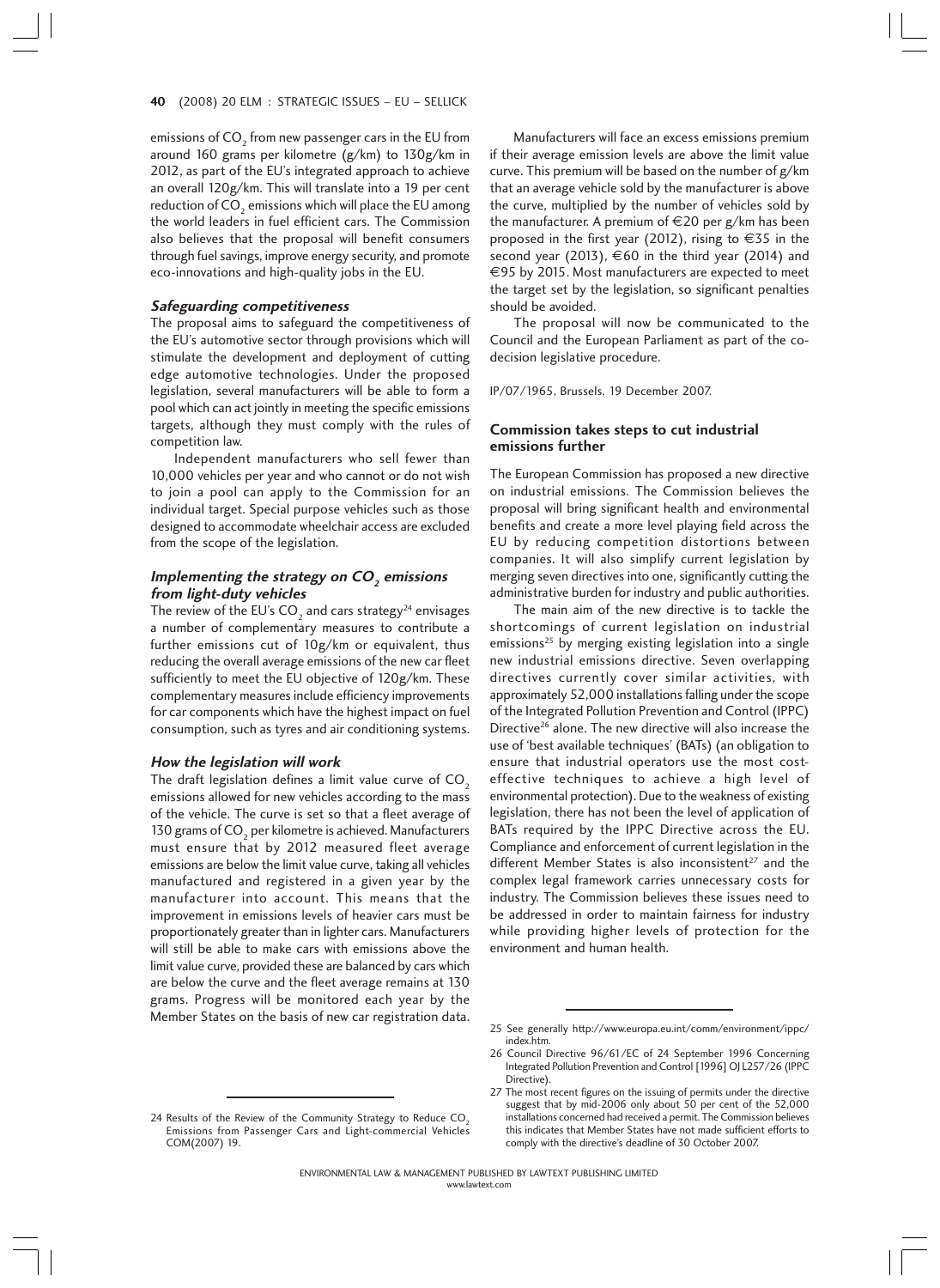# The proposed directive tightens minimum emission limits in certain industrial sectors across the EU – particularly for large combustion plants where, on the whole, progress has been inadequate. It introduces minimum standards for environmental inspections of industrial installations and allows for more effective permit reviews. The proposal also extends the scope of legislation to cover other polluting activities, such as medium sized combustion plants.

The Commission believes that emission reductions achieved at large combustion plants alone are likely to offer net benefits ranging from €7 to 28 billion per year and should reduce premature deaths and years of life lost by 13,000 and 125,000 respectively. Significant health and environmental benefits are also expected in other sectors. The proposed directive will reduce administrative costs for authorities and operators by  $\text{\large\ensuremath{\in}} 105$  – 255 million per year.

However, the proposal is not due to come into effect for several years. In the interim the Commission intends to put forward recommendations and work with Member States to improve the implementation of existing legislation.<sup>28</sup>

IP/07/1985, Brussels, 21 December 2007.

## **Commission welcomes Council agreement on aviation, regrets failure on soil**

## **Aircraft emissions and the emissions trading scheme**

The Council position remains close to the Commission's original proposal of 20 December 2006,<sup>29</sup> with the majority of changes being technical improvements. However, there are also changes of a more political nature, including:

#### STRATEGIC ISSUES – EU – SELLICK : (2008) 20 ELM 41

- the one-year introductory phase for intra-EU flights has been dropped. The scheme will now become operational in a single phase, starting in 2012
- emissions will be capped at 100 per cent of the average level for the years 2004–2006
- the level of auctioning has been increased to 10 per cent. Revenue from the auctioned allowances will be used to combat climate change
- an exemption has been introduced for operators with very low traffic levels on routes to, from or within the EU. Under this mechanism many operators from developing countries with only limited air traffic links with the EU will be exempt
- a special reserve of free allowances for new entrants or very fast-growing airlines has been added
- a new mechanism to ensure consistent and robust enforcement throughout the EU has been introduced. As a last resort, Member States could ask for an operator to be banned from operating in the EU if it has persistently failed to comply with the scheme and other enforcement measures have proven ineffective.

The political agreement reached will be formally adopted as a common position in 2008 and will then be sent to the European Parliament for a second reading.

#### **Soil Framework Directive**

The Soil Framework Directive<sup>30</sup> is intended to set common principles and objectives at EU level, and would require Member States to adopt a systematic approach to identifying and combating soil degradation. The failure to adopt the directive was largely due to concerns about subsidiarity, with some Member States maintaining that soil was not a matter to be negotiated at European level. Others felt that the cost of the directive would be too high, and the burden of implementation too heavy.

IP/07/1988, Brussels, 20 December 2007.

28 For more information see Questions and Answers on the Commission's proposal and on the current legislation MEMO/07/623.

29 See IP/06/1862 and MEMO/06/506 The European Commission's original proposal to include aviation in the EU ETS can be found at http://ec.europa.eu/environment/climat/aviation\_en.htm.

30 COM(2006) 232 final (Brussels 22 September 2006) see Press Release IP/06/1241.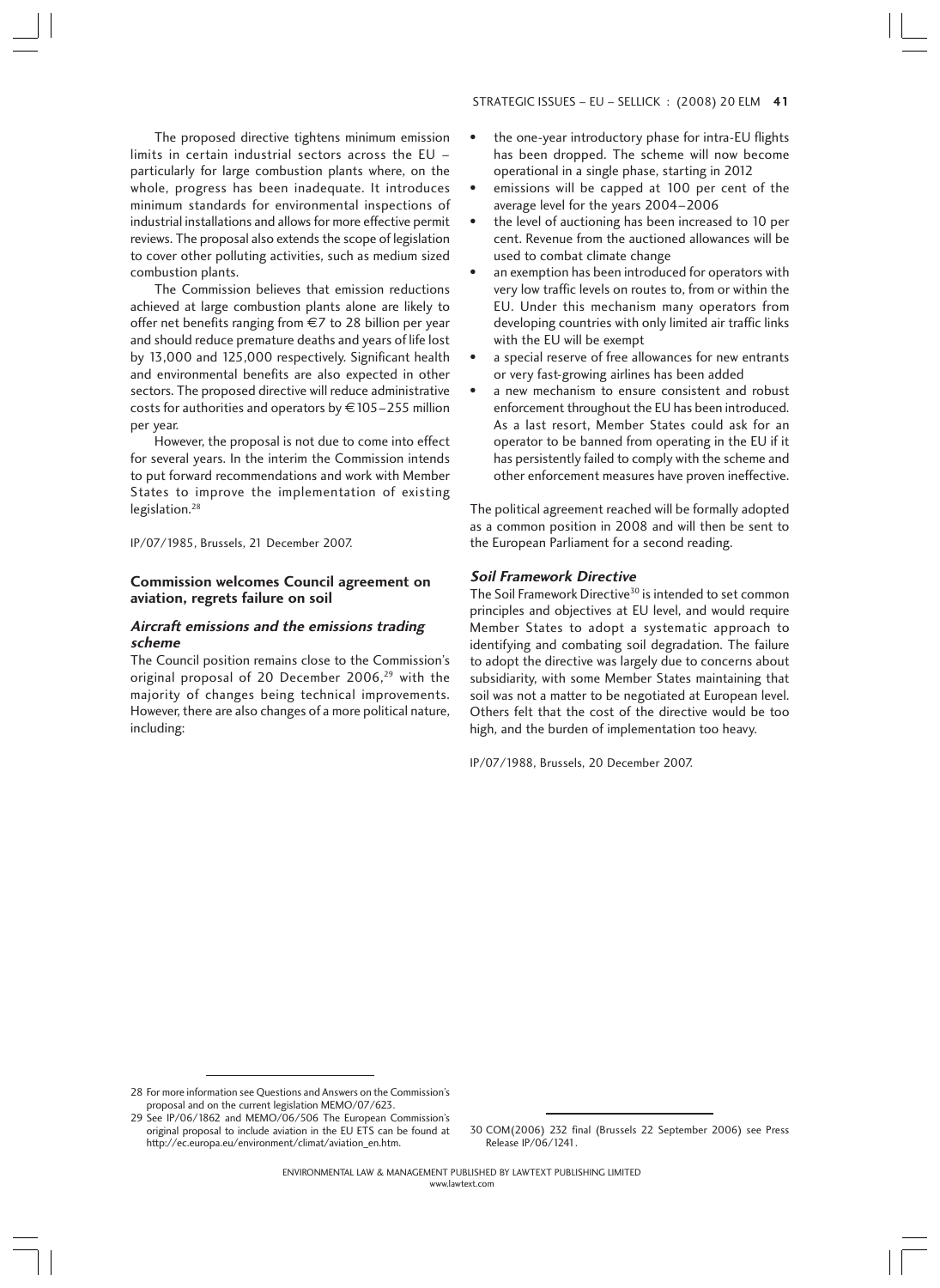# **Strategic Issues – England and Wales**

**Compiled by members of the School of Law, University of the West of England**

#### **Headline Issues**

- A Review of Consumer Attitudes to Energy: Report for the Sustainable Development Commission
- Engagement and Political Space for Policies on Climate Change
- Defra statistical releases:
	- Air quality indicator for Sustainable Development 2007 (provisional results)
	- Greenhouse gas emissions
	- Local authority waste statistics

**A Review of Consumer Attitudes to Energy: Report for the Sustainable Development Commission**

## **Sustainable Development Commission Report prepared by Victoria Graham, February 2007**

This review aims to contribute advice as to how best Ofgem can provide a greener regulatory framework for the delivery of the UK's energy needs.

Much has been published in the social science literature about the factors which shape consumer behaviour in the energy sector and the review aims to take stock of the findings of recent empirical literature in this field. One danger with this approach is that the material under review quickly becomes outdated. Certainly, the most comprehensive research cited in this review was carried out five years ago by Powergen. Research from this period could not have foreseen the increasing importance of issues such as micro-generation (one of the Commission's favourite topics and rightly so). Another problem is that focusing on *published* research risks distorting the findings of research as a whole, given that much of it is carried out on behalf of energy companies within a framework of strict confidentiality.

### **Findings**

The findings overall are bleak from an environmental point of view. In connection with business consumers, the Powergen study reported that: 'most SMEs seem to pay scant attention to their energy consumption and are unable to think of many, or indeed any, occasions on which a decision has been motivated by the desire to improve efficiency' (para 23).

For domestic consumers, the evidence goes beyond indifference, towards outright suspicion. With regard to energy saving devices in particular, 'people are reluctant to install major measures, such as cavity wall insulation,

because they think it is expensive, cowboy ridden and disruptive' (para 22).

Barriers to the take up of green products are reflected in ignorance of the impacts that energy choices have on the environment. For example, a MORI survey referred to in the review revealed that two-thirds of respondents considered that they knew 'little or nothing' about the issue of climate change in relation to their behaviour. The fact that consumers are at best ambivalent towards energy saving devices, even where these can result in economic savings, has left economists puzzled as to consumer rationality (para 61).

Some of the research addressed in this report seeks to draw out the relative priorities of being green and other matters of concern to consumers. A National Consumer Council report of 2005 into the type of information consumers actively seek out found that the greatest demand was in the field of healthy living (75 per cent), followed by pensions and savings (63 per cent). By contrast, only 18 per cent actively sought out information relating to the environment (para 28). Part of the problem may be that respondents are sceptical about the impartiality of the information that is available, although that is not a complete explanation, for there would appear to be no reason why that would not be a barrier in respect of all types of information.

By far the most effective mode of engaging the public in environmental concerns is considered to be accurate meter readings. In most countries, energy companies tend to provide bills on the basis of estimates which are derived from past usage. In a Swedish trial, consumers were required to read their meter monthly, and were billed in accordance with the meter reading. This corresponded with a reduction in energy consumption of 8 per cent. A similar study in Canada reported that reductions in energy consumption of 10 per cent could be achieved by electricity prominent metering. With such a simple solution to hand, it is surprising that the metering infrastructure remains so outdated.

#### **Update**

As a result of a campaign in June 2007 by the Energy Retailers Association for better metering (from a green consumption standpoint), a £10 million pilot scheme funded by the government commenced in relation to 'smart meters'. Smart meters provide consumers with up to date information regarding energy consumption and also allow for the measurement of energy exported back into the grid where consumers have adopted microgeneration. Scottish and Southern Power, E-on, Scottish Power and EDF Energy are the participating companies in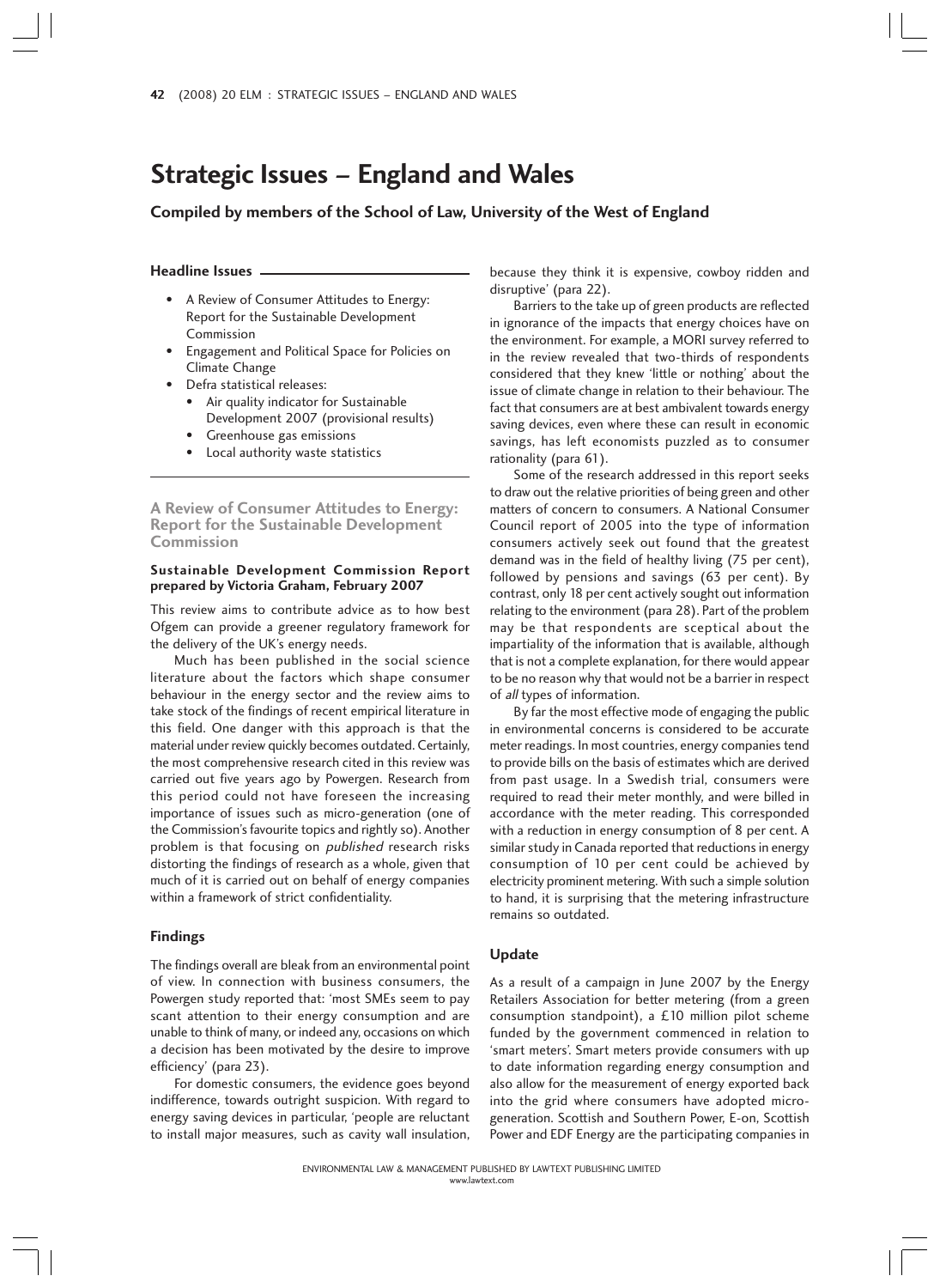this pilot scheme, which involves 15,000 homes. Its results are awaited with interest, for reductions in energy consumption of the order of 10 per cent are highly significant in the quest for a lower carbon economy (see Statistics, below).

#### Richard Stewart

**Engagement and Political Space for Policies on Climate Change**

## **Institute for Public Policy Research/Sustainable Development Commission, August 2007**

This IPPR/Sustainable Development Commission collaborative report focuses on the function of engagement with regard to creating political space for green policies to flourish. In this context, 'political space' is the time which politicians give to certain issues. This may come in the form of parliamentary debates, televised speeches, or internal political party research (among other examples). 'Engagement' is the means by which the government can connect with stakeholders.

The report asserts that increasing political space on a subject leads to more effective policy. It recognises the need to create more political space for sustainable development policies, focusing on climate change. It begins by identifying why there is limited political space for sustainable development issues in general:

British politics is dominated by a paradox. On the one hand, a key issue on which the next election will be fought is the environment, and in particular what to do about climate change … But on the other hand, all political parties are finding that bringing forward specific policies to reduce emissions – especially bold policies – is often unpopular (p 4).

The most interesting aspects of this report concern how political space can be used to make environmental policies more (and of course less) attractive. With regard to road pricing, for example, it highlights how certain groups among the public, special interest organisations and the print media have tried to close down political space for debate on policies for sustainable development. What makes this interesting is that there is broad consensus from political parties, business and environmental groups to look at road pricing as a way of ensuring responsible car use. However, the report shows how sectors of the public can use political space to great effect in mobilising opposition.

Nothing illustrates this better than the impact of a small pressure group, the Association of British Drivers, which in 2006 set up an electronic petition on the 10 Downing Street website calling for the Prime Minister to 'scrap the planned vehicle tracking and road pricing'. Through a symbiotic relationship with parts of the media, signatures for this petition grew rapidly. The e-petition dominated the media and by the deadline in February 2007 over 1.8 million people had signed it.

Although this e-petition was run by a small pressure group, its aim was publicised through the media, and put enormous pressure on the government. Overall, the epetition has not closed down the policy on variable road charging. However, the furore over the e-petition and the hostility in much of the print media are now reference points framing the debate.

Another policy which has had great problems is green taxation. In March 2007, when the government launched the Climate Change Bill, Gordon Brown made a major speech on climate change, and the Conservatives floated the idea of rationing people to one flight a year and replacing air passenger duty with a new tax on flights. This proposal was met with much media protest, and the Daily Mail warned that it would be a vote loser policy. Interestingly, Alistair Darling's 'Green Budget' announcement has met with a rather restrained response within the press (eg The Daily Mail, 10 March 2008).

#### **How can political space be opened?**

One of the ways in which political space can be opened is through deliberative inquiry involving the public. Pensions policy provides the inspiration here. The Pensions Commission, under the leadership of Adair Turner, undertook a two-year assignment gathering evidence through hearings and meetings with major stakeholders. The Pensions Commission then framed the issue in a clear and simple way that came down to a series of unavoidable choices, between pensioner poverty and more savings or more taxes. The evidence of this report was consistently and widely promoted through the media and general public.

Another example is the London congestion charge. There was public acceptance of the problem and yet significant opposition to the charge. Ken Livingstone committed his office to pushing forward the congestion charge in a campaign. Proposals to use a large proportion of the revenues generated would be re-channelled towards improving and extending the bus service. The report clarifies that the main factors in the success of the congestion charge were the openness about the proposals and the Mayor's strong political leadership. That might explain why revisions to the pricing of this scheme have met with such concern, and allegations that the proposed pricing structure imposes an economic burden way out of proportion to the environmental benefits.

The IPPR thus advises that greater use of independent commissions be made with regard to environmental issues, with appropriate stakeholder involvement. Even here, however, it is necessary to adhere to core principles for the process to be successful in opening up political space. Four principles are identified:

- establishing credibility
- target sceptics
- frame choices
- act at scale.

One may ask where existing decision-making processes fall short in this respect. This is not something the report explores, but it is not clear why bodies such as the Royal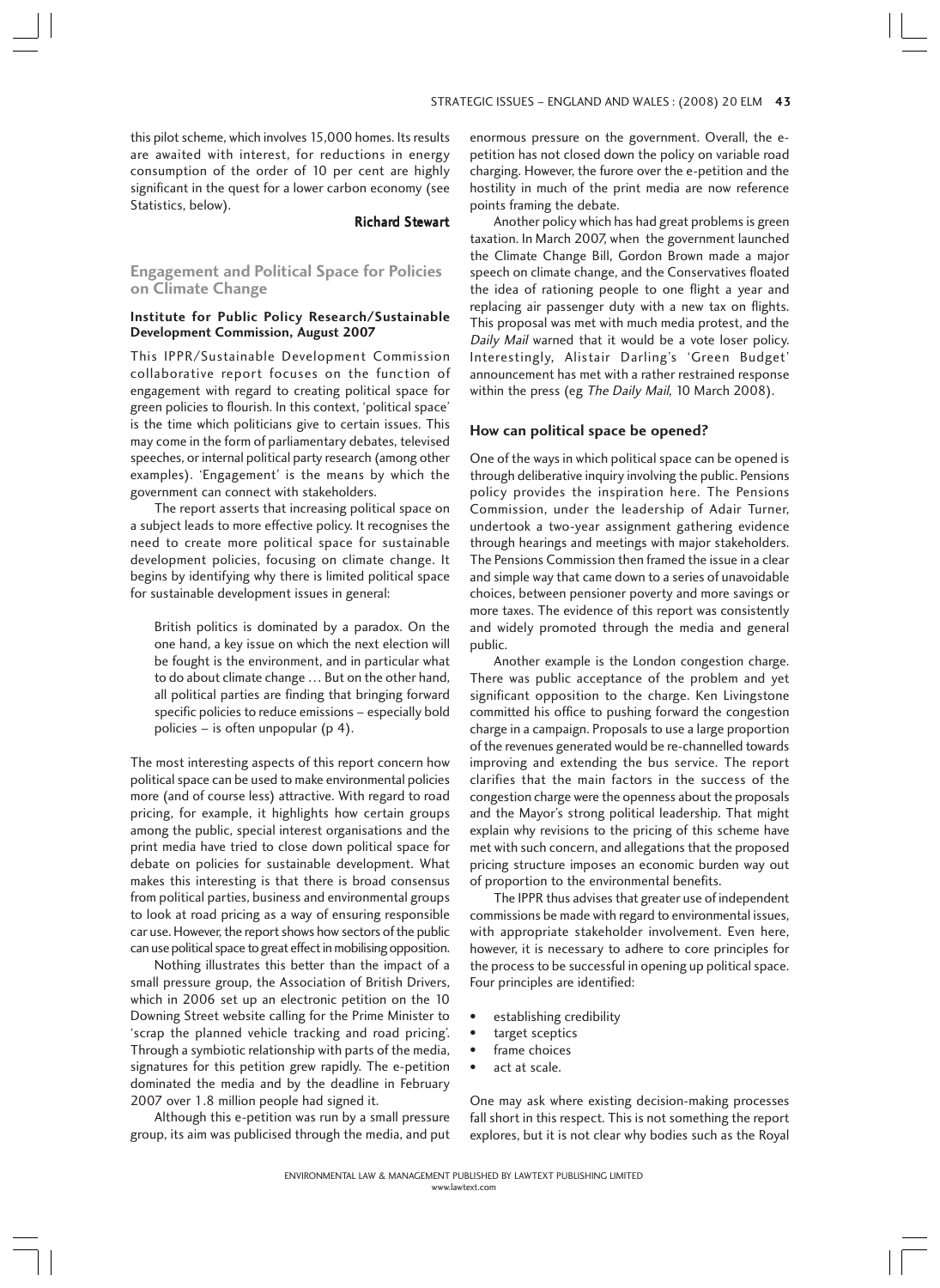Commission on Environmental Pollution could not adapt to this 'political space' agenda. Surely the problem here is not that this Commission is not as such independent. Rather, it is that it does not necessarily involve stakeholders in the deliberative way that has brought success in other fields in the past.

## Rachel Kaiser

**Defra statistical releases**

# **Air quality indicator for Sustainable Development 2007 (provisional results) (January 2008)**

Sustainable Development Indicator No 29 (of 68) concerns 'Emissions of Air Pollutants'. Emissions of SO<sub>2</sub>, PM10 and oxides of nitrogen have declined substantially since the 1970s. This trend has coincided with an increase in statutory environmental regulation, although it is likely that the improvement in statistics is the result of structural changes in the economy. Whatever the explanation, the most positive feature of this trend is that, with the exception of the dirty period 1982–86 (when there were substantial increases in measured air pollution), air pollution has declined while the economy has grown. This trend continues in the latest statistical release, relating to 2006/2007.

Highlights of the latest statistics include:

- urban background PM10 levels averaged 21 (24 in 2006) micro-grammes per cubic metre
- in urban areas, air pollution was moderate or higher on 26 (41 in 2006) days on average per site
- in urban areas, ozone levels averaged 57 (61 in 2006) micro-grammes per cubic metre.

The reduction in emissions this year is modest. The greatest reductions historically occurred in the early 1990s. Part of the explanation is that improvements in emissions from motor vehicles (the main cause of air pollution) are slow in themselves, and certainly slow to translate into significant improvements in ambient air quality.

#### **Greenhouse gas emissions (January 2008)**

Figures published earlier this year suggest that greenhouse gas emissions in 2007 were 16.4 per cent lower than 1990 levels – a fall of 0.5 per cent on 2006 levels. While this is an improvement on the position in 2004/2005 when emissions increased, there are major areas for concern arising from the latest statistics, relating to emissions of carbon dioxide.

 $CO<sub>2</sub>$  emissions remained practically stable over the year (0.1 per cent less than 2006). In the energy sector – the focus of so much attention in terms of emissions reductions – emissions rose by 1.3 per cent. Overall improvement in performance in this setting has thus been rescued by relatively large improvements in the performance of the residential sector (4 per cent reduction).

These statistics add considerable urgency to the House of Lords debate on the Climate Change Bill.

## **Local authority waste statistics**

Figures for 2006/2007 were published by Defra in November 2007. These figures were compiled from local authority returns using the WasteDataFlow template. The response rate was 100 per cent.

The headline statistic given in the Defra press release accompanying the publication concerns, as ever, municipal waste recycling and composting rates (the more environmentally important waste prevention rates are of lower profile, and trends here are proportionately less visible). Recycling rates increased to 31 per cent (27 per cent in 2005/2006). This is a considerable way off the recycling target for 2010 of 40 per cent contained in the government's Revised Waste Strategy 2007 (Cm 7086).

As is inevitable with a decentralised waste management system, local variations are quite dramatic. You are most likely to recycle in the East Midlands council of North Kesteven (55.45 per cent of municipal waste is recycled there). You are least likely to recycle in the Kent council of Swale (15.76 per cent).

While recycling has a high political profile, waste prevention – arguably the best practicable environmental option – receives less attention. This is reflected in the fact that there are no targets for national targets for prevention (ie in terms of reducing waste production).

Here, as elsewhere, how much waste you generate various according to your locality. Indeed, one striking message from the latest statistics is that it is clear that being strong on recycling does not mean that the bigger problem of waste production is being tackled. Recycling enthusiasts North Kesteven council can take no comfort from the fact that waste production grew last year by 3 per cent, to 480kg per head. In this respect the council comes off worse than the least enthusiastic recyclers in Swale! Swalites produced 463 kg ph, up 'just' 0.3 per cent on the previous year. North Kesteven certainly performs better than the most wasteful council, Cumbria (594 kg ph). Even here, however, it should be noted that Cumbria is at least heading in the right direction in reducing its waste by 6 per cent on the previous year.

The greenest council in terms of waste prevention is Hynburn Borough Council. At 302kg per head, this Lancashire council with a modest population of 80,000 produces half the waste of its Cumbrian counterpart. As a result of the distorting emphasis that the waste strategy places on recycling, Hynburn's relative excellence is submerged below its distinctly average recycling rate of 33 per cent.

Joan Ruddock (Climate Change and Waste Minister) struck the right note in her cautious welcome of the statistics:

These statistics show that many householders and local authorities have got the 'reduce, reuse and recycle' philosophy and are doing a great job … But some authorities are not doing anywhere near enough.

Ben Pontin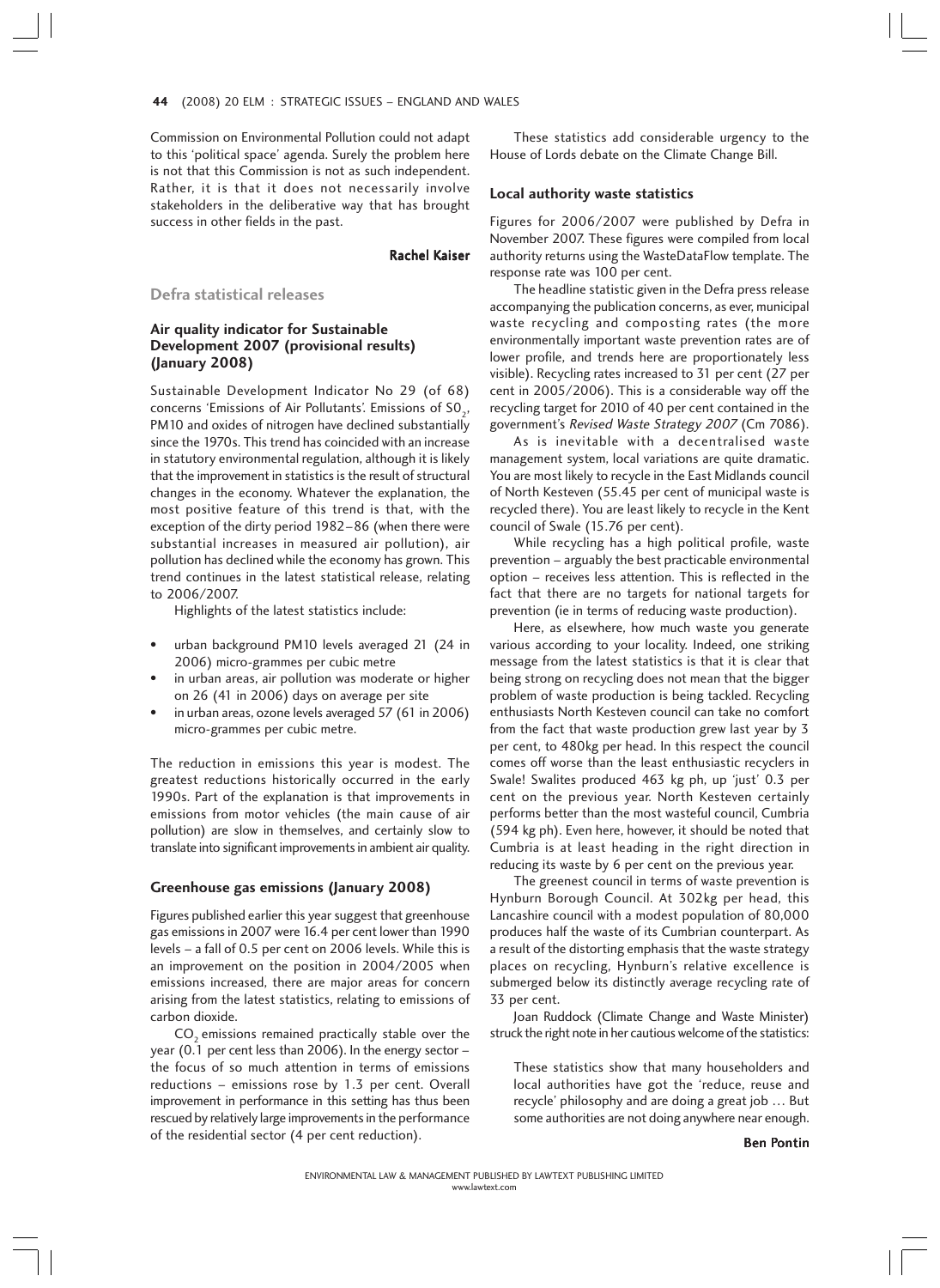# **Strategic Issues – Scotland**

**Sarah Hendry** UNESCO Centre for Water Law, Policy and Science, University of Dundee

## **Headline Issues**

- Climate change
	- Planning Draft NPF2 Planning Regulations

## **Climate change**

# **Consultation for a Draft Climate Change (Scotland) Bill**

The Scottish Government has released a set of consultation documents for the proposed Scottish Climate Change Bill (SCCB), which it hopes to introduce to the Parliament by the end of 2008. As readers will know, the UK Climate Change Bill sets a target of reducing emissions by 60 per cent by 2050; the Scottish Government seeks to go beyond that with a target of 80 per cent. The principal consultation document sets out the background, including our capacity for forest cover and the 60GW of renewables generating capacity that exists in Scotland, which in turn is 75 per cent of the UK total. On the downside is our carbon-rich soil, which makes it more difficult to reduce emissions from land-based activities.

There is some discussion of various approaches, for example, whether targets should be set for CO<sub>2</sub> only, or for a 'basket' of greenhouse gases. Research is underway on possible measures, to be published in spring 2008. The government would like, as well as the target figure, to use multi-year emissions budgets and a trajectory for yearon-year emissions cuts (at around 3 per cent per year). It is also consulting on whether banking and borrowing against those targets should be permitted, and whether there should be a power to vary the statutory targets by secondary regulation; the potential need for this is clear but one must wonder if it could be seen to be an admission that 80 per cent is an unrealistic target.

There are a number of devolution issues to be considered; broadly, the regulation of energy supply is a reserved matter as are appropriate taxation instruments, which are a powerful tool in this area. For example, the UK bill empowers programmes of actions and directions by the Secretary of State to apply in England; these same powers will be used in Wales and Northern Ireland but the Scottish bill should have equivalent powers for use here. The UK bill establishes a Climate Change Committee which will report to both Parliaments, and the Secretary of State will respond after consultation with the Scottish Government; there is a consultation question as to whether the Scottish Government should take advice from that Committee (which they are minded to do in the meantime), set up a Scottish equivalent, or look for an existing Scottish body to perform that function. In addition, of course, the EU ETS scheme sits above national matters and operates by setting UK targets, whilst the problem of including international aviation and shipping emissions remains difficult to solve, even at global level.

The consultation proposes several reporting mechanisms, and asks for views on how the process should be monitored. It ends with some discussion of the role for individuals, the use of building standards not just for new build but potentially for retrofit, and for the public sector employers in Scotland. The consultation ends on 23 April 2008.

Scottish Government 2008 Climate Change Consultation on Proposals for a Scottish Climate Change Bill available at http:/ /www.scotland.gov.uk/Publications/2008/01/28100005/0.

#### **Accompanying documents**

Two other documents run in parallel with the bill consultation. One is the draft Regulatory Impact Assessment (RIA) and the other is part of the Strategic Environmental Assessment (SEA). Both of these are extensive documents in their own right, and will not be surveyed here, but readers may wish to note their existence. The SEA is in fact 'only' the non-technical summary of the environmental report, running to some 250 pages as it stands with links to the full documentation. As one would expect, it contains a significant amount of data on the baseline situation, the strategic options, their likely effects and possible mitigation measures. Bearing in mind that '[t]his SEA considers options within the consultation proposals for the SCCB, and is not intended to represent an SEA of the Bill itself' (p1 original emphasis) we can see both the complexity and the extent of the SEA process when it extends not to policy, but to the legislative process itself.

The RIA likewise addresses options under the proposed bill. It assesses government policies and the rationale for the proposed measures, the consultation measures taken and the benefits and costs. As large businesses and industries may be subject to regulation anyway, it is likely that at least some of the costs may fall disproportionately on SMEs.

Halcrow 2008 Strategic Environmental Assessment of the Scottish Climate Change Bill Consultation Proposals: Non Technical Summary available at http://www.scotland.gov.uk/ Publications/2008/02/08142328/0.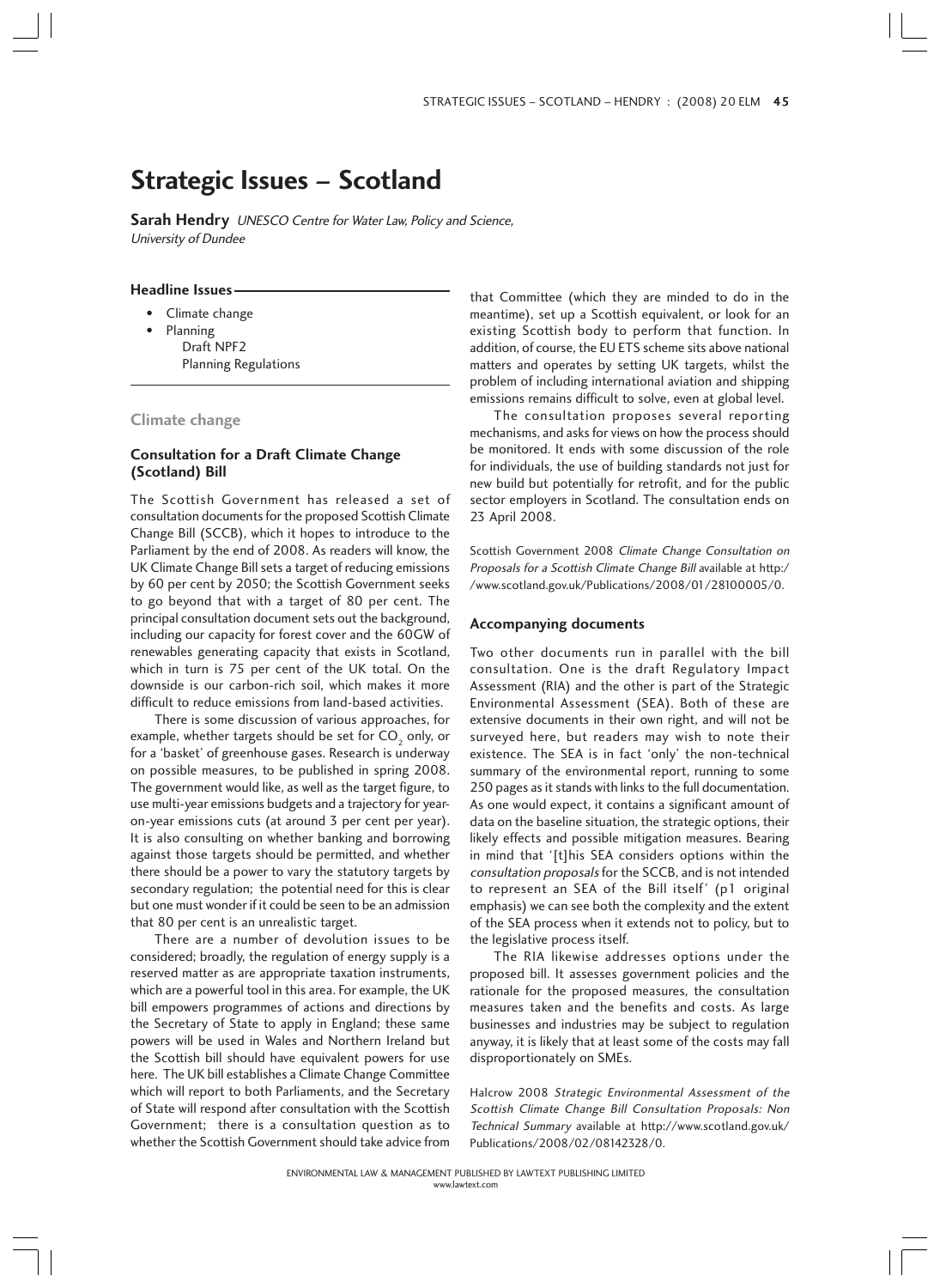Scottish Government 2008 Proposals for a Scottish Climate Change Bill: Partial Regulatory Impact Assessment available at http://www.scotland.gov.uk/Publications/2008/01/28100110/0.

#### **Planning**

Planning matters are advancing on several fronts, with the continued roll-out of secondary legislation and the development of the second National Planning Framework (NPF). This section will review some of the key events of recent months.

## **The Draft National Planning Framework**

The government has released a consultative draft of the second National Planning Framework (NPF2) and a series of related documents. The NPF2 will of course be subject to parliamentary approval under the Planning (Scotland) Act 2006 and will set the framework for consent for national developments. The draft NPF2 gives a good overview of the spatial situation and demography. It establishes the context to future needs for energy, transport, waste and communications and is stated to be outward looking, considering Scotland's place in Europe and the global community. It identifies drivers for change, including the economy and sustainable development, which seems to equate mainly with climate change, as well as 'people and households' (on population and social trends), and regeneration – which in turn might be thought to be just as relevant to sustainable development as climate change.

Nine specific projects are identified as 'national developments':

- a replacement Forth crossing
- Edinburgh airport enhancement
- Glasgow airport enhancement
- Grangemouth freight hub
- Rosyth international container terminal
- Scapa Flow international container transhipment facility
- Grid reinforcements for renewable energy development
- The Glasgow strategic drainage scheme
- 2014 Commonwealth Games facilities.

Each of these identified projects has a 'statement of need' in the Annexes. In addition, there are commitments and potential commitments throughout the paper, such as electrification of the Edinburgh-Glasgow rail line. The document is being used as a vehicle to seek views on a sub-sea super-grid, to take electricity from Scotland and Norway direct to continental markets. There is surprisingly little on waste, with cross-references to other planning instruments at local level, so presumably all such foreseeable facilities will be major rather than national developments. However, flood management is included, along with water infrastructure.

This is a readable document, with various events occurring in the near future to assist with public participation. It is open for comment until 15 April 2008; we will wait and see if 'the public' responds to the challenge.

Scottish Government 2008 National Planning Framework for Scotland – Discussion Draft available at http://www.scotland.gov.uk/ Publications/2008/01/07093039/0.

#### **Strategic Assessment of NPF2**

There is of course an accompanying SEA – or at least the non-technical summary of the environmental report – but this is pleasantly short, which reflects the non-technical nature of the high-level NPF itself. It identifies an interesting set of environmental trends and challenges including biodiversity loss, changes to household structures, flooding, urban derelict land as well as climate change. It then looks at potential impacts of the policy on a set of environmental variables.

Again, this is a straightforward document, but it contains plenty of useful and useable information which would seem to be easily comprehensible to community groups and special interest groups as well as that rare creature – the interested member of the general public. Hopefully, there will be responses to this and the draft NPF as a package. In addition, for those wanting technical detail, the full environmental report is also available, with considerably more substance.

Scottish Government 2008 National Planning Framework 2 SEA Environmental Report: Non Technical Summary available at http:/ /www.scotland.gov.uk/Publications/2008/01/07141815/0.

Scottish Government 2008 National Planning Framework 2 SEA Environmental Report available at http://www.scotland.gov.uk/ Publications/2008/01/10160608/0.

Also produced in this 'package' of the NPF process is a separate document setting out an appraisal of high-level strategic alternatives to the NPF. It sets out alternatives within each of the four themes of the NPF – 'economy, sustainability, communities and connectivity' – but within accepted parameters (eg that the NPF will not conflict with established policies or commitments). This column will not analyse these documents, but merely point them out to the reader, if she or he should be so inclined.

Scottish Government 2008 National Planning Framework 2 SEA Annex to the Environmental Report: Assessment of Strategic Alternatives available at http://www.scotland.gov.uk/ Publications/2008/01/10160643/0.

#### **Planning Regulations**

The Scottish Government has issued a series of consultations and draft regulations under the Planning (Scotland) Act 2006 (the Act). Some of these are recent; others were released at the end of last year. They include a lengthy paper on the new regime for development management, another on planning appeals including local review, and shorter papers with draft regulations on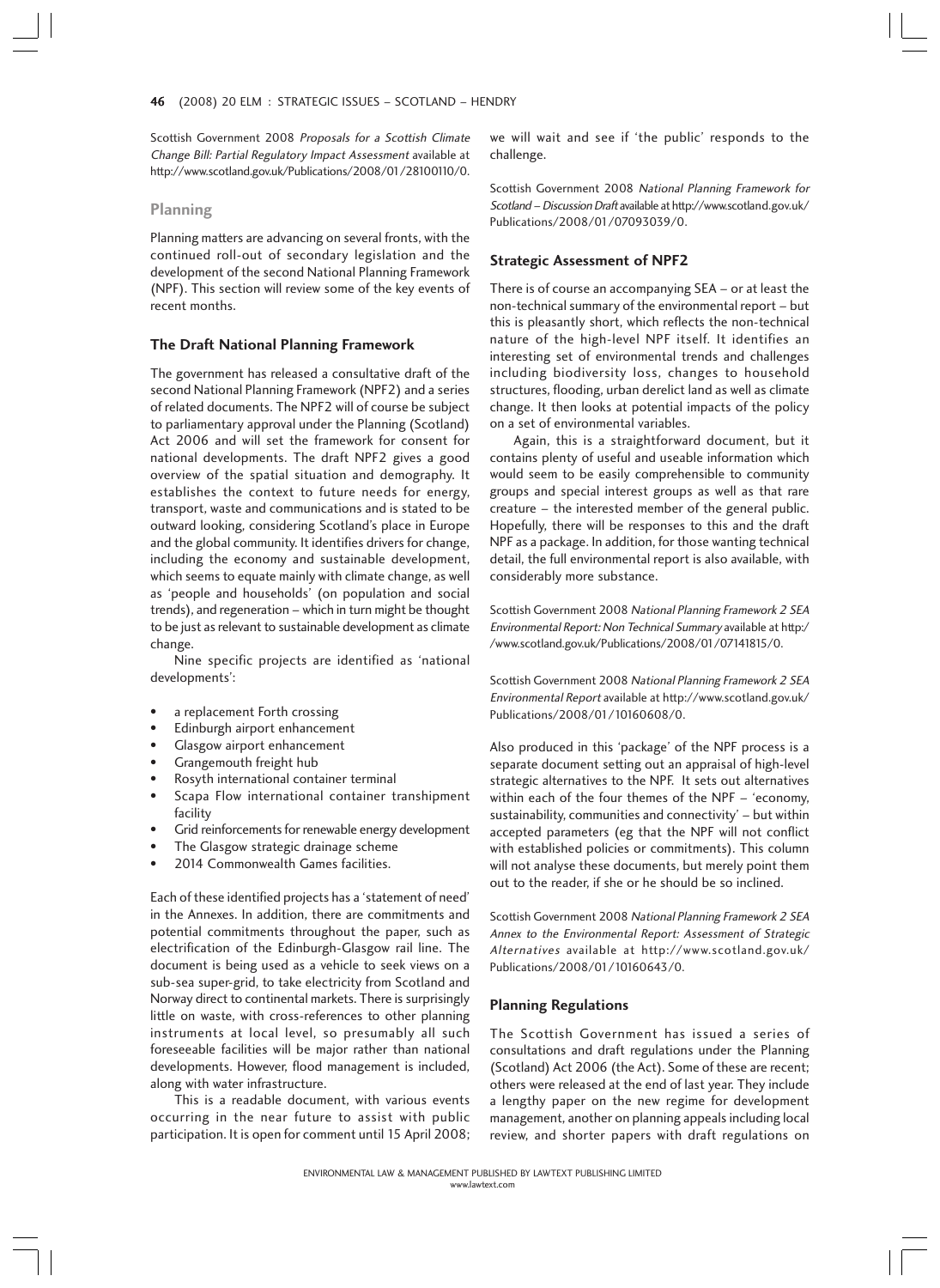examinations of development plans and on the planning hierarchy. We will begin with the last-named.

## **The Planning hierarchy**

The Act provides for national, major and local developments, and as we know, one key objective is to reduce the amount of time spent on local developments, in order to expedite major applications. As discussed above and in previous issues, ((2007)19 ELM 316) the category of 'national development' will be provided for in the NPF, and approved by the Parliament, and we now know the nine developments (or in some cases, groups of related developments) which will be managed in this way. This paper sets out the definition of 'major developments' by setting threshold criteria. Everything that is not national or major development will therefore be 'local', and the government has generally resisted the temptation to have opt-outs and exceptions to the thresholds, so there should be a degree of clarity. Key criteria include developments within schedule 1 (but not schedule 2) of the EIA Regulations 1999/1: 100 units of housing (or two hectares); business or industrial developments of 20,000m2 (or four hectares); renewable energy projects of 20MW; waste facilities of 25,000 tonnes per annum (or wet sludge capacity of 50 tonnes per day); transport infrastructure of 8km (and all motorway service stations); and any development of 10,000m<sup>2</sup> (or two hectares).

These developments will then be subject to all the additional requirements foreseen in the Act and detailed in various papers described below, and the time period for determination will now be four months. This consultation closed on 21 March 2008.

### **Development Plan Examinations**

Readers will recall ((2007)19 ELM 316–17)that draft regulations have been issued relating to the new development planning processes, and these are now supplemented by proposals for their examination in public. It is expected that this will increase the scrutiny given to strategic plans, but at the same time the proposals are in line with another key general objective which is to reduce the time that these processes take, and thereby assist with ensuring that development plans exist and are upto-date. We will see the same thinking feeding into the regulations on appeals (below).

Both local and strategic plans will be examined where there are outstanding representations, or otherwise where the ministers so require; strategic plans will also be examined where the authorities within the city region cannot agree on aspects of the plan. There is no longer any presumption of a hearing, and it is hoped that many examinations will be a review of written material, which should be extant; eg the unresolved objections, the authority's summary of the same, and the authority's reasons for not taking them into account. Alternatively, especially for strategic plans, a 'round table' discussion might be appropriate.

At present there is no intention to specify in regulation the matters to which 'the appointed person' may refer, but we expect guidance may cover this; the appointed person will have power to ask for additional information including from other parties (such as statutory consultees or other public agencies). There will be neither right nor expectation for parties or objectors being able to submit additional material or make further oral representations; the process will be 'front loaded'. We would then see the need for everyone – developers and authorities and also public and community groups to be very forward-looking. The opportunities currently existing in many parts of the system to supplement submitted arguments at a later stage are being removed. This consultation closed 4 April 2008.

#### **Development management**

The substantive paper in this group is the general consultation on development management, and this review will cover the main points only; doubtless those involved at the sharp end will already be immersed in the detail.

It covers pre-application consultation with the community (another main focus of the whole reform package) which will be required for national and major developments; those subject to EIA, and those falling within schedule 1 of the draft Development Management Regulations (DMR). For the most part the latter include developments above certain thresholds and not within the development plan, but also all developments on greenbelt land or open space. Developers may request a decision (within 21 days) as to whether such consultation will be required. A minimum process is also set out. Where a proposal is significantly contrary to the development plan, or requires EIA, a pre-determination hearing by the whole council is proposed. This may allay fears current amongst community groups and others that in some authorities, decisions on applications of significance are being taken by a small committee with no reference to a wider body.

The DMR also sets out arrangements for 'processing agreements' whereby timescales may be agreed between the developer and the Planning Authority. As noted above the time period for major developments is increased to four months. Ideally these agreements will be made before the application is submitted, or otherwise within 28 days.

There is discussion of the principles behind the new approach to planning permission, replacing as it does outline planning permission. There will be no 'reserved matters' but simply matters on which there are conditions outstanding. There is discussion of where additional information might be specified (eg flood risk or other impact assessments) – the draft regulations are 'widely drawn', bearing in mind the wish to avoid delays in the process once begun. There will of course be guidance, and there is discussion here of the need for applications in principle to contain more detail than is necessarily the case at present.

The consultation also addresses design and access statements, neighbour notification and publicity, statutory consultees and bad neighbour developments. Neighbour notification is of course moving to the PA, whilst the statutory consultee arrangements are currently unchanged from the General Permitted Development Order (GPDO). However, the government is still considering possible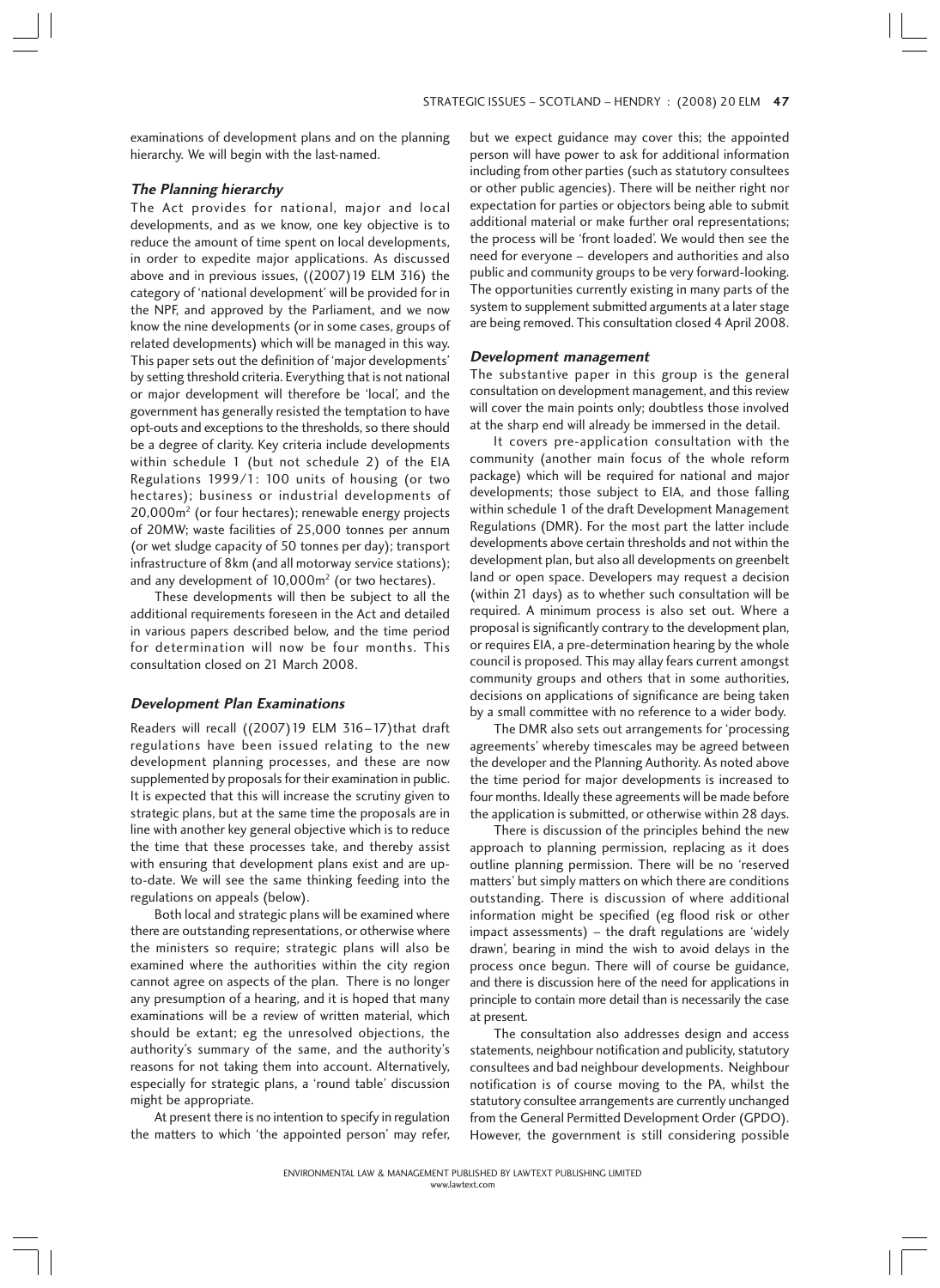#### 48 (2008) 20 ELM : STRATEGIC ISSUES – SCOTLAND – HENDRY 8

alterations here so readers with strong views might wish to make them known at this point. There are some alterations to the list of 'bad neighbour' developments, and the government also wonders if there are any suggestions for a different nomenclature – a fun idea and doubtless readers could think of several; the government is hoping for a term less pejorative. This consultation closed 2 April 2008.

## **Appeals**

The lawyers amongst us, and not only the lawyers, will be keen to see what is proposed for appeals and especially the new provision for local review of delegated decisions on local developments. The appeals system is also meant to be 'front loaded', ie with less opportunity for new evidence, leading to a quicker process overall. Here there are three sets of draft regulations, on schemes of delegation, local review and appeals 'proper'. In future, applications will not be variable once an appeal is lodged and only exceptionally will new evidence be considered. Decision-makers will have the power to decide that they do not need either further information or to hear the parties. Timescales for bringing (all) appeals are reduced from six months to three.

Section 17 of the 2006 Act (new section 439(a) of the 1997 Act) empowers these provisions and allows the Ministers to prescribe the scheme. Other schemes of delegation are unaffected and not subject to local review. The regulations on schemes of delegation set out those developments which should still be determined by members rather than by officers. These include where there are unresolved objections from statutory consultees, where EIA is required, where there are significant departures from the development plan, where there is a 'substantial body of objections' or where the PA or a member has a personal interest. Views are of course requested on all of these but the list is what was expected and in keeping with the wider reform programme; concerns over these proposals relate to the underlying concept not the detail. Ministers must approve these schemes.

The regulations on appeals, as noted, restrict the evidence that may be relied upon and there is a specific consultation query as to whether the regulations should permit or prevent any further evidence from third parties. The reporters will continue to hear most appeals and there is discussion on procedure for inquiries, to reduce their length and complexity. Again, 'round table' discussions may be an appropriate mechanism in some cases, but the decision as to the form will be made by the Ministers.

The provisions for local review may be the most contentious issue here, and certainly on principle, where there may be concerns about a lack of scrutiny and even issues of natural justice. The suggestion is that a panel of three to five members of the council will hear these appeals, drawn from a wider group to avoid conflicts of interest (although such applications should surely not be subject to the scheme of delegation). Interested parties will be notified but not invited to comment further; again there is a specific consultation query as to further evidence from third parties, but the government view seems clear enough. For the parties, there is no right to be heard, and it is expected that many reviews will be determined by written scrutiny. The government hopes that the process will be non-adversarial, but given the neighbourhood nature of many small-household developments this is perhaps optimistic. Further appeal by an 'aggrieved applicant' lies to the Court of Session within six weeks, and there is also provision for the service of a purchase notice. With no provision for aggrieved third parties, their only recourse will be judicial review; therefore the scope for instances of local bad feeling may be quite broad.

Overall, however, it is to be hoped that the new rules will prevent some of the delays (especially from the opportunities that currently exist to make multiple applications and present new evidence at appeal) and also rationalise the workloads between the many small applications, usually uncontentious, and the bigger projects properly deserving of fuller consideration. This consultation is open until 9 May 2008.

Scottish Government 2007 Draft Regulations on the Planning Hierarchy: Consultation Paper

Scottish Government 2007 Draft Regulations on Development Plan Examinations: Consultation Paper

Scottish Government 2008 Development Management: Consultation Paper

Scottish Government 2008 Modernising Planning Appeals: Consultation Paper

All available at http://www.scotland.gov.uk/Topics/Planning/ Modernising.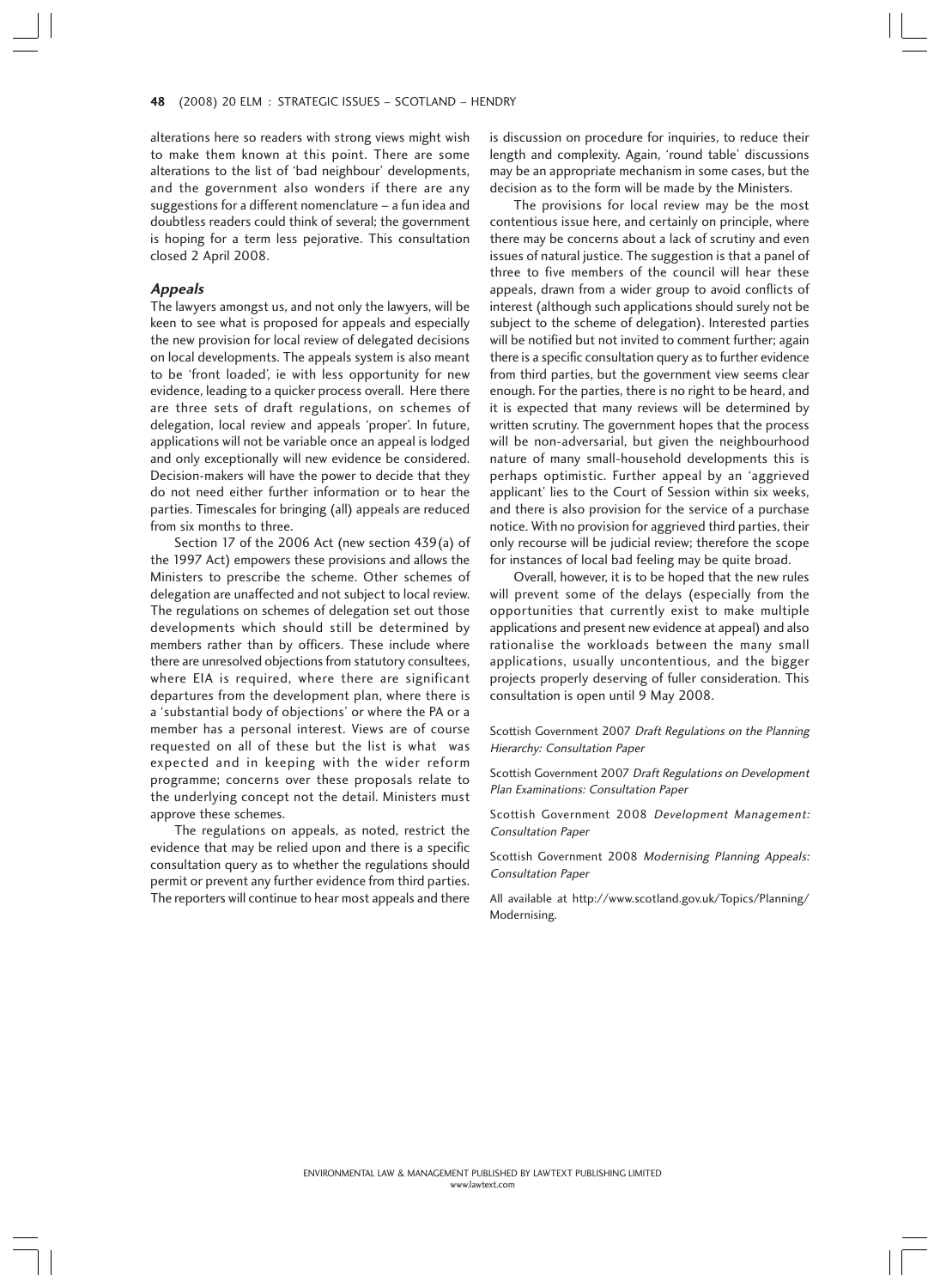# **Industry Soundings**

**David Pocklington** British Cement Association<sup>1</sup>

**Certainties and uncertainties – Commission proposals for modification of the EU Emissions Trading Directive**

The date for publication had been delayed, the unfinished document leaked in December, further leaks emerged in January and everyone had written their press releases in advance of the official launch. So did the publication of the European Commission's proposals for the modification of the EU Emission Trading Directive therefore contain any surprises, or was this irrelevant to the commentators who were intent solely on selective quotations that reinforced their pre-conceived views?

The official launch of the package of measures on 23 January 2008 was an example of the Commission at its worst. At the London briefing in the EU offices, a Commission official began his introduction by indicating his intention to dispense with the normal pre-meeting health and safety briefing – clearly considered as an Anglo Saxon peculiarity of no real importance. Enormous piles of the various briefing notes were available, all printed single-sided, but no copies of the proposed Directive were provided.

The proposed directive did appear on the Commission's website for a short time on the day of the launch but it was shortly withdrawn when someone spotted that this was a 'track changes' version. Whilst most of us have at some time circulated a sensitive Word document containing all our prior thoughts, the website had a pdf version, so even if readers wished to remove the comments, they could not. It was several days before anyone could access the final version and make an authoritative assessment of its implications. Consequently stories in the media were based upon the briefing notes without the ability to check specific aspects of detail.

Some have suggested that industry has been dealt with lightly since the proposals could have been far worse. However there is no doubt that the 40 per cent of European industry falling within the directive's ambit will be considering the future of their sector within the EU. The French building and civil engineering group Lafarge announced that it had suspended cement plant projects in Europe to a total value of one billion Euros until there was more certainty on the implications of the proposed directive.<sup>2</sup>

In the UK context, the placing of an additional burden of 21 per cent reductions on the cement industry, an industry that has already saved 29 per cent, does not stack up, either equitably or scientifically, with the nontraded sector which, with its 10 per cent total reduction through non-mandatory measures, appears to have got off almost scot free.

In its present form the proposed directive contains a number of critical areas that are open to interpretation and will not provide any certainty as to how certain sectors will be treated until just before the directive's implementation. Although ministers and officials pay lip service to industry's vital need for certainty, this has not been borne out in this recent offering.

In terms of the bigger picture, the real importance of the directive will be the extent to which, with other equivalent schemes, it leads to the establishment of a global scheme for achieving realistic reduction in the emissions of greenhouse gases. However, there is no certainty as to which countries will sign up to an agreement post-Kyoto nor to what levels of greenhouse gas reduction will be agreed by those who do sign up.

The proposal contains provisions that will increase the Community's overall target from 20 per cent to 30 per cent 'provided that other developed countries commit themselves to comparable emission reductions and economically more advanced developing countries contribute adequately according to their responsibilities and respective capabilities'.<sup>3</sup> However, there are concerns that the Community's target will be increased on the basis of lesser commitments, leaving EU industry at a competitive disadvantage.

Word from Brussels is that the French Presidency has set its sights on completing the EU ETS within its term of office and the Institutions are responding to this difficult challenge. In addition, there has been recognition that certain of the timescales within the proposed modifications, whilst reflecting the possible development of a revised Kyoto Protocol, would give industry insufficient certainty with respect to investments necessary to meet the requirements post-2012.

In particular, sources suggested that it now seems likely that the identification of sectors that are exposed to a significant risk of carbon leakage under a new Article 10a4 will be made in 2008 rather than by 30 June 2010.

projets', Paris, 14 fév 2008 (AFP).

4 Transitional Community-wide rules for harmonised free allocation.

www.lawtext.com

<sup>1</sup> The views expressed in this article are those of the author, and do not necessarily reflect those of the British Cement Association or its member companies.

<sup>&#</sup>x27;Proposition de Bruxelles sur  $CO<sub>2</sub>$ : Lafarge suspend 1 md d'euros de 3 Recital (3) and art 28 of the proposed Directive.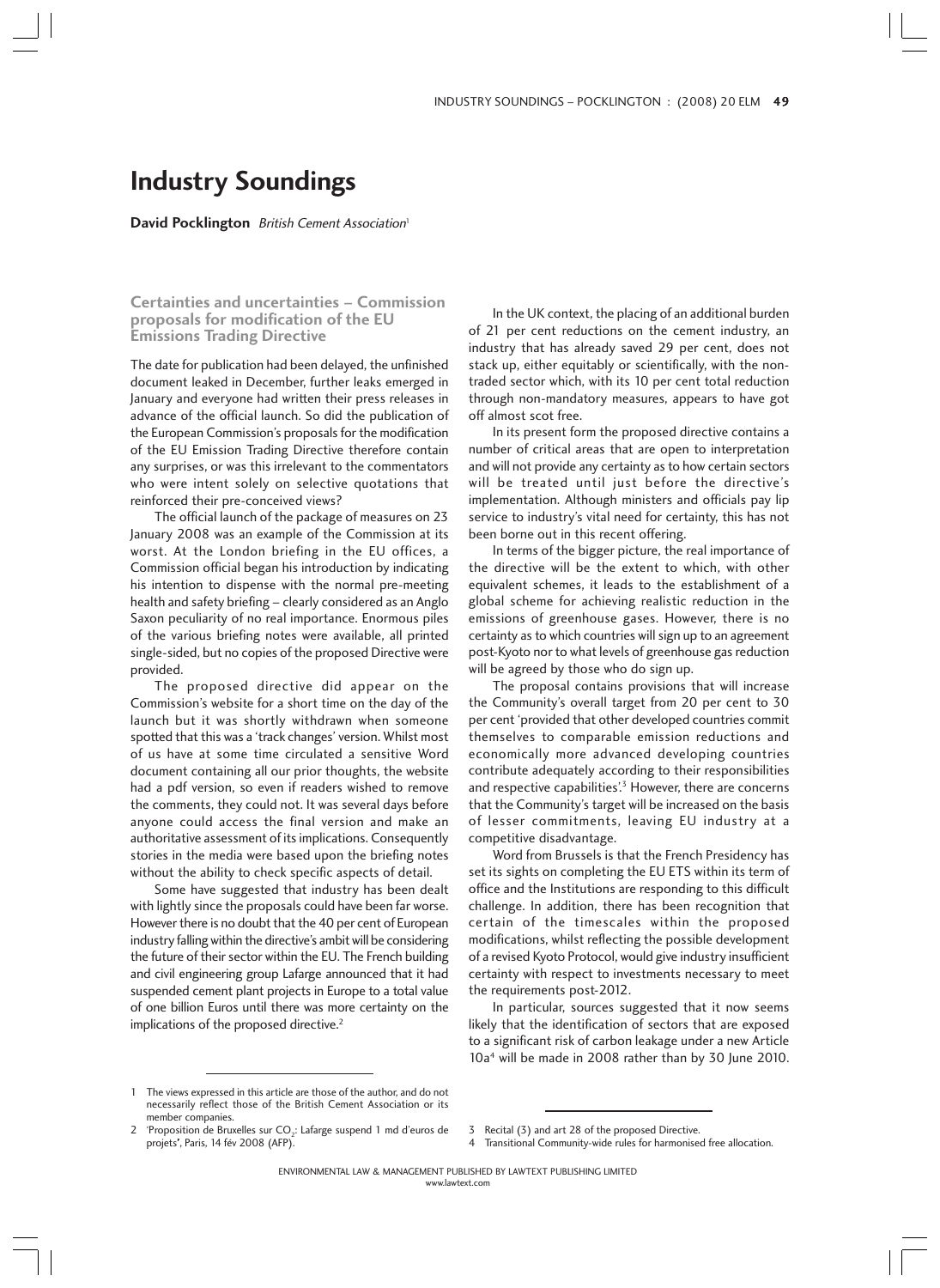Whilst this has been generally welcomed, the downside is that the Commission is demanding detailed complex financial data from sectors earmarked for potential inclusion.

### **Child labour**

Readers familiar with the Special Waste Regulations 19805 will recall the criterion for classification of a substance as special waste that stated: 'a single dose of not more than 5 cubic centimetres would be likely to cause death or serious damage to tissue if ingested by a child of 20kg body weight'. Likewise, the use of children to assess the impact of airborne pollution was considered by the US Environmental Protection Agency (EPA), although this was intended to be a practical study rather than a theoretical assessment. The EPA instituted the CHEERS (Children's Environmental Exposure Research Study) programme to 'fill critical gaps in understanding how children may be exposed to pesticides and chemicals', and, had it not been stopped, would have comprised a two year programme in which infants under the age of three were exposed to a range of pesticides and other chemicals.<sup>6</sup>

The testing of 'child-proof packaging' is another area that demands participative research and recent EU proposals do not disappoint. Industry is currently considering the implications of a proposal for a Regulation to implement the Globally Harmonised System for Classification and Labelling (GHS) in the EU.7 <sup>8</sup>

Included in the scheme are provisions relating to childproof packaging, and in this context non-reclosable child resistant packaging must: 'resist the efforts of 85 per cent of 200 children (42–51 months) to unlock the package for 5 minutes using any means they choose (including their teeth but without tools or implements, unless supplied with the package by the manufacturer) and, after a demonstration on how to open the package, must resist the efforts of 80 per cent of the children, who failed to open the package for a further 5 minutes. Where tools are required to open the package and these are not supplied by the manufacturer, there shall be no demonstration and the test is limited to the first 5 minutes'.

Amidst the scoffing one should not forget that in the UK, health and safety principles are regularly applied to prevent children becoming involved in hazardous activities. On Shrove Tuesday, the choristers of Ripon Cathedral did not participate in the 600-year-old pancake race on account of the risk assessments demanded by the insurers and the cost of policing the event.<sup>9</sup> Anyone who has tried to run whilst wearing a cassock, let alone when tossing a pancake and racing over cobbled streets, will attest to the inherent dangers of this activity. However, this does not appear to have been a problem during the previous 599 years<sup>10</sup> – perhaps this is why Europeans are sceptical of the UK approach to health and safety?

#### **Creative remedies**

Objectors to phone masts generally rely upon the potential health effects of mobile phone transmission as the basis for their legal challenges to placement and use of equipment that comprise the cellular network necessary to ensure good signals are available throughout the country. However, the proposed location of a mast on a church tower provided objectors with the opportunity to challenge the permission to do so on the grounds of potentially pornographic material that might be transmitted.

The case of In re St Peter and St Paul, Chingford<sup>11</sup> was heard before the Arches Court of Canterbury – an ecclesiastical court of the Church of England<sup>12</sup> – which was asked to hear an appeal against the refusal by the Chancellor<sup>13</sup> of a faculty for the installation of a mobile phone base station and antennae in the tower of St Peter and St Paul, Chingford. The refusal was on the grounds that some of the material to be transmitted was not consistent with the use of the church as a place of Christian worship, and that it was not part of the work or mission of the Church to facilitate the transmission of pornography whether from the internet or privately created, whether lawful or unlawful.

In granting the appeal, the Dean noted that in faculty applications it was the role of chancellors to carry out a balancing exercise in order to exercise their discretion in a fair way. Whilst its was necessary to adopt a cautious approach in permitting, it was important not to lose sight of the great benefits that had flowed from the introduction of new technology, and to keep a sense of balance 'when assessing the risk from evildoers'.

In carrying out the balancing exercise the court stated that it was necessary to differentiate between the impact on children and that on adults, the former being the major consideration. Following In re Emmanuel Church, Bentley<sup>14</sup>

<sup>9 &#</sup>x27;Pancake race is tossed aside after 600 years by health and safety rules' The Times (5 February 2008).

<sup>10</sup> Strictly, not 599, for although the race dates back 600 years, it was only revived in 1998.

<sup>11 &#</sup>x27;Balancing mobile phone risks against benefits' The Times (8 October 2007).

<sup>12</sup> The court takes its name from the arches within the church of St Maryle-Bow, (Sancta Maria de arcubus), which was formerly the Archbishop's principal peculiar in London, and one of the locations at which the court sat. Presided over by the Dean of the Arches it has both appellate and original jurisdiction. Although strictly its jurisdiction is restricted to the 13 peculiar parishes of the Archbishop in London, since the office of Dean of the Arches is joined with that of Principal Official, the court receives and determines appeals from the sentences of all inferior ecclesiastical courts within the province.

<sup>13</sup> George F Pulman QC, Chancellor of the ecclesiastical court.

<sup>14</sup> In re Emmanuel Church, Bentley, [2006] Fam 39.

<sup>5</sup> Special Waste Regulations 1980, SI 1980/1709, as amended by SI 1988/1790.

<sup>6</sup> 'Consultation Round Up', ELM 17 (2005) 3 151. '

The aim is for a globally harmonised system for classification and labelling of dangerous substances and mixtures (preparations) and for hazard communication for workers, consumers and in transport which includes labelling and SDS. The EU GHS regulation will replace the existing classification and labelling scheme.

<sup>8</sup> The proposal is now under discussion in the Parliament and it is intended that the GHS enters into force at the same time as the classification and labelling requirements under REACH by 1 December 2010.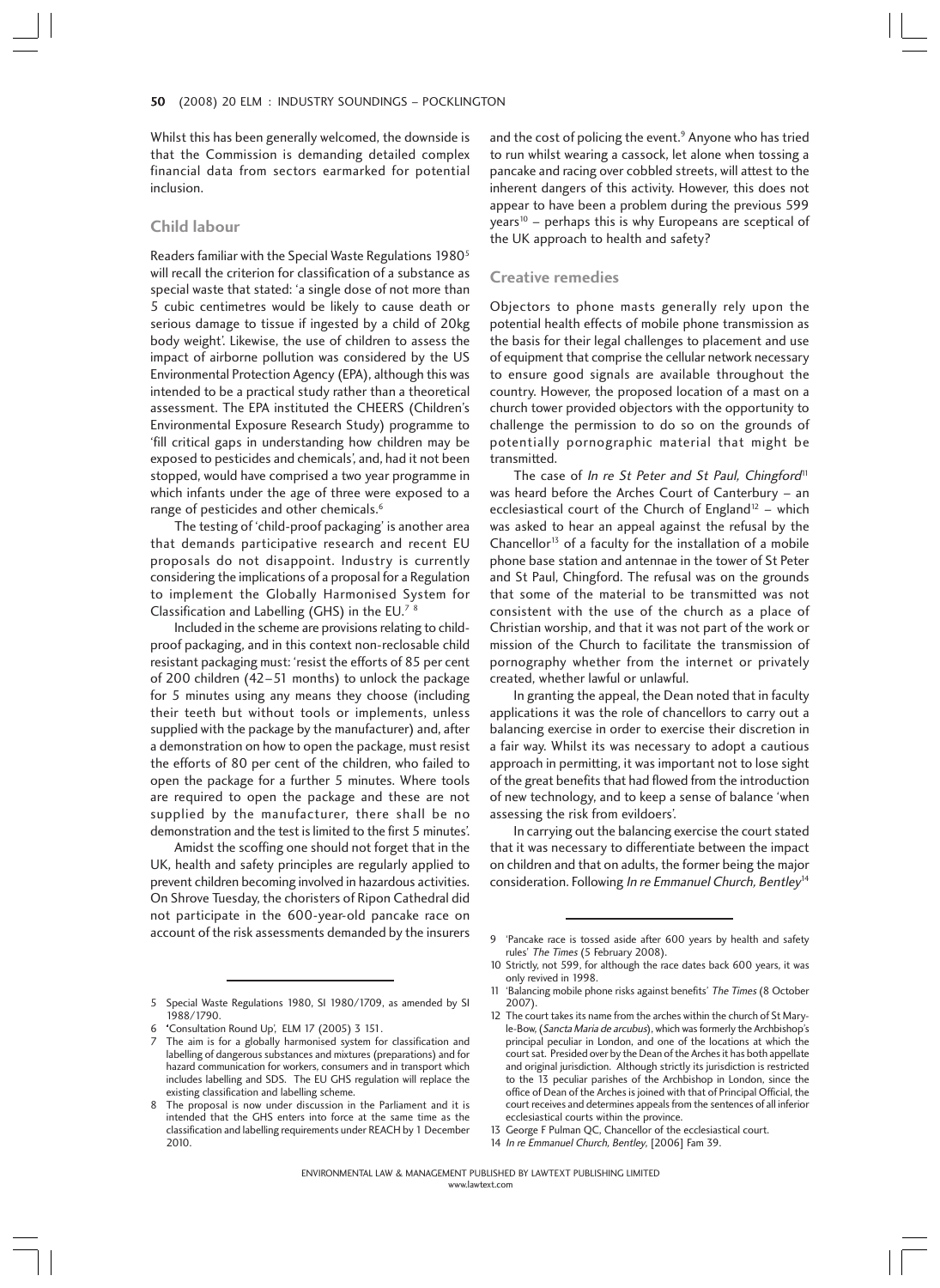it was important to acknowledge that it was not possible to eradicate every element of risk to children before introducing some new feature into modern life. However, the steps that had been taken were a reasonable and welcome public response to countering the risk to children.

The court noted that the availability of unsuitable content to under-18s was restricted through the use of web crawlers and filtering techniques, and legislation was in place making it an offence to communicate grossly offensive or indecent, obscene or menacing information. Furthermore, a key strategy in dealing with misuse of modern technology was the education of children as to its proper use.

In relation to adults, there was a risk that some of those benefiting from the resultant improved transmission might use it to access pornography, but this was not unlawful under criminal law. To bar something which would be of benefit to the public generally because there was a risk that some would be able to access privately material which many Christians and others deplored, was considered an unbalanced approach.

The court held that a more balanced approach would be for Christians to work in conjunction with others at improving standards of sexual morality in society generally.

#### **Weasel words and meagre minutes**

Freedom of information provisions extend to the most sensitive of exchanges with senior officials, and cognisant of this, both government and industry moderate their communications to limit unwanted exposure – emails and letters are written on the assumption that they might be accessed by a third party, and the use of generalities and weasel words results in the resulting documents often requires detailed knowledge of the context in order to understand what is being discussed. Likewise, telephone conversations provide a means of exchanging information and opinions in a form that is not readily accessible to others.

In addition to such subterfuge, it is a general rule that the more senior the official, the more problematic is the task of obtaining information. However, a recent ruling of the Information Commissioner, Richard Thomas, made inroads into the workings of No 10 and caused a shift in the rules of the game.<sup>15</sup>

About three years ago, a request was made for the minutes of a 1999 meeting between the Prime Minister and representatives of Wal-Mart. Following what is described as the 'aggressive and dogged intervention' of the Information Commissioner; a ruling was given in late January. There are three important components to this ruling:

– the Commissioner rejected Downing Street's claim that the meeting amounted to 'formulation of policy' and was therefore exempt

- he found 'no evidence that the meeting involved anything other than the exchange of views' and so could not prejudice 'free and frank advice' to ministers
- civil servants/ special advisers who were present at the meeting should be named since they were 'relatively senior officials, and could therefore expect to have their role in decision-making put under public scrutiny'. It was however, acknowledged that the names of more junior personnel may still be withheld.

Although the Commissioner's ruling does not affect the categories covered within the Act, it does give useful guidance on their interpretation.

#### **'Government to ban kissing in fields'**

Headlines in the media should always be read with caution, as they are often written for their impact on the reader rather than for factual accuracy. It is quite common for proposals in a consultation document to be presented as the established position; fragments of legislative provisions taken out of context; or the interpretation of a piece of legislation by a local authority or lower court is presented as established law with general application.

Recent reports on the use of the Disability Discrimination Act 1995 in relation to the demise of stiles and 'kissing gates' have elements of all the above. Stiles and kissing gates have been highlighted as obstructions for people with mobility problems or visual impairment and there have been calls for stiles to be banned and kissing gates replaced by larger ones that allow wheelchair access.<sup>16</sup>

Suffolk County Council and other local authorities have expressed the view that installing them along footpaths and rights of way is a breach of s 19 of the Disability Discrimination Act 1995. These interpretations have been presented by the media as the imminent demise of these characteristic features of the countryside.

The name 'kissing gate' may have been derived from a traditional game in which passage through the gate was made dependent upon the presentation of a kiss to the person who had just passed through. More prosaically, it could refer to the action of the gate that merely 'kisses' (ie touches) the fixed parts on each side, rather than being securely latched.

'Kissing gates' and stiles have widespread use as a means of preventing livestock from moving between fields while permitting walkers to do so, and in addition to the issues of access, other interested parties have expressed their concerns: parish councils question the aesthetics of the alternatives and the possible loss of long-established stiles over fences, walls and hedgerows; farmers question the expense of new gates on little used access points; and the government has an agenda for encouraging more people to visit the countryside and learn about farms and food production.

<sup>15</sup> Sam Coates, 'Freedom of Information: an important victory against Downing Street', Red Box – Times on Line, 26 January 2008.

<sup>16</sup> V Elliott 'Farms kiss goodbye to stiles and gates to allow wheelchair access', The Times (30 November 2007).